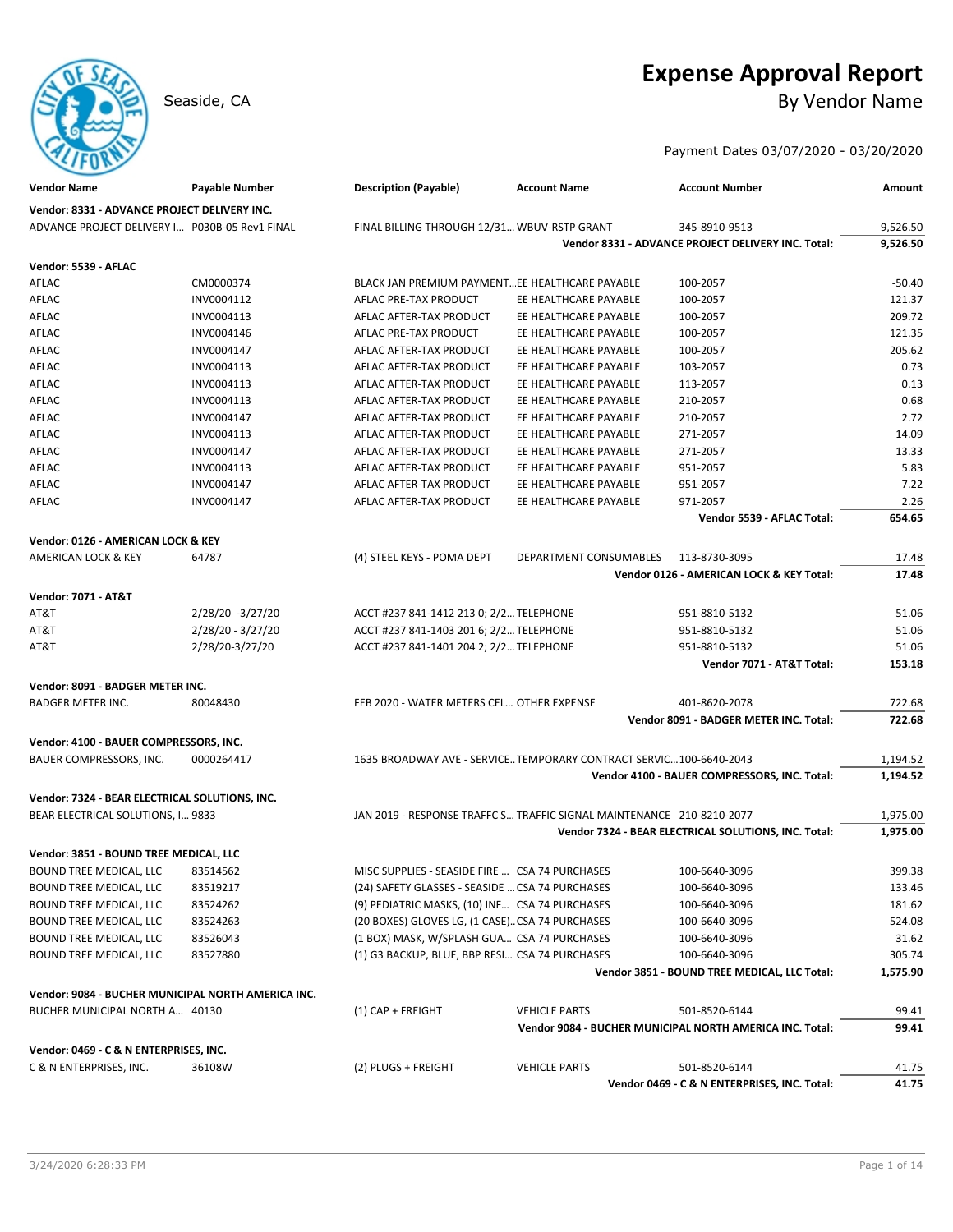**Expense Approval Report Payment Dates: 03/07/2020 - 03/20/2020**

| <b>Vendor Name</b>                                     | Payable Number           | <b>Description (Payable)</b>                       | <b>Account Name</b>                                                    | <b>Account Number</b>                                      | Amount    |
|--------------------------------------------------------|--------------------------|----------------------------------------------------|------------------------------------------------------------------------|------------------------------------------------------------|-----------|
| Vendor: 0530 - CA. STATE DISBURSEMENT UNIT             |                          |                                                    |                                                                        |                                                            |           |
| CA. STATE DISBURSEMENT UNIT INV0004196                 |                          | CASE NO.: 0530033626-01                            | <b>GARNISHMENT PAYABLE</b>                                             | 100-2059                                                   | 175.06    |
| CA. STATE DISBURSEMENT UNIT INV0004197                 |                          | CASE NO: 200000000125769                           | <b>GARNISHMENT PAYABLE</b>                                             | 100-2059                                                   | 142.61    |
| CA. STATE DISBURSEMENT UNIT INV0004198                 |                          | CASE NO.: 200000001549267                          | <b>GARNISHMENT PAYABLE</b>                                             | 100-2059                                                   | 461.53    |
| CA. STATE DISBURSEMENT UNIT INV0004199                 |                          | PARTICIPANT ID: 04700000902.                       | <b>GARNISHMENT PAYABLE</b>                                             | 100-2059                                                   | 95.88     |
| CA. STATE DISBURSEMENT UNIT INV0004200                 |                          | CASE NO: 200000001987788                           | <b>GARNISHMENT PAYABLE</b>                                             | 100-2059                                                   | 603.69    |
| CA. STATE DISBURSEMENT UNIT INV0004196                 |                          | CASE NO.: 0530033626-01                            | <b>GARNISHMENT PAYABLE</b>                                             | 113-2059                                                   | 3.65      |
| CA. STATE DISBURSEMENT UNIT INV0004201                 |                          | CASE NO.: 0530015851-01                            | <b>GARNISHMENT PAYABLE</b>                                             | 113-2059                                                   | 180.00    |
| CA. STATE DISBURSEMENT UNIT INV0004196                 |                          | CASE NO.: 0530033626-01                            | <b>GARNISHMENT PAYABLE</b>                                             | 210-2059                                                   | 120.36    |
|                                                        |                          |                                                    |                                                                        | Vendor 0530 - CA. STATE DISBURSEMENT UNIT Total:           | 1,782.78  |
|                                                        |                          |                                                    |                                                                        |                                                            |           |
| Vendor: 0574 - CALIFORNIA COAST UNIFORM COMPANY INC.   |                          |                                                    |                                                                        |                                                            |           |
| CALIFORNIA COAST UNIFORM  7861                         |                          | (1) US ARMOR 6326 F LEVEL 3A SAFETY EQUIPMENT      |                                                                        | 100-6120-3097                                              | 707.40    |
| CALIFORNIA COAST UNIFORM  7861                         |                          |                                                    | (1) US ARMOR 6326 F LEVEL 3A SAFETY EQUIPMENT-B.P. VESTS 203-6120-3097 |                                                            | 707.39    |
|                                                        |                          |                                                    |                                                                        | Vendor 0574 - CALIFORNIA COAST UNIFORM COMPANY INC. Total: | 1,414.79  |
| Vendor: 0501 - CALIFORNIA-AMERICAN WATER               |                          |                                                    |                                                                        |                                                            |           |
| CALIFORNIA-AMERICAN WATER 1/24/20 - 2/25/20 MISC ACCTS |                          | 1/24/20-2/25/20 MISC ACCTS                         | WATER                                                                  | 100-8310-5133                                              | 4,580.15  |
| CALIFORNIA-AMERICAN WATER 1/24/20 - 2/25/20 MISC ACCTS |                          | 1/24/20-2/25/20 MISC ACCTS                         | <b>WATER</b>                                                           | 100-8440-5133                                              | 4,383.58  |
| CALIFORNIA-AMERICAN WATER 1/24/20 - 2/25/20 MISC ACCTS |                          | 1/24/20-2/25/20 MISC ACCTS                         | <b>WATER</b>                                                           | 103-8710-5133                                              | 860.69    |
| CALIFORNIA-AMERICAN WATER 1/24/20 - 2/25/20 MISC ACCTS |                          | 1/24/20-2/25/20 MISC ACCTS                         | <b>WATER</b>                                                           | 210-8420-5133                                              | 3,674.71  |
| CALIFORNIA-AMERICAN WATER 1/24/20 - 2/25/20 MISC ACCTS |                          | 1/24/20-2/25/20 MISC ACCTS                         | AFFORDABLE HOUSING                                                     | 973-9710-9526                                              | $-18.77$  |
|                                                        |                          |                                                    |                                                                        | Vendor 0501 - CALIFORNIA-AMERICAN WATER Total:             | 13,480.36 |
|                                                        |                          |                                                    |                                                                        |                                                            |           |
| Vendor: 0711 - CHRIS WILSON PLUMBING & HEATING. INC.   |                          |                                                    |                                                                        |                                                            |           |
| CHRIS WILSON PLUMBING & H R00009318                    |                          | REFUND OF PERMIT #PW00032 ENCROACHMENT BONDS       |                                                                        | 601-2225                                                   | 1,000.00  |
|                                                        |                          |                                                    |                                                                        | Vendor 0711 - CHRIS WILSON PLUMBING & HEATING, INC. Total: | 1,000.00  |
| Vendor: 5583 - CITY OF DEL REY OAKS                    |                          |                                                    |                                                                        |                                                            |           |
| CITY OF DEL REY OAKS                                   | 2PD                      | RIFLE TRAINING COURSE 2/25/ TRAINING & EDUCATIONS  |                                                                        | 100-6120-1029                                              | 100.00    |
|                                                        |                          |                                                    |                                                                        | Vendor 5583 - CITY OF DEL REY OAKS Total:                  | 100.00    |
|                                                        |                          |                                                    |                                                                        |                                                            |           |
| Vendor: 6553 - COMCAST                                 |                          |                                                    |                                                                        |                                                            |           |
| <b>COMCAST</b>                                         | $3/2/20 - 4/1/20$        | ACCT #8155 10 027 0272432; 2 DATA COMMUNICATION    |                                                                        | 503-4010-5138                                              | 270.87    |
|                                                        |                          |                                                    |                                                                        | Vendor 6553 - COMCAST Total:                               | 270.87    |
| Vendor: 0780 - COMMERCIAL TRUCK CO.                    |                          |                                                    |                                                                        |                                                            |           |
| COMMERCIAL TRUCK CO.                                   | SAL-1042177              | (2) ELBOW 90 DEG 5/8 PTC X 1/2 VEHICLE PARTS       |                                                                        | 501-8520-6144                                              | 36.64     |
|                                                        |                          |                                                    |                                                                        | Vendor 0780 - COMMERCIAL TRUCK CO. Total:                  | 36.64     |
| Vendor: 0791 - COMMUNITY PARTNERSHIP FOR YOUTH         |                          |                                                    |                                                                        |                                                            |           |
| COMMUNITY PARTNERSHIP FORFEB 2020                      |                          |                                                    | FEB 2020 - CAL VIP GRANT -MI COMM PARTNERSHIP FOR YOU 100-2042-7201    |                                                            | 1,995.75  |
|                                                        |                          |                                                    |                                                                        | Vendor 0791 - COMMUNITY PARTNERSHIP FOR YOUTH Total:       | 1,995.75  |
|                                                        |                          |                                                    |                                                                        |                                                            |           |
| Vendor: 9382 - CORDICO INC. (a Delaware Corporation)   |                          |                                                    |                                                                        |                                                            |           |
| CORDICO INC. (a Delaware Cor 2173                      |                          |                                                    | FYE 2020 MOBILE WELLNESS A TEMPORARY CONTRACT SERVIC 100-6610-2043     |                                                            | 8,500.00  |
|                                                        |                          |                                                    |                                                                        | Vendor 9382 - CORDICO INC. (a Delaware Corporation) Total: | 8,500.00  |
| Vendor: 4838 - CORPORATE RISK HOLDINGS III, INC.       |                          |                                                    |                                                                        |                                                            |           |
| CORPORATE RISK HOLDINGS III,  P0946046                 |                          | FEB 2020 - BACKGROUND SCRE SUBCONTRACTED WORK      |                                                                        | 951-8820-2073                                              | 54.70     |
|                                                        |                          |                                                    |                                                                        | Vendor 4838 - CORPORATE RISK HOLDINGS III, INC. Total:     | 54.70     |
|                                                        |                          |                                                    |                                                                        |                                                            |           |
| Vendor: 0855 - COUNTY OF MONTEREY                      |                          |                                                    |                                                                        |                                                            |           |
| <b>COUNTY OF MONTEREY</b>                              | FY 2019/2020 Q3 NGEN O&M | Q3 NGEN O&M FY 2019/2020                           | <b>COUNTY COMMUNICATIONS</b>                                           | 100-6110-2041                                              | 7,939.12  |
| <b>COUNTY OF MONTEREY</b>                              | FY 2019/2020 Q3 NGEN O&M | Q3 NGEN O&M FY 2019/2020                           | COUNTY COMMUNICATIONS                                                  | 100-6610-2041                                              | 5,514.51  |
| <b>COUNTY OF MONTEREY</b>                              | FY 2019/2020 Q3 NGEN O&M | Q3 NGEN O&M FY 2019/2020                           | COUNTY COMMUNICATIONS                                                  | 100-8420-2041                                              | 1,330.58  |
|                                                        |                          |                                                    |                                                                        | Vendor 0855 - COUNTY OF MONTEREY Total:                    | 14,784.21 |
| Vendor: 6664 - CULLIGAN WATER CONDITIONING             |                          |                                                    |                                                                        |                                                            |           |
| CULLIGAN WATER CONDITIONI 1168833                      |                          | MAR 2020 - POU RENTAL LOC 0 DEPARTMENT CONSUMABLES |                                                                        | 100-8310-3095                                              | 216.00    |
| CULLIGAN WATER CONDITIONI 1168833                      |                          | MAR 2020 - POU RENTAL LOC 0 DEPARTMENT CONSUMABLES |                                                                        | 113-8730-3095                                              | 68.00     |
|                                                        |                          |                                                    |                                                                        | Vendor 6664 - CULLIGAN WATER CONDITIONING Total:           | 284.00    |
|                                                        |                          |                                                    |                                                                        |                                                            |           |
| Vendor: 0922 - CYPRESS COAST FORD-LINCOLN              |                          |                                                    |                                                                        |                                                            |           |
| CYPRESS COAST FORD-LINCOLN 348616                      |                          | TAG #T7437 / OIL, TIRE FOR 20 OUTSIDE REPAIRS      |                                                                        | 501-8520-6148                                              | 140.67    |
| CYPRESS COAST FORD-LINCOLN 348661                      |                          | TAG #T7454 / OIL, TIRE FOR 20 OUTSIDE REPAIRS      |                                                                        | 501-8520-6148                                              | 136.38    |
| CYPRESS COAST FORD-LINCOLN 348718                      |                          | TAG #T7473 / SPEEDOMETER C OUTSIDE REPAIRS         |                                                                        | 501-8520-6148                                              | 75.00     |
|                                                        |                          |                                                    |                                                                        |                                                            |           |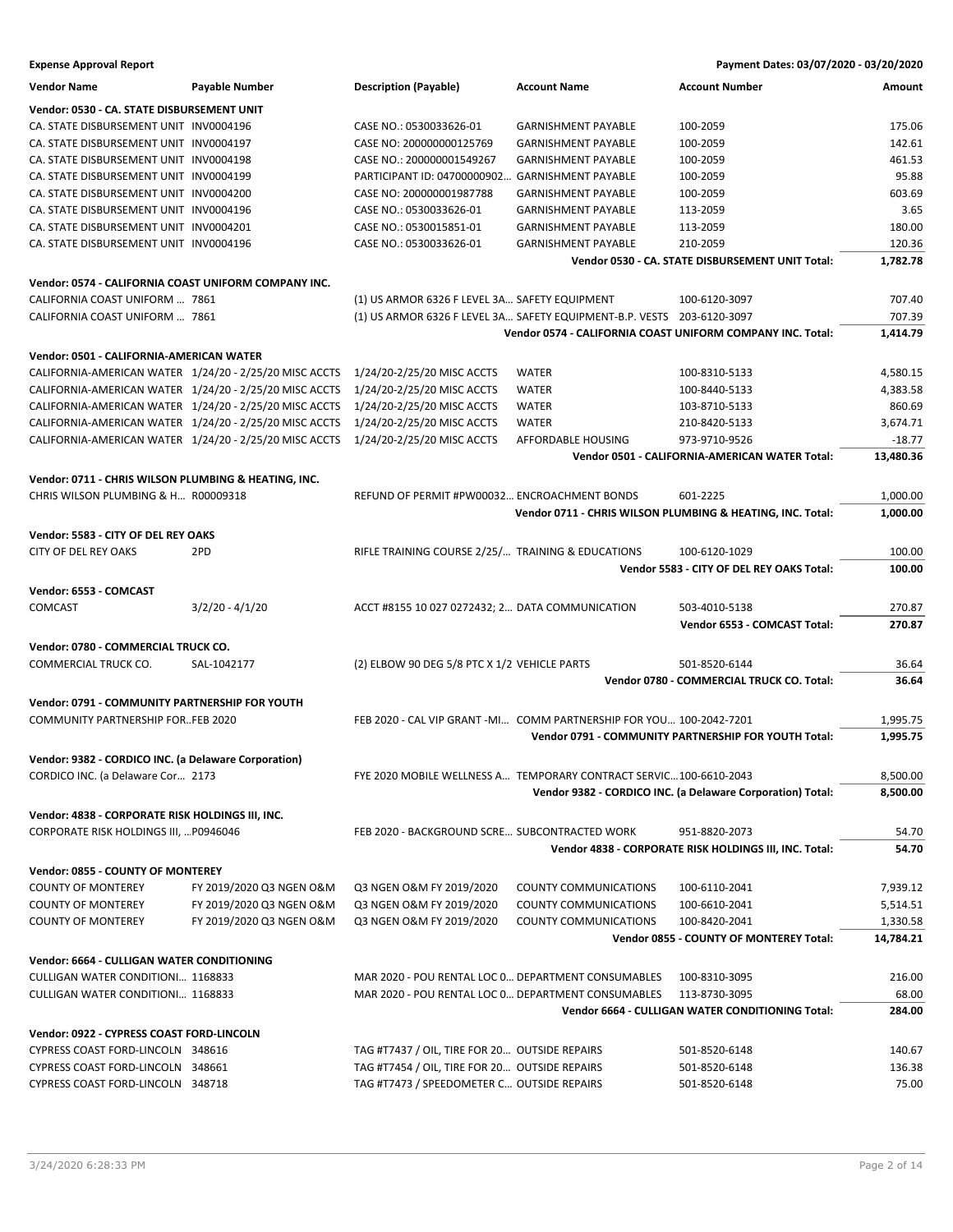| <b>Vendor Name</b>         | Pavable Number | <b>Description (Payable)</b>               | <b>Account Name</b> | Account Number | Amount |
|----------------------------|----------------|--------------------------------------------|---------------------|----------------|--------|
| CYPRESS COAST FORD-LINCOLN | 348781         | TAG #T7485 / SPEEDOMTR CLB OUTSIDE REPAIRS |                     | 501-8520-6148  | 142.37 |

### **Vendor: 6727 - DATAPROSE, INC.**

DATAPROSE, INC. **DATAPROSE, INC.** DP2000604 FEB 2020 - PRINTING AND MAIL... OUTSIDE PRINTING SERVICE 401-8610-2053 145.50 DATAPROSE, INC. DP2000604 FEB 2020 - PRINTING AND MAIL... POSTAGE 401-8610-4124 318.28

**Vendor: 0988 - DEL REY CAR WASH** DEL REY CAR WASH 1088 (5) FULL SVC CAR WASHES - SEA…OTHER EXPENSE 100-6110-2078 90.00

**Vendor: 4896 - DEPARTMENT OF JUSTICE** DEPARTMENT OF JUSTICE 437932 FEB 2020 - FINGERPRINTS APPS BACKGROUND INVESTIGATION 100-6110-1027 198.00

# **Vendor: 5163 - DON CHAPIN COMPANY, INC.**

DON CHAPIN COMPANY, INC. 139772 (13.25) 1 1/2" NATURAL DRAIN …DEPARTMENT CONSUMABLES 210-8110-3095 343.37

### **Vendor: 7358 - EAN SERVICES, LLC**

| EAN SERVICES, LLC | 60037506536 |
|-------------------|-------------|
|                   |             |

### **Vendor: 4892 - EDGES ELECTRICAL GROUP**

|                               |              | Vendor 4892 - EDGES ELECTRICAL GROUP Total:                                 | 1,128.28 |
|-------------------------------|--------------|-----------------------------------------------------------------------------|----------|
| <b>EDGES ELECTRICAL GROUP</b> | S4896704.001 | CREDIT MEMO FOR (2) WATER  DEPARTMENT CONSUMABLES<br>401-8620-3095          | $-87.94$ |
| <b>EDGES ELECTRICAL GROUP</b> | S4894852.001 | SUPPLIES FOR CITY WELL #4<br><b>DEPARTMENT CONSUMABLES</b><br>401-8620-3095 | 139.78   |
| <b>EDGES ELECTRICAL GROUP</b> | S4885798.001 | (1) PVC CLEAR CEMENT PINT<br>DEPARTMENT CONSUMABLES<br>401-8620-3095        | 9.21     |
| <b>EDGES ELECTRICAL GROUP</b> | S4885510.001 | (6) CONDUITS FOR WATER DEPT<br>DEPARTMENT CONSUMABLES<br>401-8620-3095      | 7.72     |
| <b>EDGES ELECTRICAL GROUP</b> | S4885503.001 | SUPPLIES FOR WATER DEPT<br>DEPARTMENT CONSUMABLES<br>401-8620-3095          | 80.22    |
| <b>EDGES ELECTRICAL GROUP</b> | S4893134.001 | DEPARTMENT CONSUMABLES<br>SUPPLIES FOR POMA DEPT<br>113-8730-3095           | 2.56     |
| <b>EDGES ELECTRICAL GROUP</b> | S4893064.001 | SUPPLIES FOR POMA DEPT<br>DEPARTMENT CONSUMABLES<br>113-8730-3095           | 23.63    |
| <b>EDGES ELECTRICAL GROUP</b> | S4893018.001 | SUPPLIES FOR POMA DEPT<br>113-8730-3095<br>DEPARTMENT CONSUMABLES           | 48.97    |
| <b>EDGES ELECTRICAL GROUP</b> | S4887085.001 | SUPPLIES FOR POMA DEPT<br>DEPARTMENT CONSUMABLES<br>113-8730-3095           | 39.09    |
| <b>EDGES ELECTRICAL GROUP</b> | S4886697.001 | SUPPLIES FOR POMA DEPT<br>DEPARTMENT CONSUMABLES<br>113-8730-3095           | 55.93    |
| <b>EDGES ELECTRICAL GROUP</b> | S4885789.001 | SUPPLIES FOR POMA DEPT<br>DEPARTMENT CONSUMABLES<br>113-8730-3095           | 67.30    |
| EDGES ELECTRICAL GROUP        | S4885783.001 | SUPPLIES FOR POMA DEPT<br>DEPARTMENT CONSUMABLES<br>113-8730-3095           | 134.62   |
| <b>EDGES ELECTRICAL GROUP</b> | S4883462.001 | (12) WP BLANK CVR, (2) ADJ W DEPARTMENT CONSUMABLES<br>113-8730-3095        | 86.28    |
| <b>EDGES ELECTRICAL GROUP</b> | S4877514.001 | (2) 14W LAMPS - POMA<br>DEPARTMENT CONSUMABLES<br>113-8730-3095             | 87.00    |
| <b>EDGES ELECTRICAL GROUP</b> | S4877425.001 | (2) LED LAMPS, (2) SURGE PROTDEPARTMENT CONSUMABLES<br>113-8730-3095        | 104.80   |
| <b>EDGES ELECTRICAL GROUP</b> | S4876424.002 | POMA DEPT SUPPLIES<br>DEPARTMENT CONSUMABLES<br>113-8730-3095               | 74.49    |
| <b>EDGES ELECTRICAL GROUP</b> | S4876424.001 | POMA DEPT SUPPLIES - BLDG 4 DEPARTMENT CONSUMABLES<br>113-8730-3095         | 80.63    |
| <b>EDGES ELECTRICAL GROUP</b> | S4883473.001 | SUPPLIES FOR METZ PARK SCO DEPARTMENT CONSUMABLES<br>100-8420-3095          | 98.91    |
| EDGES ELECTRICAL GROUP        | S4882505.001 | (1) ELECTRICAL BOX, (1) LID - P DEPARTMENT CONSUMABLES<br>100-8420-3095     | 75.08    |
|                               |              |                                                                             |          |

### **Vendor: 1176 - EWING IRRIGATION PRODUCTS**

| <b>EWING IRRIGATION PRODUCTS</b> | 9102547 |
|----------------------------------|---------|
| EWING IRRIGATION PRODUCTS        | 9123157 |

### **Vendor: 5969 - FASTENAL COMPANY**

| <b>FASTENAL COMPANY</b> | CASEA97780        | <b>FEBRUARY VENDING</b>                           | SUBCONTRACTED WORK     | 100-8420-2073                         | 574.38 |
|-------------------------|-------------------|---------------------------------------------------|------------------------|---------------------------------------|--------|
| <b>FASTENAL COMPANY</b> | CASEA97861        | (2) LIME SWEATSHIRTS                              | DEPARTMENT CONSUMABLES | 100-8420-3095                         | 39.38  |
| <b>FASTENAL COMPANY</b> | CASEA97950        | MISC SUPPLIES FOR LAGUNA G DEPARTMENT CONSUMABLES |                        | 100-8420-3095                         | 29.18  |
| <b>FASTENAL COMPANY</b> | CASEA98084        | MISC SUPPLIES FOR PARKS DEPT                      | DEPARTMENT CONSUMABLES | 100-8420-3095                         | 42.61  |
| <b>FASTENAL COMPANY</b> | CASEA97861        | (2) LIME SWEATSHIRTS                              | DEPARTMENT CONSUMABLES | 113-8730-3095                         | 39.38  |
| <b>FASTENAL COMPANY</b> | CASEA97912        | MISC SUPPLIES FOR STREETS D                       | DEPARTMENT CONSUMABLES | 210-8110-3095                         | 22.98  |
| <b>FASTENAL COMPANY</b> | CASEA98013        | MISC SUPPLIES FOR TRUCK 624                       | DEPARTMENT CONSUMABLES | 210-8110-3095                         | 42.97  |
| <b>FASTENAL COMPANY</b> | CASEA98069        | MISC SUPPLIES FOR STREETS D                       | DEPARTMENT CONSUMABLES | 210-8110-3095                         | 16.89  |
| <b>FASTENAL COMPANY</b> | <b>CASEA97888</b> | (2) BRASS COMB. PADLOCKS                          | DEPARTMENT CONSUMABLES | 401-8620-3095                         | 53.23  |
|                         |                   |                                                   |                        | Vendor 5969 - FASTENAL COMPANY Total: | 861.00 |
| Vendor: 8338 - FEDEX    |                   |                                                   |                        |                                       |        |
| <b>FEDEX</b>            | 6-942-45911       | ACCT #6266-0569-9; SHIPMENT MAIL SERVICES         |                        | 100-6110-4124                         | 7.55   |

# **Expense Approval Report Payment Dates: 03/07/2020 - 03/20/2020**

**Vendor 6727 - DATAPROSE, INC. Total: 463.78**

**Vendor 0988 - DEL REY CAR WASH Total: 90.00**

**Vendor 7358 - EAN SERVICES, LLC Total: 214.26**

**Vendor 4896 - DEPARTMENT OF JUSTICE Total: 198.00**

**Vendor 5163 - DON CHAPIN COMPANY, INC. Total: 343.37**

**Vendor 1176 - EWING IRRIGATION PRODUCTS Total: 779.86**

**Vendor 0922 - CYPRESS COAST FORD-LINCOLN Total: 494.42**

A. KANAGAKI / AGREEMENT #9... TRAINING & EDUCATION 100-6110-1029 214.26

(6) RAINBIRD ROTOR RC FOR L… DEPARTMENT CONSUMABLES 100-8440-3095 206.42 (4) BATTERY CNTRL FOR ORD G... DEPARTMENT CONSUMABLES 100-8440-3095 573.44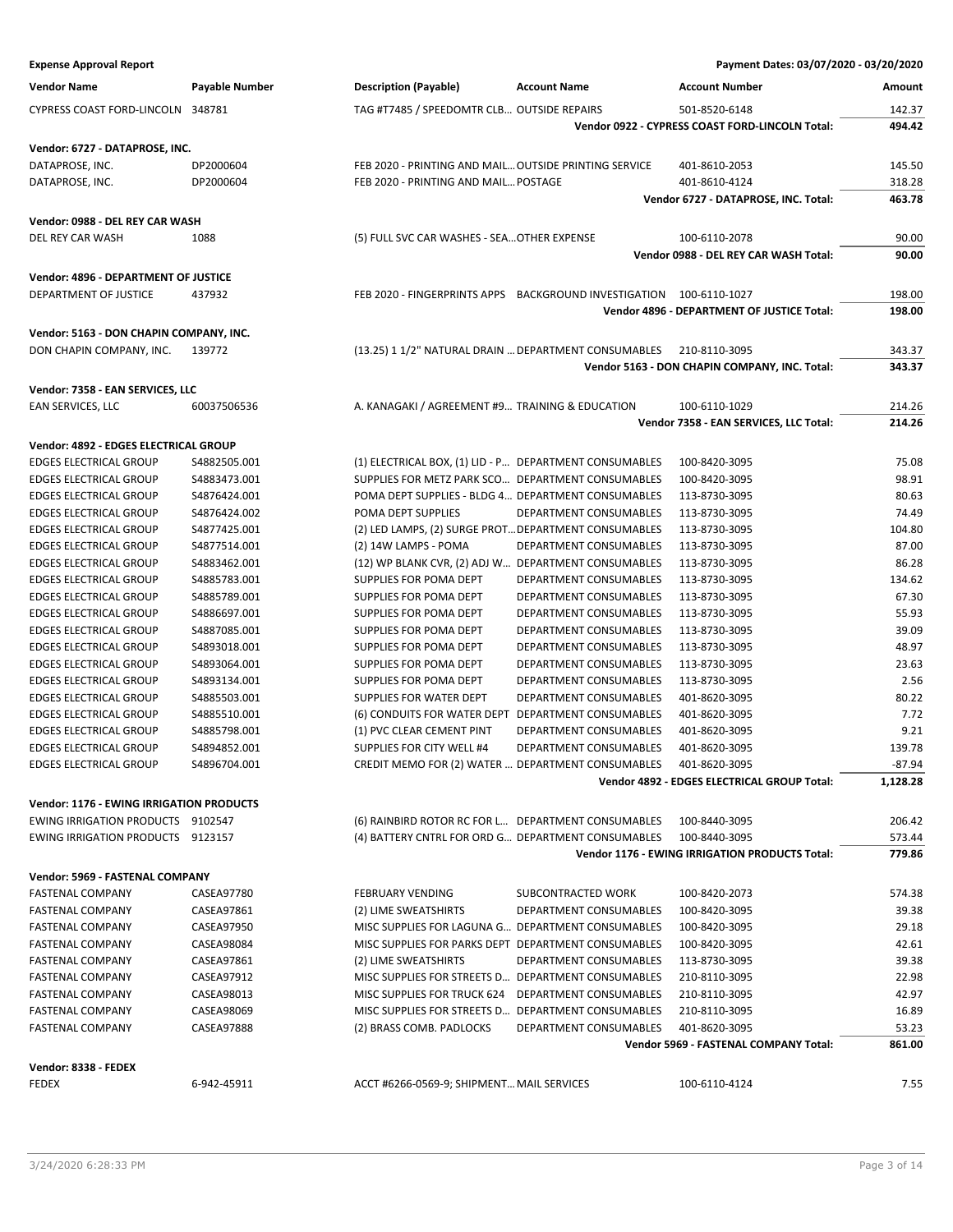| Payment Dates: 03/07/2020 - 03/20/2020 |
|----------------------------------------|
|                                        |

| <b>Vendor Name</b>                                 | <b>Payable Number</b> | <b>Description (Payable)</b>                         | <b>Account Name</b>                                                   | <b>Account Number</b>                              | Amount    |
|----------------------------------------------------|-----------------------|------------------------------------------------------|-----------------------------------------------------------------------|----------------------------------------------------|-----------|
| <b>FEDEX</b>                                       | 6-949-44204           | ACCT #6266-0569-9; SHIPMENT MAIL SERVICES            |                                                                       | 100-6110-4124                                      | 42.07     |
|                                                    |                       |                                                      |                                                                       | Vendor 8338 - FEDEX Total:                         | 49.62     |
|                                                    |                       |                                                      |                                                                       |                                                    |           |
| Vendor: 1188 - FERGUSON ENTERPRISES INC #686       |                       |                                                      |                                                                       |                                                    |           |
| FERGUSON ENTERPRISES INC # 8295497                 |                       | (1) FAN BLOWER, (1) INTEG CNT DEPARTMENT CONSUMABLES |                                                                       | 113-8730-3095                                      | 1,398.51  |
| FERGUSON ENTERPRISES INC # 8300550                 |                       | MISC SUPPLIES FOR POMA POLI DEPARTMENT CONSUMABLES   |                                                                       | 113-8730-3095                                      | 38.83     |
| FERGUSON ENTERPRISES INC # 8301423                 |                       | MISC POMA DEPT SUPPLIES                              | DEPARTMENT CONSUMABLES                                                | 113-8730-3095                                      | 45.16     |
| FERGUSON ENTERPRISES INC # 8307231                 |                       | MISC SUPPLIES FOR FREMONT  DEPARTMENT CONSUMABLES    |                                                                       | 210-8110-3095                                      | 370.70    |
| FERGUSON ENTERPRISES INC # 8338404                 |                       | SUPPLIES FOR WELL #4 - WATER DEPARTMENT CONSUMABLES  |                                                                       | 401-8620-3095                                      | 14.67     |
| FERGUSON ENTERPRISES INC # 8341640                 |                       | SUPPLIES FOR WELL #4 - WATER DEPARTMENT CONSUMABLES  |                                                                       | 401-8620-3095                                      | 1.62      |
| FERGUSON ENTERPRISES INC # 8335981                 |                       | SUPPLIES FOR SANITATION DEPT DEPARTMENT CONSUMABLES  |                                                                       | 951-8820-3095                                      | 307.55    |
|                                                    |                       |                                                      |                                                                       | Vendor 1188 - FERGUSON ENTERPRISES INC #686 Total: | 2,177.04  |
| Vendor: 1224 - FIRST ALARM                         |                       |                                                      |                                                                       |                                                    |           |
| <b>FIRST ALARM</b>                                 | 515758                | 220 COE AVE - CONTRACTED SV ALARM SERVICE            |                                                                       | 100-9200-2070                                      | 555.37    |
| <b>FIRST ALARM</b>                                 | 515935                | 1136 WHEELER ST - CONTRACT ALARM SERVICE             |                                                                       | 100-9200-2070                                      | 196.33    |
|                                                    |                       |                                                      |                                                                       | Vendor 1224 - FIRST ALARM Total:                   | 751.70    |
| Vendor: 6306 - GAVILAN PEST CONTROL                |                       |                                                      |                                                                       |                                                    |           |
| <b>GAVILAN PEST CONTROL</b>                        | 0128959               |                                                      | SEASIDE FIRE DEPT - GENERAL P TEMPORARY CONTRACT SERVIC 100-6640-2043 |                                                    | 73.00     |
|                                                    |                       |                                                      |                                                                       | Vendor 6306 - GAVILAN PEST CONTROL Total:          | 73.00     |
| <b>Vendor: 1391 - GRANITE CONSTRUCTION COMPANY</b> |                       |                                                      |                                                                       |                                                    |           |
| <b>GRANITE CONSTRUCTION COM 1751902</b>            |                       | TICKET #15594931 / 1/2" HMA DEPARTMENT CONSUMABLES   |                                                                       | 210-8110-3095                                      | 178.03    |
|                                                    |                       |                                                      |                                                                       | Vendor 1391 - GRANITE CONSTRUCTION COMPANY Total:  | 178.03    |
|                                                    |                       |                                                      |                                                                       |                                                    |           |
| Vendor: 1392 - GRANITE ROCK COMPANY                |                       |                                                      |                                                                       |                                                    |           |
| <b>GRANITE ROCK COMPANY</b>                        | 1222363               | TICKET #694505 / MATERIALS F DEPARTMENT CONSUMABLES  |                                                                       | 100-8420-3095                                      | 49.42     |
| <b>GRANITE ROCK COMPANY</b>                        | 1221839               | TICKET #694050 / GLOVES, S, M DEPARTMENT CONSUMABLES |                                                                       | 210-8110-3095                                      | 26.72     |
| <b>GRANITE ROCK COMPANY</b>                        | 1221959               | TICKET #694256 /(1) SQUEEGEE DEPARTMENT CONSUMABLES  |                                                                       | 210-8110-3095                                      | 54.15     |
| <b>GRANITE ROCK COMPANY</b>                        | 1223115               | TICKET #695550 / 14" PREM AS DEPARTMENT CONSUMABLES  |                                                                       | 210-8110-3095                                      | 208.56    |
| <b>GRANITE ROCK COMPANY</b>                        | 1223627               | BUMPER STRIPS FOR ROBERTS  DEPARTMENT CONSUMABLES    |                                                                       | 210-8110-3095                                      | 136.66    |
| <b>GRANITE ROCK COMPANY</b>                        | 1224625               | MATERIALS FOR DEL REY OAKS DEPARTMENT CONSUMABLES    |                                                                       | 210-8110-3095                                      | 370.04    |
|                                                    |                       |                                                      |                                                                       | Vendor 1392 - GRANITE ROCK COMPANY Total:          | 845.55    |
| Vendor: 4222 - HARRIS & ASSOCIATES, INC.           |                       |                                                      |                                                                       |                                                    |           |
|                                                    |                       |                                                      |                                                                       |                                                    |           |
| HARRIS & ASSOCIATES, INC.                          | 43909                 | 12/29/19 - 1/25/20 LIFT STATI LIFT STATION UPGRADES  |                                                                       | 953-8820-9204                                      | 18,507.50 |
|                                                    |                       |                                                      |                                                                       | Vendor 4222 - HARRIS & ASSOCIATES, INC. Total:     | 18,507.50 |
|                                                    |                       |                                                      |                                                                       |                                                    |           |
| Vendor: 1545 - HODGES RENT ALL, INC.               |                       |                                                      |                                                                       |                                                    |           |
| HODGES RENT ALL, INC.                              | 02-041772-01          | (8) ROAD SIGNS, 24" REFLECTIV DEPARTMENT CONSUMABLES |                                                                       | 210-8110-3095                                      | 56.55     |
|                                                    |                       |                                                      |                                                                       | Vendor 1545 - HODGES RENT ALL, INC. Total:         | 56.55     |
| Vendor: 4920 - ICMA RETIREMENT TRUST-457           |                       |                                                      |                                                                       |                                                    |           |
| ICMA RETIREMENT TRUST-457 INV0004206               |                       | ICMA LOAN 11                                         | DEFERRED COMP PAYABLE                                                 | 100-2060                                           | 682.15    |
| ICMA RETIREMENT TRUST-457                          | INV0004208            | <b>CONTRIBUTIONS</b>                                 | DEFERRED COMP PAYABLE                                                 | 100-2060                                           | 93.10     |
| ICMA RETIREMENT TRUST-457                          | <b>INV0004208</b>     | <b>CONTRIBUTIONS</b>                                 | DEFERRED COMP PAYABLE                                                 | 100-2060                                           | 12,460.31 |
| ICMA RETIREMENT TRUST-457                          | INV0004208            | <b>CONTRIBUTIONS</b>                                 | DEFERRED COMP PAYABLE                                                 | 100-2060                                           | 3,723.01  |
| ICMA RETIREMENT TRUST-457                          | INV0004208            | <b>CONTRIBUTIONS</b>                                 | DEFERRED COMP PAYABLE                                                 | 100-2060                                           | 1,036.17  |
| <b>ICMA RETIREMENT TRUST-457</b>                   | <b>INV0004208</b>     | <b>CONTRIBUTIONS</b>                                 | DEFERRED COMP PAYABLE                                                 | 100-2060                                           | 957.28    |
| ICMA RETIREMENT TRUST-457                          | <b>INV0004208</b>     | <b>CONTRIBUTIONS</b>                                 | DEFERRED COMP PAYABLE                                                 | 100-2060                                           | 577.74    |
| ICMA RETIREMENT TRUST-457                          | INV0004208            | <b>CONTRIBUTIONS</b>                                 | DEFERRED COMP PAYABLE                                                 | 100-2060                                           | 809.68    |
| ICMA RETIREMENT TRUST-457                          | <b>INV0004208</b>     | <b>CONTRIBUTIONS</b>                                 | DEFERRED COMP PAYABLE                                                 | 100-2060                                           | 474.66    |
| ICMA RETIREMENT TRUST-457                          | <b>INV0004208</b>     | <b>CONTRIBUTIONS</b>                                 | DEFERRED COMP PAYABLE                                                 | 100-2060                                           | 334.40    |
| ICMA RETIREMENT TRUST-457                          | INV0004208            | <b>CONTRIBUTIONS</b>                                 | DEFERRED COMP PAYABLE                                                 | 100-2060                                           | 392.17    |
| ICMA RETIREMENT TRUST-457                          | INV0004208            | <b>CONTRIBUTIONS</b>                                 | DEFERRED COMP PAYABLE                                                 | 100-2060                                           | 13,694.63 |
| ICMA RETIREMENT TRUST-457                          | INV0004208            | <b>CONTRIBUTIONS</b>                                 | DEFERRED COMP PAYABLE                                                 | 103-2060                                           | 23.92     |
| ICMA RETIREMENT TRUST-457                          | <b>INV0004208</b>     | <b>CONTRIBUTIONS</b>                                 | DEFERRED COMP PAYABLE                                                 | 103-2060                                           | 17.04     |
| ICMA RETIREMENT TRUST-457                          | <b>INV0004208</b>     | <b>CONTRIBUTIONS</b>                                 | DEFERRED COMP PAYABLE                                                 | 103-2060                                           | 15.40     |
| ICMA RETIREMENT TRUST-457                          | <b>INV0004208</b>     | <b>CONTRIBUTIONS</b>                                 | DEFERRED COMP PAYABLE                                                 | 103-2060                                           | 6.83      |
| ICMA RETIREMENT TRUST-457                          | <b>INV0004208</b>     | <b>CONTRIBUTIONS</b>                                 | DEFERRED COMP PAYABLE                                                 | 113-2060                                           | 70.48     |
| ICMA RETIREMENT TRUST-457                          | <b>INV0004208</b>     | <b>CONTRIBUTIONS</b>                                 | DEFERRED COMP PAYABLE                                                 | 113-2060                                           | 57.11     |
| ICMA RETIREMENT TRUST-457                          | <b>INV0004208</b>     | <b>CONTRIBUTIONS</b>                                 | DEFERRED COMP PAYABLE                                                 | 113-2060                                           | 215.61    |
| ICMA RETIREMENT TRUST-457                          | <b>INV0004208</b>     | <b>CONTRIBUTIONS</b>                                 | DEFERRED COMP PAYABLE                                                 | 200-2060                                           | 139.59    |
| ICMA RETIREMENT TRUST-457                          | INV0004208            | <b>CONTRIBUTIONS</b>                                 | DEFERRED COMP PAYABLE                                                 | 210-2060                                           | 310.35    |
| ICMA RETIREMENT TRUST-457                          | <b>INV0004208</b>     | <b>CONTRIBUTIONS</b>                                 | DEFERRED COMP PAYABLE                                                 | 210-2060                                           | 252.15    |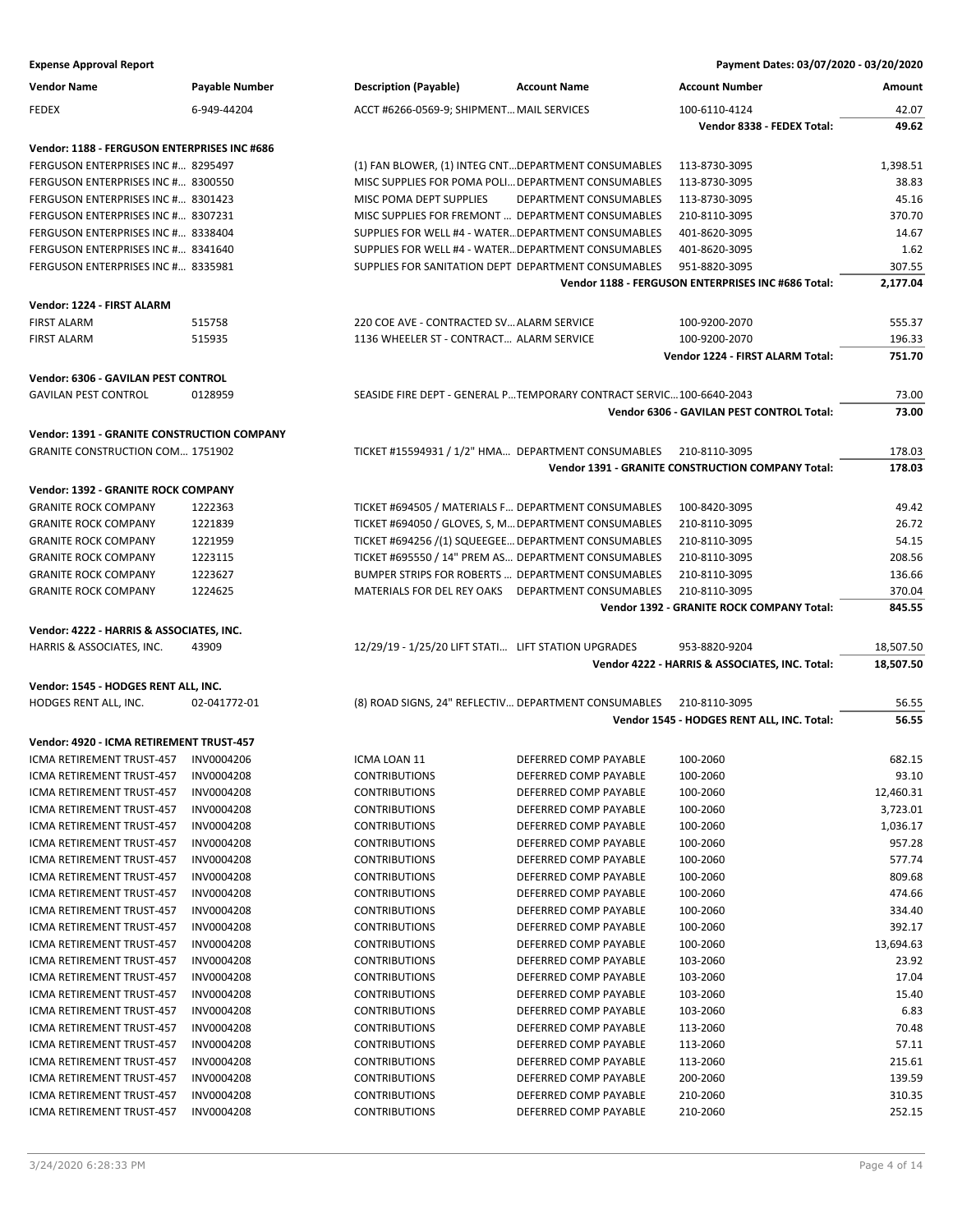# **Expense Approval Report Payment Dates: 03/07/2020 - 03/20/2020**

| <b>Vendor Name</b>                         | <b>Payable Number</b> | <b>Description (Payable)</b>                          | <b>Account Name</b>                                               | Account Number                                   | Amount    |
|--------------------------------------------|-----------------------|-------------------------------------------------------|-------------------------------------------------------------------|--------------------------------------------------|-----------|
| ICMA RETIREMENT TRUST-457                  | <b>INV0004208</b>     | <b>CONTRIBUTIONS</b>                                  | DEFERRED COMP PAYABLE                                             | 210-2060                                         | 114.20    |
| ICMA RETIREMENT TRUST-457                  | INV0004208            | <b>CONTRIBUTIONS</b>                                  | DEFERRED COMP PAYABLE                                             | 210-2060                                         | 30.83     |
| ICMA RETIREMENT TRUST-457                  | INV0004208            | <b>CONTRIBUTIONS</b>                                  | DEFERRED COMP PAYABLE                                             | 271-2060                                         | 57.11     |
| ICMA RETIREMENT TRUST-457                  | INV0004208            | <b>CONTRIBUTIONS</b>                                  | DEFERRED COMP PAYABLE                                             | 271-2060                                         | 140.79    |
| ICMA RETIREMENT TRUST-457                  | INV0004208            | <b>CONTRIBUTIONS</b>                                  | DEFERRED COMP PAYABLE                                             | 271-2060                                         | 120.66    |
| ICMA RETIREMENT TRUST-457                  | <b>INV0004208</b>     | <b>CONTRIBUTIONS</b>                                  | DEFERRED COMP PAYABLE                                             | 271-2060                                         | 275.05    |
| ICMA RETIREMENT TRUST-457                  | INV0004208            | <b>CONTRIBUTIONS</b>                                  | DEFERRED COMP PAYABLE                                             | 271-2060                                         | 42.24     |
| ICMA RETIREMENT TRUST-457                  | INV0004208            | <b>CONTRIBUTIONS</b>                                  | DEFERRED COMP PAYABLE                                             | 345-2060                                         | 1.98      |
| ICMA RETIREMENT TRUST-457                  | <b>INV0004208</b>     | <b>CONTRIBUTIONS</b>                                  | DEFERRED COMP PAYABLE                                             | 345-2060                                         | 0.58      |
| <b>ICMA RETIREMENT TRUST-457</b>           | INV0004208            | <b>CONTRIBUTIONS</b>                                  | DEFERRED COMP PAYABLE                                             | 401-2060                                         | 110.27    |
| ICMA RETIREMENT TRUST-457                  | <b>INV0004208</b>     | <b>CONTRIBUTIONS</b>                                  | DEFERRED COMP PAYABLE                                             | 401-2060                                         | 10.58     |
| ICMA RETIREMENT TRUST-457                  | INV0004208            | <b>CONTRIBUTIONS</b>                                  | DEFERRED COMP PAYABLE                                             | 401-2060                                         | 568.54    |
| ICMA RETIREMENT TRUST-457                  | INV0004208            | <b>CONTRIBUTIONS</b>                                  | DEFERRED COMP PAYABLE                                             | 401-2060                                         | 28.55     |
| ICMA RETIREMENT TRUST-457                  | INV0004208            | <b>CONTRIBUTIONS</b>                                  | DEFERRED COMP PAYABLE                                             | 401-2060                                         | 106.95    |
| ICMA RETIREMENT TRUST-457                  | INV0004208            | <b>CONTRIBUTIONS</b>                                  | DEFERRED COMP PAYABLE                                             | 501-2060                                         | 66.00     |
| ICMA RETIREMENT TRUST-457                  | <b>INV0004208</b>     | <b>CONTRIBUTIONS</b>                                  | DEFERRED COMP PAYABLE                                             | 501-2060                                         | 57.11     |
| ICMA RETIREMENT TRUST-457                  | INV0004208            | <b>CONTRIBUTIONS</b>                                  | DEFERRED COMP PAYABLE                                             | 501-2060                                         | 299.44    |
| ICMA RETIREMENT TRUST-457                  | INV0004208            | <b>CONTRIBUTIONS</b>                                  | DEFERRED COMP PAYABLE                                             | 503-2060                                         | 486.56    |
| ICMA RETIREMENT TRUST-457                  | <b>INV0004208</b>     | <b>CONTRIBUTIONS</b>                                  | DEFERRED COMP PAYABLE                                             | 503-2060                                         | 875.00    |
| ICMA RETIREMENT TRUST-457                  | INV0004206            | ICMA LOAN 11                                          | DEFERRED COMP PAYABLE                                             | 951-2060                                         | 75.80     |
| ICMA RETIREMENT TRUST-457                  | <b>INV0004208</b>     | <b>CONTRIBUTIONS</b>                                  | DEFERRED COMP PAYABLE                                             | 951-2060                                         | 57.06     |
| ICMA RETIREMENT TRUST-457                  | <b>INV0004208</b>     | <b>CONTRIBUTIONS</b>                                  | DEFERRED COMP PAYABLE                                             | 951-2060                                         | 193.29    |
| <b>ICMA RETIREMENT TRUST-457</b>           | INV0004208            | <b>CONTRIBUTIONS</b>                                  | DEFERRED COMP PAYABLE                                             | 951-2060                                         | 20.12     |
| ICMA RETIREMENT TRUST-457                  | INV0004208            | <b>CONTRIBUTIONS</b>                                  | DEFERRED COMP PAYABLE                                             | 951-2060                                         | 209.78    |
| ICMA RETIREMENT TRUST-457                  | INV0004208            | <b>CONTRIBUTIONS</b>                                  | DEFERRED COMP PAYABLE                                             | 953-2060                                         | 20.52     |
|                                            |                       |                                                       |                                                                   | Vendor 4920 - ICMA RETIREMENT TRUST-457 Total:   | 40,312.79 |
|                                            |                       |                                                       |                                                                   |                                                  |           |
| Vendor: 7173 - Iconix Waterworks (US) Inc. |                       |                                                       |                                                                   |                                                  |           |
| Iconix Waterworks (US) Inc.                | U2015009246           | MISC STORM DRAINS SUPPLIES                            | CONSUMABLES                                                       | 271-8110-3095                                    | 635.51    |
| Iconix Waterworks (US) Inc.                | U2016009241           | (1) SEAL SR SHEAR COUPLING                            | CONSUMABLES                                                       | 271-8110-3095                                    | 80.95     |
|                                            |                       |                                                       |                                                                   | Vendor 7173 - Iconix Waterworks (US) Inc. Total: | 716.46    |
| Vendor: 8022 - JEFF K. BILLS               |                       |                                                       |                                                                   |                                                  |           |
| JEFF K. BILLS                              | 5522420               |                                                       | (1) SUREHIRE ASSESSMENT - 2/ BACKGROUND INVESTIGATION             | 100-6110-1027                                    | 400.00    |
| JEFF K. BILLS                              | 5622620               |                                                       | (1) SUREHIRE ASSESSMENT - 2/ BACKGROUND INVESTIGATION             | 100-6110-1027                                    | 400.00    |
| JEFF K. BILLS                              | 573220                | (1) SUREHIRE ASSESSMENT - 3/ BACKGROUND INVESTIGATION |                                                                   | 100-6110-1027                                    | 400.00    |
|                                            |                       |                                                       |                                                                   | Vendor 8022 - JEFF K. BILLS Total:               | 1,200.00  |
| Vendor: 9389 - JEFFERSON LATIMORE MAYS     |                       |                                                       |                                                                   |                                                  |           |
| JEFFERSON LATIMORE MAYS                    | 07-1225005            |                                                       | RETURN OF PROPERTY - SEASID MONETARY PROPERTY FUNDS- 601-2165     |                                                  | 359.00    |
|                                            |                       |                                                       |                                                                   | Vendor 9389 - JEFFERSON LATIMORE MAYS Total:     | 359.00    |
|                                            |                       |                                                       |                                                                   |                                                  |           |
| Vendor: 5833 - JOHNSON ASSOCIATES          |                       |                                                       |                                                                   |                                                  |           |
| JOHNSON ASSOCIATES                         | 435525                | (1) 5/8" RECEIVER LOCK, (1) TRI VEHICLE PARTS         |                                                                   | 501-8520-6144                                    | 97.17     |
|                                            |                       |                                                       |                                                                   | Vendor 5833 - JOHNSON ASSOCIATES Total:          | 97.17     |
| Vendor: 4253 - JUSTIN HILL                 |                       |                                                       |                                                                   |                                                  |           |
| <b>JUSTIN HILL</b>                         | 10819                 |                                                       | ANNUAL INSPECTION OF APPA TEMPORARY CONTRACT SERVIC100-6640-2043  |                                                  | 1,400.00  |
|                                            |                       |                                                       |                                                                   | Vendor 4253 - JUSTIN HILL Total:                 | 1,400.00  |
| Vendor: 1798 - KELLY-MOORE PAINT COMPANY   |                       |                                                       |                                                                   |                                                  |           |
| KELLY-MOORE PAINT COMPANY 802-00000727140  |                       |                                                       | (1) MICROLON MINI RLR 4"x3/8 DEPARTMENT CONSUMABLES 100-8420-3095 |                                                  | 19.50     |
|                                            |                       |                                                       |                                                                   | Vendor 1798 - KELLY-MOORE PAINT COMPANY Total:   | 19.50     |
|                                            |                       |                                                       |                                                                   |                                                  |           |
| Vendor: 7910 - KOFF & ASSOCIATES           |                       |                                                       |                                                                   |                                                  |           |
| KOFF & ASSOCIATES                          | 6035                  | FINANCE DIR RECRUITMENT/P PERSONNEL RECRUITMENT       |                                                                   | 100-2031-2064                                    | 5,000.00  |
|                                            |                       |                                                       |                                                                   | Vendor 7910 - KOFF & ASSOCIATES Total:           | 5,000.00  |
| Vendor: 0213 - LANGUAGE LINE SERVICES      |                       |                                                       |                                                                   |                                                  |           |
| LANGUAGE LINE SERVICES                     | 4754935               | FEB 2020 - OVER-THE-PHONE I TELEPHONE                 |                                                                   | 100-6110-5132                                    | 39.35     |
|                                            |                       |                                                       |                                                                   | Vendor 0213 - LANGUAGE LINE SERVICES Total:      | 39.35     |
| Vendor: 1976 - LINCOLN AQUATICS            |                       |                                                       |                                                                   |                                                  |           |
| LINCOLN AQUATICS                           | 36987263              | (10) FIRST SOD BICARB, (4) CALC. CHEMICALS            |                                                                   | 100-8310-3099                                    | 484.87    |
|                                            |                       |                                                       |                                                                   | Vendor 1976 - LINCOLN AQUATICS Total:            | 484.87    |
|                                            |                       |                                                       |                                                                   |                                                  |           |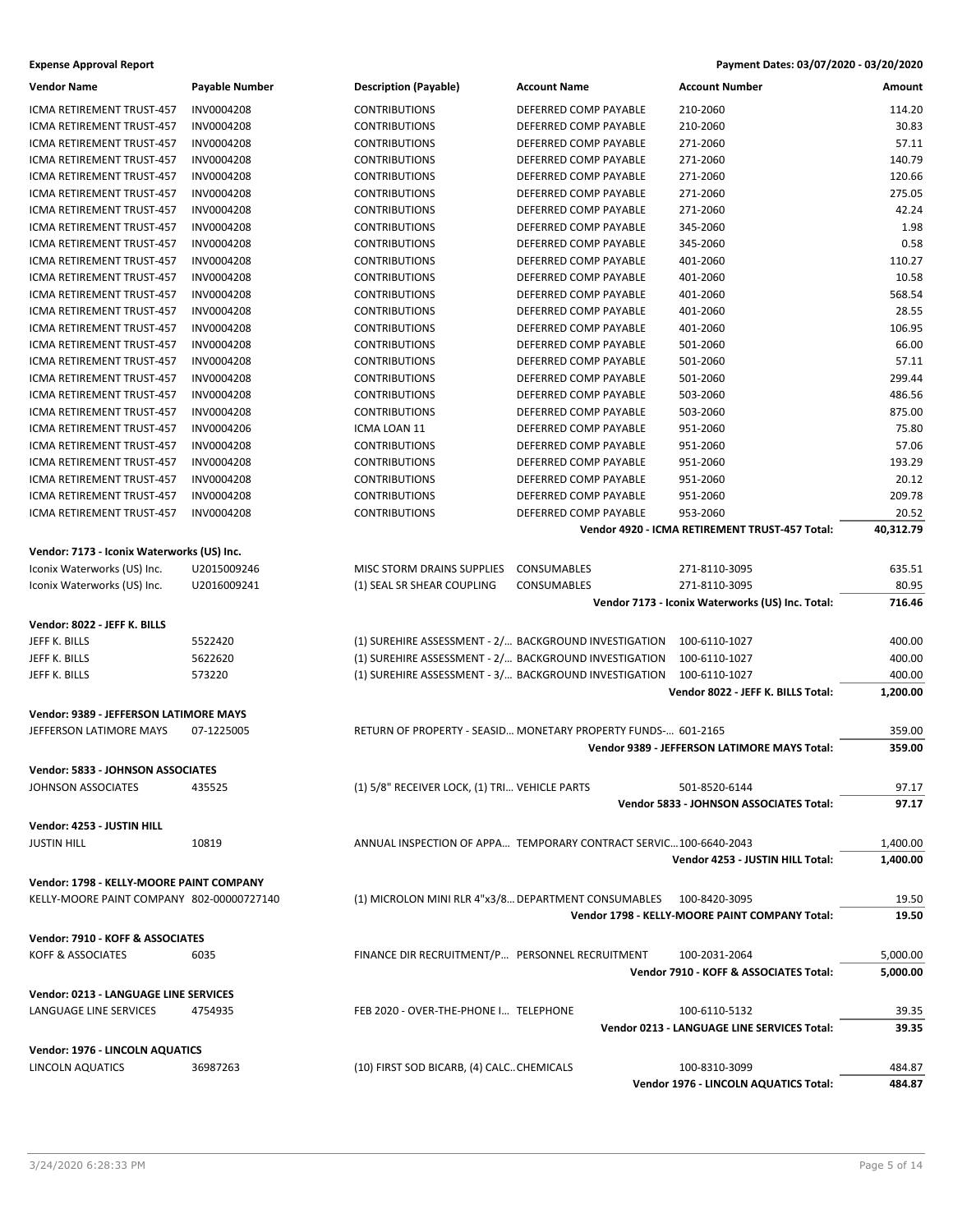| <b>Expense Approval Report</b>                              |                        |                                                                                                              |                                                               | Payment Dates: 03/07/2020 - 03/20/2020                |                |
|-------------------------------------------------------------|------------------------|--------------------------------------------------------------------------------------------------------------|---------------------------------------------------------------|-------------------------------------------------------|----------------|
| <b>Vendor Name</b>                                          | <b>Payable Number</b>  | <b>Description (Payable)</b>                                                                                 | <b>Account Name</b>                                           | <b>Account Number</b>                                 | Amount         |
| Vendor: 2045 - M & S BUILDING SUPPLY INC                    |                        |                                                                                                              |                                                               |                                                       |                |
| M & S BUILDING SUPPLY INC                                   | 001440808              | MISC LUMBER SUPPLIES                                                                                         | DEPARTMENT CONSUMABLES                                        | 113-8730-3095                                         | 51.24          |
|                                                             |                        |                                                                                                              |                                                               | Vendor 2045 - M & S BUILDING SUPPLY INC Total:        | 51.24          |
| Vendor: 2102 - MARTIN'S IRRIGATION SUPPLY, INC.             |                        |                                                                                                              |                                                               |                                                       |                |
| MARTIN'S IRRIGATION SUPPLY,  560891                         |                        |                                                                                                              | (12) GOPHER GASSER, (1) MED DEPARTMENT CONSUMABLES            | 100-8420-3095                                         | 133.66         |
| MARTIN'S IRRIGATION SUPPLY,  561785                         |                        | (24) GOPHER GASSER                                                                                           | DEPARTMENT CONSUMABLES                                        | 100-8420-3095                                         | 205.30         |
|                                                             |                        |                                                                                                              |                                                               | Vendor 2102 - MARTIN'S IRRIGATION SUPPLY, INC. Total: | 338.96         |
|                                                             |                        |                                                                                                              |                                                               |                                                       |                |
| Vendor: 2236 - MBS BUSINESS SYSTEMS<br>MBS BUSINESS SYSTEMS |                        | 986 HILBY AVE - KONICA COPIER COPIER SERVICES                                                                |                                                               | 100-9200-2044                                         | 235.07         |
|                                                             | 381150                 |                                                                                                              |                                                               | Vendor 2236 - MBS BUSINESS SYSTEMS Total:             | 235.07         |
|                                                             |                        |                                                                                                              |                                                               |                                                       |                |
| Vendor: 7258 - MGE UNDERGROUND INC.                         |                        |                                                                                                              |                                                               |                                                       |                |
| MGE UNDERGROUND INC.                                        | R00007029              |                                                                                                              | REFUND FOR PERMIT #PW0004 STREET OPENING/ENCR PERMIT 100-3231 |                                                       | 585.00         |
| MGE UNDERGROUND INC.                                        | R00007614              |                                                                                                              | REFUND FOR PERMIT# PW0004 STREET OPENING/ENCR PERMIT 100-3231 |                                                       | 585.00         |
|                                                             |                        |                                                                                                              |                                                               | Vendor 7258 - MGE UNDERGROUND INC. Total:             | 1,170.00       |
| Vendor: 2184 - MISSION LINEN SERVICE                        |                        |                                                                                                              |                                                               |                                                       |                |
| <b>MISSION LINEN SERVICE</b>                                | 511879290              | FIRE DEPT - WEEKLY LAUNDRY  UNIFORM SERVICE/LAUNDRY                                                          |                                                               | 100-6640-2049                                         | 97.29          |
| <b>MISSION LINEN SERVICE</b>                                | 511938991              | FIRE DEPT - WEEKLY LAUNDRY  UNIFORM SERVICE/LAUNDRY                                                          |                                                               | 100-6640-2049                                         | 97.29          |
|                                                             |                        |                                                                                                              |                                                               | Vendor 2184 - MISSION LINEN SERVICE Total:            | 194.58         |
| Vendor: 2186 - MISSION UNIFORM SERVICE                      |                        |                                                                                                              |                                                               |                                                       |                |
| <b>MISSION UNIFORM SERVICE</b>                              | 511919147              | FIRE DEPT - WEEKLY LAUNDRY  UNIFORM SERVICE/LAUNDRY                                                          |                                                               | 100-6640-2049                                         | 35.49          |
| <b>MISSION UNIFORM SERVICE</b>                              | 511850383              |                                                                                                              | SEASIDE MAINT & UTILITIES UN UNIFORM SERVICE / LAUNDRY        | 100-8310-2049                                         | 51.93          |
| <b>MISSION UNIFORM SERVICE</b>                              | 511908447              |                                                                                                              | SEASIDE MAINT & UTILITIES UN UNIFORM SERVICE / LAUNDRY        | 100-8310-2049                                         | 53.41          |
| <b>MISSION UNIFORM SERVICE</b>                              | 511947643              |                                                                                                              | SEASIDE MAINT & UTILITIES UN UNIFORM SERVICE / LAUNDRY        | 100-8310-2049                                         | 74.97          |
| <b>MISSION UNIFORM SERVICE</b>                              | 511850383              | SEASIDE MAINT & UTILITIES UN UNIFORM SERVICE/LAUNDRY                                                         |                                                               | 100-8410-2049                                         | 16.62          |
| <b>MISSION UNIFORM SERVICE</b>                              | 511861575              | SEASIDE MAINT & UTILITIES UN UNIFORM SERVICE/LAUNDRY                                                         |                                                               | 100-8410-2049                                         | 115.67         |
| <b>MISSION UNIFORM SERVICE</b>                              | 511908447              | SEASIDE MAINT & UTILITIES UN UNIFORM SERVICE/LAUNDRY                                                         |                                                               | 100-8410-2049                                         | 17.10          |
| <b>MISSION UNIFORM SERVICE</b>                              | 511947643              | SEASIDE MAINT & UTILITIES UN UNIFORM SERVICE/LAUNDRY                                                         |                                                               | 100-8410-2049                                         | 24.00          |
| MISSION UNIFORM SERVICE                                     | 511850383              | SEASIDE MAINT & UTILITIES UN UNIFORM SERVICE/LAUNDRY                                                         |                                                               | 100-8420-2049                                         | 51.93          |
| <b>MISSION UNIFORM SERVICE</b>                              | 511908447              | SEASIDE MAINT & UTILITIES UN UNIFORM SERVICE/LAUNDRY                                                         |                                                               | 100-8420-2049                                         | 53.41          |
| <b>MISSION UNIFORM SERVICE</b>                              | 511947643              | SEASIDE MAINT & UTILITIES UN UNIFORM SERVICE/LAUNDRY                                                         |                                                               | 100-8420-2049                                         | 74.97          |
| <b>MISSION UNIFORM SERVICE</b>                              | 511850383              |                                                                                                              | SEASIDE MAINT & UTILITIES UN UNIFORM SERVICE / LAUNDRY        | 100-8440-2049                                         | 31.14          |
| <b>MISSION UNIFORM SERVICE</b>                              | 511908447              |                                                                                                              | SEASIDE MAINT & UTILITIES UN UNIFORM SERVICE / LAUNDRY        | 100-8440-2049                                         | 32.03          |
| MISSION UNIFORM SERVICE                                     | 511947643              |                                                                                                              | SEASIDE MAINT & UTILITIES UN UNIFORM SERVICE / LAUNDRY        | 100-8440-2049                                         | 44.96          |
| <b>MISSION UNIFORM SERVICE</b>                              | 511850383              |                                                                                                              | SEASIDE MAINT & UTILITIES UN UNIFORM SERVICE / LAUNDRY        | 100-8450-2049                                         | 16.62          |
| <b>MISSION UNIFORM SERVICE</b>                              | 511908447              |                                                                                                              | SEASIDE MAINT & UTILITIES UN UNIFORM SERVICE / LAUNDRY        | 100-8450-2049                                         | 17.10          |
| <b>MISSION UNIFORM SERVICE</b>                              | 511947643              |                                                                                                              | SEASIDE MAINT & UTILITIES UN UNIFORM SERVICE / LAUNDRY        | 100-8450-2049                                         | 24.00          |
| <b>MISSION UNIFORM SERVICE</b>                              | 511966987              | RECREATION DEPT - WEEKLY UN UNIFORM SERVICE/LAUNDRY                                                          |                                                               | 100-9105-2049                                         | 169.36         |
| <b>MISSION UNIFORM SERVICE</b>                              | 511850383              | SEASIDE MAINT & UTILITIES UN UNIFORM SERVICE/LAUNDRY                                                         |                                                               | 103-8710-2049                                         | 10.39          |
| <b>MISSION UNIFORM SERVICE</b>                              | 511908447              | SEASIDE MAINT & UTILITIES UN UNIFORM SERVICE/LAUNDRY                                                         |                                                               | 103-8710-2049                                         | 10.69          |
| MISSION UNIFORM SERVICE                                     | 511947643              | SEASIDE MAINT & UTILITIES UN UNIFORM SERVICE/LAUNDRY                                                         |                                                               | 103-8710-2049                                         | 15.01          |
| MISSION UNIFORM SERVICE                                     | 511850384              |                                                                                                              | POMA DEPT UNIFORM SVC 2/1 UNIFORM SERVICE / LAUNDRY           | 113-8730-2049                                         | 117.73         |
| <b>MISSION UNIFORM SERVICE</b>                              | 511908448              |                                                                                                              | POMA DEPT UNIFORM SVC 2/2 UNIFORM SERVICE / LAUNDRY           | 113-8730-2049                                         | 117.73         |
| MISSION UNIFORM SERVICE                                     | 511947644              |                                                                                                              | POMA DEPT UNIFORM SVC 3/2 UNIFORM SERVICE / LAUNDRY           | 113-8730-2049                                         | 106.74         |
| MISSION UNIFORM SERVICE                                     | 511850383              | SEASIDE MAINT & UTILITIES UN UNIFORM SERVICE/LAUNDRY                                                         |                                                               | 210-8110-2049                                         | 41.54          |
| <b>MISSION UNIFORM SERVICE</b>                              | 511908447              | SEASIDE MAINT & UTILITIES UN UNIFORM SERVICE/LAUNDRY                                                         |                                                               | 210-8110-2049                                         | 42.72          |
| <b>MISSION UNIFORM SERVICE</b><br>MISSION UNIFORM SERVICE   | 511947643              | SEASIDE MAINT & UTILITIES UN UNIFORM SERVICE/LAUNDRY                                                         |                                                               | 210-8110-2049                                         | 59.96          |
|                                                             | 511850383              | SEASIDE MAINT & UTILITIES UN UNIFORM SERVICE/LAUNDRY                                                         |                                                               | 210-8420-2049<br>210-8420-2049                        | 10.40          |
| MISSION UNIFORM SERVICE<br>MISSION UNIFORM SERVICE          | 511908447<br>511947643 | SEASIDE MAINT & UTILITIES UN UNIFORM SERVICE/LAUNDRY<br>SEASIDE MAINT & UTILITIES UN UNIFORM SERVICE/LAUNDRY |                                                               | 210-8420-2049                                         | 10.68<br>15.00 |
| <b>MISSION UNIFORM SERVICE</b>                              | 511850383              | SEASIDE MAINT & UTILITIES UN UNIFORM SERVICE/LAUNDRY                                                         |                                                               | 271-8110-2049                                         | 41.54          |
| MISSION UNIFORM SERVICE                                     | 511908447              | SEASIDE MAINT & UTILITIES UN UNIFORM SERVICE/LAUNDRY                                                         |                                                               | 271-8110-2049                                         | 42.72          |
| <b>MISSION UNIFORM SERVICE</b>                              | 511947643              | SEASIDE MAINT & UTILITIES UN UNIFORM SERVICE/LAUNDRY                                                         |                                                               | 271-8110-2049                                         | 59.96          |
| MISSION UNIFORM SERVICE                                     | 511850383              | SEASIDE MAINT & UTILITIES UN UNIFORM SERVICE/LAUNDRY                                                         |                                                               | 401-8620-2049                                         | 41.54          |
| MISSION UNIFORM SERVICE                                     | 511908447              | SEASIDE MAINT & UTILITIES UN UNIFORM SERVICE/LAUNDRY                                                         |                                                               | 401-8620-2049                                         | 42.72          |
| <b>MISSION UNIFORM SERVICE</b>                              | 511922082              | SEASIDE MAINT & UTILITIES UN UNIFORM SERVICE/LAUNDRY                                                         |                                                               | 401-8620-2049                                         | 39.65          |
| MISSION UNIFORM SERVICE                                     | 511947643              | SEASIDE MAINT & UTILITIES UN UNIFORM SERVICE/LAUNDRY                                                         |                                                               | 401-8620-2049                                         | 59.96          |
| <b>MISSION UNIFORM SERVICE</b>                              | 511850383              | SEASIDE MAINT & UTILITIES UN UNIFORM SERVICE/LAUNDRY                                                         |                                                               | 501-8520-2049                                         | 41.54          |
| MISSION UNIFORM SERVICE                                     | 511908447              | SEASIDE MAINT & UTILITIES UN UNIFORM SERVICE/LAUNDRY                                                         |                                                               | 501-8520-2049                                         | 42.72          |
| MISSION UNIFORM SERVICE                                     | 511947643              | SEASIDE MAINT & UTILITIES UN UNIFORM SERVICE/LAUNDRY                                                         |                                                               | 501-8520-2049                                         | 59.96          |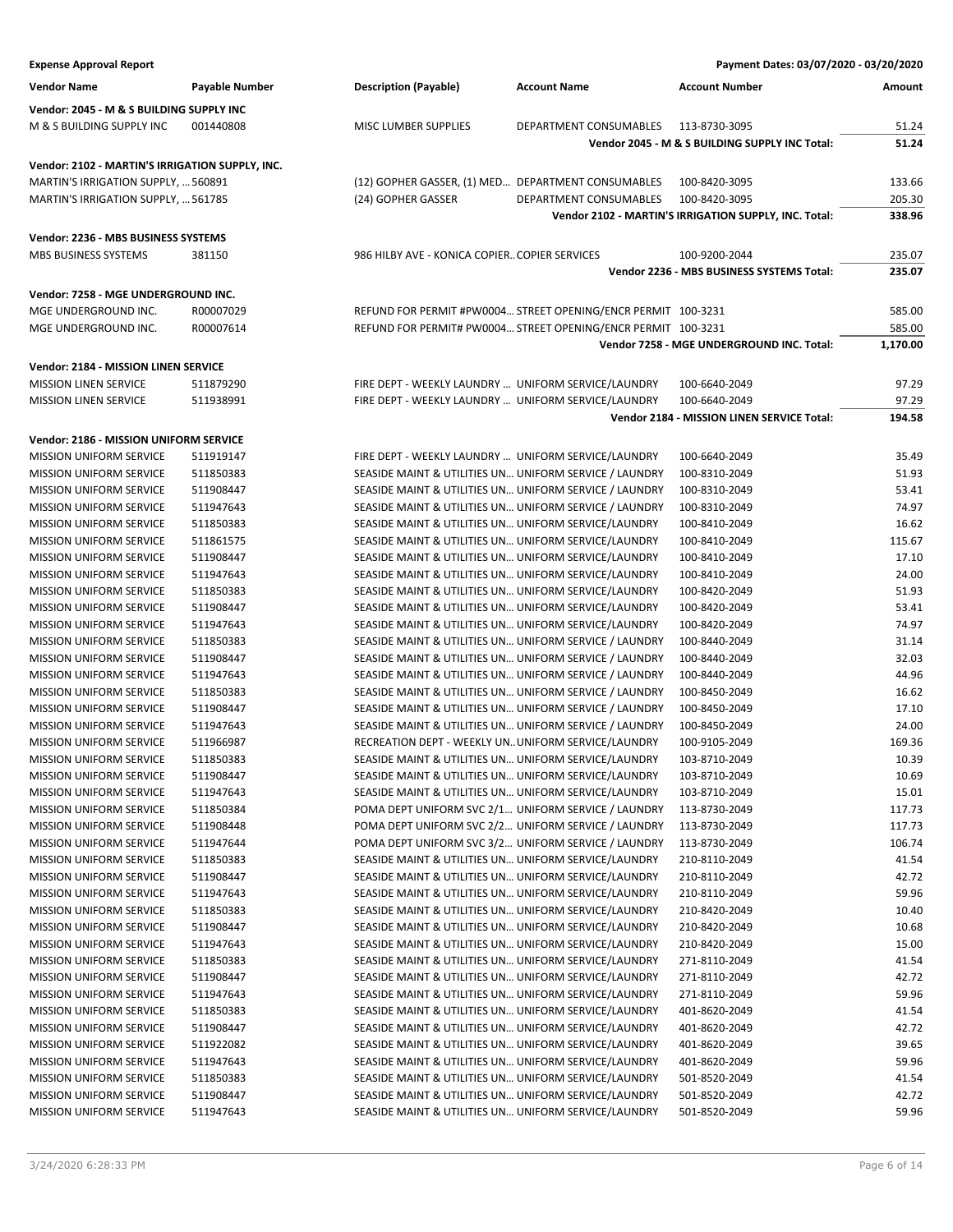| <b>Expense Approval Report</b> | Payment Dates: 03/07/2020 - 03/20/2020 |
|--------------------------------|----------------------------------------|
|--------------------------------|----------------------------------------|

| <b>Vendor Name</b>                                  | <b>Payable Number</b>                                     | <b>Description (Payable)</b>                         | <b>Account Name</b>                                                  | <b>Account Number</b>                                           | Amount    |
|-----------------------------------------------------|-----------------------------------------------------------|------------------------------------------------------|----------------------------------------------------------------------|-----------------------------------------------------------------|-----------|
| <b>MISSION UNIFORM SERVICE</b>                      | 511850383                                                 |                                                      | SEASIDE MAINT & UTILITIES UN UNIFORM SERVICE / LAUNDRY               | 951-8820-2049                                                   | 41.54     |
| <b>MISSION UNIFORM SERVICE</b>                      | 511908447                                                 |                                                      | SEASIDE MAINT & UTILITIES UN UNIFORM SERVICE / LAUNDRY               | 951-8820-2049                                                   | 42.72     |
| <b>MISSION UNIFORM SERVICE</b>                      | 511947643                                                 |                                                      | SEASIDE MAINT & UTILITIES UN UNIFORM SERVICE / LAUNDRY               | 951-8820-2049                                                   | 59.96     |
|                                                     |                                                           |                                                      |                                                                      | Vendor 2186 - MISSION UNIFORM SERVICE Total:                    | 2,079.83  |
| Vendor: 0144 - MOLINARI SUPPLY, INC.                |                                                           |                                                      |                                                                      |                                                                 |           |
| MOLINARI SUPPLY, INC.                               | 0147351                                                   | FIRE DEPT - T. TISSUE, MULTIFO JANITORIAL SUPPLIES   |                                                                      | 100-6640-3093                                                   | 231.61    |
| MOLINARI SUPPLY, INC.                               | 0147429                                                   | FIRE DEPT - DISINFCTING WIPES,JANITORIAL SUPPLIES    |                                                                      | 100-6640-3093                                                   | 42.38     |
| MOLINARI SUPPLY, INC.                               | 0147682                                                   | FIRE DEPT - MISC JANITORIAL S JANITORIAL SUPPLIES    |                                                                      | 100-6640-3093                                                   | 355.88    |
| MOLINARI SUPPLY, INC.                               | 0147263                                                   | JANITORIAL SUPPLIES - PARKS D DEPARTMENT CONSUMABLES |                                                                      | 100-8420-3095                                                   | 203.19    |
| MOLINARI SUPPLY, INC.                               | 0147264                                                   | (1 CASE) VANDALISM MARK RE DEPARTMENT CONSUMABLES    |                                                                      | 100-8420-3095                                                   | 135.00    |
|                                                     |                                                           |                                                      |                                                                      | Vendor 0144 - MOLINARI SUPPLY, INC. Total:                      | 968.06    |
| Vendor: 2238 - MONTEREY BAY PEST CONTROL            |                                                           |                                                      |                                                                      |                                                                 |           |
| MONTEREY BAY PEST CONTROL 0175099                   |                                                           | SEASIDE POLICE DEPT MONTHLYPEST CONTROL              |                                                                      | 100-6110-2057                                                   | 90.00     |
| MONTEREY BAY PEST CONTROL 0175101                   |                                                           | 440 HARCOURT-STORAGE SHED PEST CONTROL               |                                                                      | 100-6110-2057                                                   | 60.00     |
|                                                     |                                                           |                                                      |                                                                      | Vendor 2238 - MONTEREY BAY PEST CONTROL Total:                  | 150.00    |
|                                                     | Vendor: 2205 - MONTEREY CO. CONVENTION & VISITOR'S BUREAU |                                                      |                                                                      |                                                                 |           |
| MONTEREY CO. CONVENTION &JAN 2020 SEASIDE TID       |                                                           | <b>JAN 2020 TID REMITTANCE</b>                       | TID ASSESSMENT                                                       | 100-2010                                                        | 15,137.10 |
|                                                     |                                                           |                                                      |                                                                      | Vendor 2205 - MONTEREY CO. CONVENTION & VISITOR'S BUREAU Total: | 15,137.10 |
| Vendor: 0759 - MONTEREY CO. WEEKLY CLASSIFIEDS      |                                                           |                                                      |                                                                      |                                                                 |           |
| MONTEREY CO. WEEKLY CLASSI 02/20/20CCSEA            |                                                           | AD - "SEASIDE CHATS" - ELECTRIMARKETING MATERIALS    |                                                                      | 100-7310-2040                                                   | 488.00    |
|                                                     |                                                           |                                                      |                                                                      | Vendor 0759 - MONTEREY CO. WEEKLY CLASSIFIEDS Total:            | 488.00    |
|                                                     |                                                           |                                                      |                                                                      |                                                                 |           |
| Vendor: 2252 - MONTEREY COUNTY D.A.'s OFFICE        |                                                           |                                                      |                                                                      |                                                                 |           |
| MONTEREY COUNTY D.A.'s OFF BAC FY2018/19            |                                                           | SEASIDE PORTION FY2018/19 B BLOOD ALCOHOL            |                                                                      | 100-6120-2060                                                   | 1,447.38  |
|                                                     |                                                           |                                                      |                                                                      | Vendor 2252 - MONTEREY COUNTY D.A.'s OFFICE Total:              | 1,447.38  |
| Vendor: 6287 - MONTEREY HOMESCAPES INC.             |                                                           |                                                      |                                                                      |                                                                 |           |
| MONTEREY HOMESCAPES INC. CG903222                   |                                                           | CARPETING SUPPLIES FOR 4250 SUBCONTRACTED WORK       |                                                                      | 113-8730-2073                                                   | 1,139.66  |
|                                                     |                                                           |                                                      |                                                                      | Vendor 6287 - MONTEREY HOMESCAPES INC. Total:                   | 1,139.66  |
| Vendor: 2338 - MONTEREY PENINSULA WATER             |                                                           |                                                      |                                                                      |                                                                 |           |
| MONTEREY PENINSULA WATER 1/31/20 - 3/1/20 SURCHARGE |                                                           | SEASIDE MWS SURCHARGE 1/3 A/P MPWMD SURCHARGE        |                                                                      | 401-2002                                                        | 5,549.94  |
|                                                     |                                                           |                                                      |                                                                      | Vendor 2338 - MONTEREY PENINSULA WATER Total:                   | 5,549.94  |
| Vendor: 2342 - MONTEREY REGIONAL WASTE              |                                                           |                                                      |                                                                      |                                                                 |           |
| MONTEREY REGIONAL WASTE SCALES JAN20 054            |                                                           | SCALES_JAN20_054                                     | <b>REFUSE DISPOSAL</b>                                               | 210-8110-2068                                                   | 317.60    |
|                                                     |                                                           |                                                      |                                                                      | Vendor 2342 - MONTEREY REGIONAL WASTE Total:                    | 317.60    |
| Vendor: 7135 - MONTEREY SANITARY SUPPLY, INC.       |                                                           |                                                      |                                                                      |                                                                 |           |
| MONTEREY SANITARY SUPPLY,  13860                    |                                                           |                                                      | MONTHLY MED WASTE SVC ON CSA74 APPROVED MEDICAL SU 100-6120-3096     |                                                                 | 99.00     |
| MONTEREY SANITARY SUPPLY,  13906                    |                                                           |                                                      | 18-GAL SHARPS CONTAINER 3/3. CSA74 APPROVED MEDICAL SU 100-6120-3096 |                                                                 | 45.83     |
|                                                     |                                                           |                                                      |                                                                      | Vendor 7135 - MONTEREY SANITARY SUPPLY, INC. Total:             | 144.83    |
|                                                     |                                                           |                                                      |                                                                      |                                                                 |           |
| Vendor: 2351 - MONTEREY TIRE SERVICE                |                                                           |                                                      |                                                                      |                                                                 |           |
| MONTEREY TIRE SERVICE                               | 1-93592                                                   | (4) TIRES - 2002 DODGE PICK UP TIRES                 |                                                                      | 501-8520-6147                                                   | 699.07    |
|                                                     |                                                           |                                                      |                                                                      | Vendor 2351 - MONTEREY TIRE SERVICE Total:                      | 699.07    |
| Vendor: 8892 - NCI AFFILIATES, INC.                 |                                                           |                                                      |                                                                      |                                                                 |           |
| NCI AFFILIATES, INC.                                | 9366                                                      | JAN 2020 - CREW PROVIDED G SUBCONTRACTED WORK        |                                                                      | 210-8420-2093                                                   | 1,166.67  |
|                                                     |                                                           |                                                      |                                                                      | Vendor 8892 - NCI AFFILIATES, INC. Total:                       | 1,166.67  |
| Vendor: 9333 - O'MELVENY & MYERS, LLP               |                                                           |                                                      |                                                                      |                                                                 |           |
| O'MELVENY & MYERS, LLP                              | 1057649                                                   | THROUGH 1/31/2020 - SEASIDE BAKEWELL - CAMPUS TOWN   |                                                                      | 601-2214                                                        | 6,045.00  |
|                                                     |                                                           |                                                      |                                                                      | Vendor 9333 - O'MELVENY & MYERS, LLP Total:                     | 6,045.00  |
| Vendor: 2720 - OWEN EQUIPMENT COMPANY               |                                                           |                                                      |                                                                      |                                                                 |           |
| OWEN EQUIPMENT COMPANY 00048509                     |                                                           | (4) SB SEGMENT SETS + SHIPPI VEHICLE PARTS           |                                                                      | 501-8520-6144                                                   | 1,056.22  |
|                                                     |                                                           |                                                      |                                                                      | Vendor 2720 - OWEN EQUIPMENT COMPANY Total:                     | 1,056.22  |
| Vendor: 8424 - PENGUIN MANAGEMENT, INC.             |                                                           |                                                      |                                                                      |                                                                 |           |
| PENGUIN MANAGEMENT, INC. 59319                      |                                                           |                                                      | 12 MOS. CAPTAIN PLAN 4/1/20 TEMPORARY CONTRACT SERVIC100-6610-2043   |                                                                 | 1,548.00  |
|                                                     |                                                           |                                                      |                                                                      | Vendor 8424 - PENGUIN MANAGEMENT, INC. Total:                   | 1,548.00  |
|                                                     |                                                           |                                                      |                                                                      |                                                                 |           |
| Vendor: 8988 - PENINSULA APARTMENT CLEANING INC.    |                                                           |                                                      |                                                                      |                                                                 |           |
| PENINSULA APARTMENT CLEAN45668                      |                                                           | CITY HALL CARPET CLEANING                            | SUBCONTRACTED WORK                                                   | 100-8310-2073                                                   | 510.00    |
|                                                     |                                                           |                                                      |                                                                      | Vendor 8988 - PENINSULA APARTMENT CLEANING INC. Total:          | 510.00    |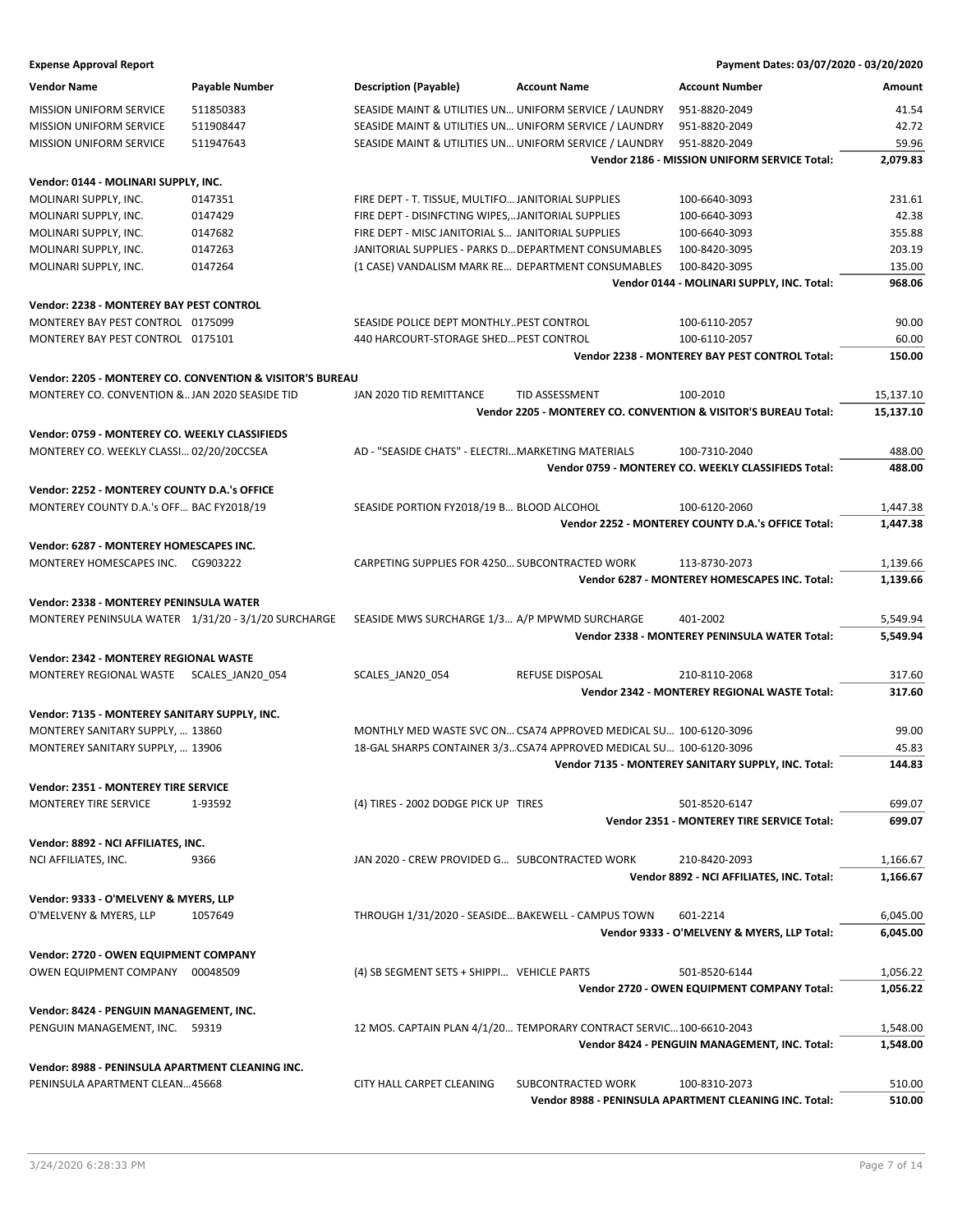| <b>Expense Approval Report</b>                          |                       |                                                      |                            | Payment Dates: 03/07/2020 - 03/20/2020                        |           |
|---------------------------------------------------------|-----------------------|------------------------------------------------------|----------------------------|---------------------------------------------------------------|-----------|
| <b>Vendor Name</b>                                      | <b>Payable Number</b> | <b>Description (Payable)</b>                         | <b>Account Name</b>        | <b>Account Number</b>                                         | Amount    |
|                                                         |                       |                                                      |                            |                                                               |           |
| Vendor: 2742 - PENINSULA MESSENGER LLC                  |                       |                                                      |                            |                                                               |           |
| PENINSULA MESSENGER LLC                                 | 190493                | MONTHLY COURIER SVC TO SAL OTHER EXPENSE             |                            | 100-6110-2078                                                 | 235.67    |
|                                                         |                       |                                                      |                            | Vendor 2742 - PENINSULA MESSENGER LLC Total:                  | 235.67    |
| Vendor: 2752 - PENINSULA WELDING & MEDICAL SUPPLY, INC. |                       |                                                      |                            |                                                               |           |
| PENINSULA WELDING & MEDIC 197718                        |                       | (2) OXYGEN USP MED GRD SIZE  CSA 74 PURCHASES        |                            | 100-6640-3096                                                 | 38.49     |
|                                                         |                       |                                                      |                            | Vendor 2752 - PENINSULA WELDING & MEDICAL SUPPLY, INC. Total: | 38.49     |
| Vendor: 2816 - PLUG & PAY TECHNOLOGIES, INC.            |                       |                                                      |                            |                                                               |           |
| PLUG & PAY TECHNOLOGIES, INC. FEB 2020.                 |                       | FEB 2020 - INV #202003012351 DEPARTMENT CONSUMABLES  |                            | 100-9100-3095                                                 | 15.00     |
|                                                         |                       |                                                      |                            | Vendor 2816 - PLUG & PAY TECHNOLOGIES, INC. Total:            | 15.00     |
|                                                         |                       |                                                      |                            |                                                               |           |
| Vendor: 4174 - POTTER'S ELECTRONICS                     |                       |                                                      |                            |                                                               |           |
| POTTER'S ELECTRONICS                                    | 29989                 | FYE 2020 SURVEILLANCE CAME DEPARTMENT EQUIPMENT      |                            | 100-8420-8187                                                 | 9,954.84  |
|                                                         |                       |                                                      |                            | Vendor 4174 - POTTER'S ELECTRONICS Total:                     | 9,954.84  |
| Vendor: 2888 - PURE H20 INC.                            |                       |                                                      |                            |                                                               |           |
| PURE H20 INC.                                           | 12455                 | MAR 2020 - POU COOLER WS-1 DEPARTMENT CONSUMABLES    |                            | 100-6110-3095                                                 | 65.54     |
|                                                         |                       |                                                      |                            | Vendor 2888 - PURE H20 INC. Total:                            | 65.54     |
| Vendor: 5264 - RABOBANK, N.A.                           |                       |                                                      |                            |                                                               |           |
|                                                         |                       |                                                      | <b>FEDERAL TAX PAYABLE</b> |                                                               |           |
| RABOBANK, N.A.                                          | INV0004213            | FIT PAYABLE                                          |                            | 100-2052                                                      | 65,910.00 |
| RABOBANK, N.A.                                          | INV0004214            | MEDICARE PAYABLE                                     | EE HEALTHCARE PAYABLE      | 100-2057                                                      | 17,837.56 |
| RABOBANK, N.A.                                          | INV0004213            | <b>FIT PAYABLE</b>                                   | FEDERAL TAX PAYABLE        | 103-2052                                                      | 83.69     |
| RABOBANK, N.A.                                          | INV0004214            | <b>MEDICARE PAYABLE</b>                              | EE HEALTHCARE PAYABLE      | 103-2057                                                      | 29.80     |
| RABOBANK, N.A.                                          | INV0004213            | <b>FIT PAYABLE</b>                                   | <b>FEDERAL TAX PAYABLE</b> | 113-2052<br>113-2057                                          | 1,105.01  |
| RABOBANK, N.A.                                          | INV0004214            | <b>MEDICARE PAYABLE</b>                              | EE HEALTHCARE PAYABLE      |                                                               | 373.86    |
| RABOBANK, N.A.                                          | INV0004213            | FIT PAYABLE                                          | FEDERAL TAX PAYABLE        | 200-2052                                                      | 159.36    |
| RABOBANK, N.A.                                          | INV0004214            | <b>MEDICARE PAYABLE</b>                              | EE HEALTHCARE PAYABLE      | 200-2057                                                      | 56.22     |
| RABOBANK, N.A.                                          | INV0004213            | <b>FIT PAYABLE</b>                                   | FEDERAL TAX PAYABLE        | 210-2052                                                      | 716.43    |
| RABOBANK, N.A.                                          | INV0004214            | <b>MEDICARE PAYABLE</b>                              | EE HEALTHCARE PAYABLE      | 210-2057                                                      | 272.18    |
| RABOBANK, N.A.                                          | INV0004214            | <b>MEDICARE PAYABLE</b>                              | EE HEALTHCARE PAYABLE      | 231-2057                                                      | 8.82      |
| RABOBANK, N.A.                                          | INV0004213            | FIT PAYABLE                                          | FEDERAL TAX PAYABLE        | 271-2052                                                      | 577.33    |
| RABOBANK, N.A.                                          | INV0004214            | MEDICARE PAYABLE                                     | EE HEALTHCARE PAYABLE      | 271-2057                                                      | 216.80    |
| RABOBANK, N.A.                                          | INV0004213            | <b>FIT PAYABLE</b>                                   | FEDERAL TAX PAYABLE        | 345-2052                                                      | 1.77      |
| RABOBANK, N.A.                                          | INV0004214            | <b>MEDICARE PAYABLE</b>                              | EE HEALTHCARE PAYABLE      | 345-2057                                                      | 0.64      |
| RABOBANK, N.A.                                          | INV0004213            | <b>FIT PAYABLE</b>                                   | <b>FEDERAL TAX PAYABLE</b> | 401-2052                                                      | 753.70    |
| RABOBANK, N.A.                                          | INV0004214            | MEDICARE PAYABLE                                     | EE HEALTHCARE PAYABLE      | 401-2057                                                      | 259.92    |
| RABOBANK, N.A.                                          | INV0004213            | <b>FIT PAYABLE</b>                                   | FEDERAL TAX PAYABLE        | 501-2052                                                      | 620.66    |
| RABOBANK, N.A.                                          | INV0004214            | <b>MEDICARE PAYABLE</b>                              | EE HEALTHCARE PAYABLE      | 501-2057                                                      | 124.62    |
| RABOBANK, N.A.                                          | INV0004213            | <b>FIT PAYABLE</b>                                   | FEDERAL TAX PAYABLE        | 503-2052                                                      | 1,170.98  |
| RABOBANK, N.A.                                          | INV0004214            | MEDICARE PAYABLE                                     | EE HEALTHCARE PAYABLE      | 503-2057                                                      | 196.68    |
| RABOBANK, N.A.                                          | INV0004213            | FIT PAYABLE                                          | FEDERAL TAX PAYABLE        | 951-2052                                                      | 674.78    |
| RABOBANK, N.A.                                          | INV0004214            | <b>MEDICARE PAYABLE</b>                              | EE HEALTHCARE PAYABLE      | 951-2057                                                      | 259.22    |
| RABOBANK, N.A.                                          | INV0004213            | <b>FIT PAYABLE</b>                                   | FEDERAL TAX PAYABLE        | 953-2052                                                      | 52.63     |
| RABOBANK, N.A.                                          | INV0004214            | MEDICARE PAYABLE                                     | EE HEALTHCARE PAYABLE      | 953-2057                                                      | 16.56     |
|                                                         |                       |                                                      |                            | Vendor 5264 - RABOBANK, N.A. Total:                           | 91,479.22 |
| Vendor: 5417 - RENTAL DEPOT                             |                       |                                                      |                            |                                                               |           |
| <b>RENTAL DEPOT</b>                                     | 281190-1              | (1) COUPLING, FITTING AIR HOS DEPARTMENT CONSUMABLES |                            | 401-8620-3095                                                 | 21.75     |
|                                                         |                       |                                                      |                            | Vendor 5417 - RENTAL DEPOT Total:                             | 21.75     |
| Vendor: 6013 - RHOMAR INDUSTRIES, INC.                  |                       |                                                      |                            |                                                               |           |
| RHOMAR INDUSTRIES, INC.                                 | 96242                 | (2) ONE DOZ CANS STRIPE-OFF  DEPARTMENT CONSUMABLES  |                            | 210-8110-3095                                                 | 440.78    |
|                                                         |                       |                                                      |                            | Vendor 6013 - RHOMAR INDUSTRIES, INC. Total:                  | 440.78    |
|                                                         |                       |                                                      |                            |                                                               |           |
| Vendor: 9386 - ROY HASTINGS                             |                       |                                                      |                            |                                                               |           |
| <b>ROY HASTINGS</b>                                     | 030820-7              | FEB 2020 - PREP OF CALHOME  CONSULTANT               |                            | 297-7993-1030                                                 | 7,000.00  |
|                                                         |                       |                                                      |                            | Vendor 9386 - ROY HASTINGS Total:                             | 7,000.00  |
| Vendor: 9094 - RYAN RANCH PRINTERS, LP                  |                       |                                                      |                            |                                                               |           |
| RYAN RANCH PRINTERS, LP                                 | 21689                 | (250) 72-HOUR DETENTION FO OUTSIDE PRINTING SERVICE  |                            | 100-6110-2053                                                 | 219.13    |
|                                                         |                       |                                                      |                            | Vendor 9094 - RYAN RANCH PRINTERS, LP Total:                  | 219.13    |
|                                                         |                       |                                                      |                            |                                                               |           |
| Vendor: 3040 - SAFETY-KLEEN SYSTEMS INC                 |                       |                                                      |                            |                                                               |           |
| SAFETY-KLEEN SYSTEMS INC                                | 82241575              | REFUSE DISPOSAL                                      | <b>REFUSE DISPOSAL</b>     | 501-8520-2068                                                 | 2,164.59  |
|                                                         |                       |                                                      |                            | Vendor 3040 - SAFETY-KLEEN SYSTEMS INC Total:                 | 2,164.59  |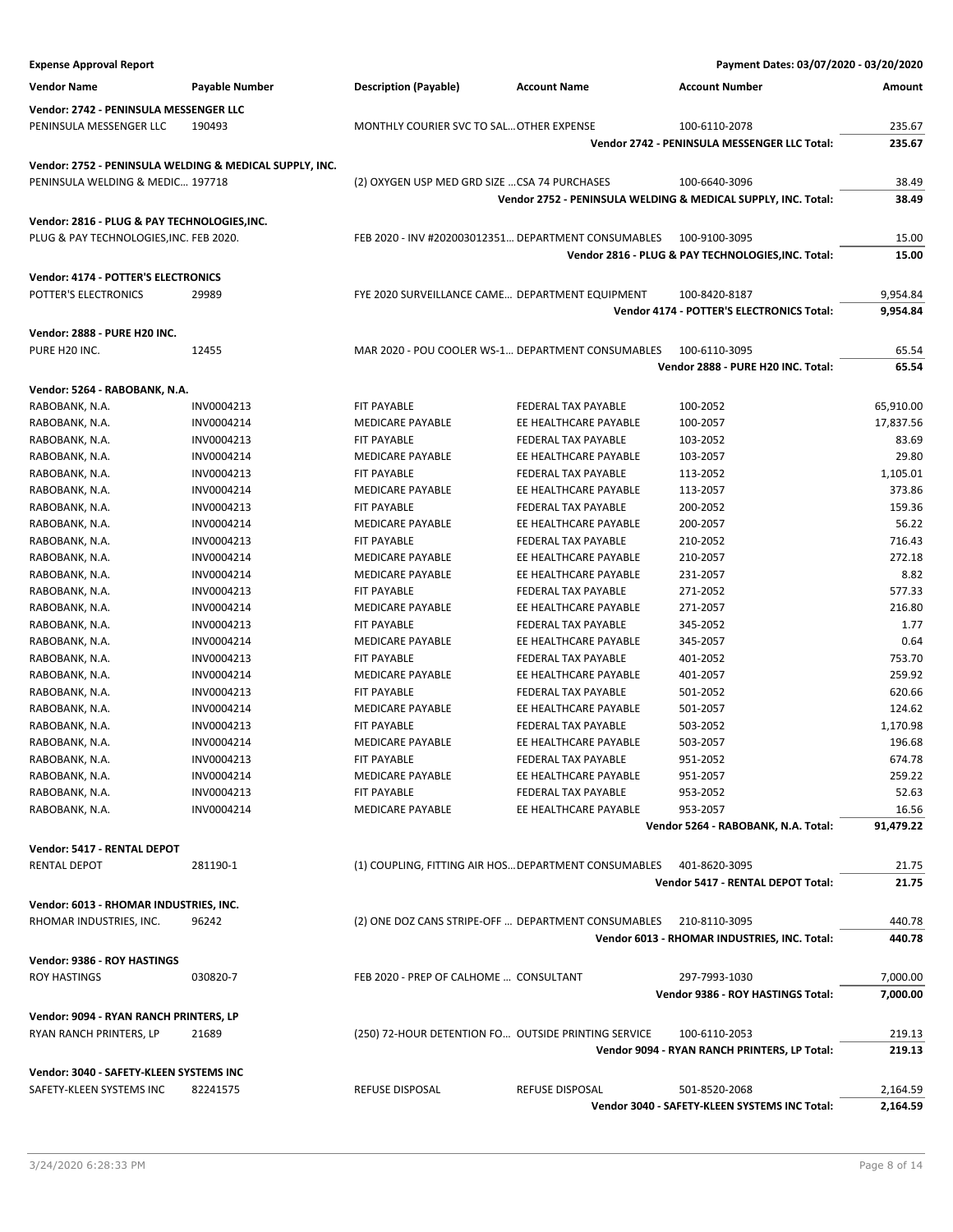| <b>Expense Approval Report</b>                 |                       |                                                       |                                                     | Payment Dates: 03/07/2020 - 03/20/2020                         |                 |
|------------------------------------------------|-----------------------|-------------------------------------------------------|-----------------------------------------------------|----------------------------------------------------------------|-----------------|
| <b>Vendor Name</b>                             | <b>Payable Number</b> | <b>Description (Payable)</b>                          | <b>Account Name</b>                                 | <b>Account Number</b>                                          | Amount          |
| Vendor: 8021 - SEASIDE CHRYSLER DODGE JEEP RAM |                       |                                                       |                                                     |                                                                |                 |
| SEASIDE CHRYSLER DODGE JEEP30850               |                       | MISC PARTS FOR UNIT #77                               | <b>VEHICLE PARTS</b>                                | 501-8520-6144                                                  | 35.75           |
| SEASIDE CHRYSLER DODGE JEEP74358               |                       | REPAIR WORK TO 2003 DODGE  OUTSIDE REPAIRS            |                                                     | 501-8520-6148                                                  | 2,789.19        |
|                                                |                       |                                                       |                                                     | Vendor 8021 - SEASIDE CHRYSLER DODGE JEEP RAM Total:           | 2,824.94        |
| Vendor: 3144 - SEASIDE HIGH SCHOOL             |                       |                                                       |                                                     |                                                                |                 |
| SEASIDE HIGH SCHOOL                            | 3/5/20 COUNCIL        | MAYOR'S YOUTH FUND FOR UN MAYOR'S YOUTH PROGRAM       |                                                     | 601-2106                                                       | 3,000.00        |
|                                                |                       |                                                       |                                                     | Vendor 3144 - SEASIDE HIGH SCHOOL Total:                       | 3,000.00        |
| Vendor: 3211 - SHERWIN-WILLIAMS CO.            |                       |                                                       |                                                     |                                                                |                 |
|                                                |                       |                                                       |                                                     |                                                                |                 |
| SHERWIN-WILLIAMS CO.                           | 3553-6                | (5) 5-GAL GRAFFITI PAINT FOR S DEPARTMENT CONSUMABLES |                                                     | 210-8110-3095                                                  | 146.34          |
| SHERWIN-WILLIAMS CO.                           | 3833-2                | MISC SUPPLIES FOR STREETS D DEPARTMENT CONSUMABLES    |                                                     | 210-8110-3095                                                  | 262.95          |
|                                                |                       |                                                       |                                                     | Vendor 3211 - SHERWIN-WILLIAMS CO. Total:                      | 409.29          |
| Vendor: 8380 - SPORTSENGINE INC.               |                       |                                                       |                                                     |                                                                |                 |
| SPORTSENGINE INC.                              | 1580                  | FEB 2020 - BACKGROUND REPO PERSONNEL RECRUITMENT      |                                                     | 100-2031-2064                                                  | 18.50           |
| SPORTSENGINE INC.                              | 1580                  |                                                       | FEB 2020 - BACKGROUND REPO BACKGROUND INVESTIGATION | 100-9310-1027                                                  | 277.50          |
|                                                |                       |                                                       |                                                     | Vendor 8380 - SPORTSENGINE INC. Total:                         | 296.00          |
| Vendor: 3319 - STAPLES ADVANTAGE               |                       |                                                       |                                                     |                                                                |                 |
| <b>STAPLES ADVANTAGE</b>                       | 3440428376            | FINANCE DEPT - MISC SUPPLIES DEPARTMENT CONSUMABLES   |                                                     | 100-5110-3095                                                  | 90.43           |
| STAPLES ADVANTAGE                              | 3439829095            | POLICE DEPT - MISC SUPPLIES 2 STATIONARY SUPPLIES     |                                                     | 100-6110-3092                                                  | 215.82          |
| STAPLES ADVANTAGE                              | 3439959334            | POLICE DEPT - CREDIT FOR ORI STATIONARY SUPPLIES      |                                                     | 100-6110-3092                                                  | $-52.90$        |
| STAPLES ADVANTAGE                              | 3440259533            | POLICE DEPT - POST-IT PADS, P STATIONARY SUPPLIES     |                                                     | 100-6110-3092                                                  | 213.89          |
|                                                | 3440259534            | POLICE DEPT - MISC SUPPLIES 2 STATIONARY SUPPLIES     |                                                     |                                                                | 159.10          |
| STAPLES ADVANTAGE                              |                       | FINANCE DEPT - MISC SUPPLIES DEPARTMENT CONSUMABLES   |                                                     | 100-6110-3092                                                  |                 |
| STAPLES ADVANTAGE                              | 3440428376            |                                                       |                                                     | 100-7410-3095<br><b>Vendor 3319 - STAPLES ADVANTAGE Total:</b> | 12.61<br>638.95 |
|                                                |                       |                                                       |                                                     |                                                                |                 |
| Vendor: 5144 - STATE OF CALIFORNIA             |                       |                                                       |                                                     |                                                                |                 |
| <b>STATE OF CALIFORNIA</b>                     | INV0004212            | <b>SIT PAYABLE</b>                                    | <b>STATE TAX PAYABLE</b>                            | 100-2053                                                       | 25,197.60       |
| STATE OF CALIFORNIA                            | INV0004212            | <b>SIT PAYABLE</b>                                    | STATE TAX PAYABLE                                   | 103-2053                                                       | 26.39           |
| STATE OF CALIFORNIA                            | INV0004212            | <b>SIT PAYABLE</b>                                    | STATE TAX PAYABLE                                   | 113-2053                                                       | 424.12          |
| <b>STATE OF CALIFORNIA</b>                     | INV0004212            | <b>SIT PAYABLE</b>                                    | <b>STATE TAX PAYABLE</b>                            | 200-2053                                                       | 47.71           |
| <b>STATE OF CALIFORNIA</b>                     | INV0004212            | <b>SIT PAYABLE</b>                                    | <b>STATE TAX PAYABLE</b>                            | 210-2053                                                       | 253.22          |
| STATE OF CALIFORNIA                            | INV0004212            | <b>SIT PAYABLE</b>                                    | STATE TAX PAYABLE                                   | 271-2053                                                       | 170.59          |
| STATE OF CALIFORNIA                            | INV0004212            | <b>SIT PAYABLE</b>                                    | STATE TAX PAYABLE                                   | 345-2053                                                       | 0.55            |
| STATE OF CALIFORNIA                            | INV0004212            | <b>SIT PAYABLE</b>                                    | <b>STATE TAX PAYABLE</b>                            | 401-2053                                                       | 239.76          |
| STATE OF CALIFORNIA                            | INV0004212            | <b>SIT PAYABLE</b>                                    | <b>STATE TAX PAYABLE</b>                            | 501-2053                                                       | 134.13          |
| <b>STATE OF CALIFORNIA</b>                     | INV0004212            | <b>SIT PAYABLE</b>                                    | <b>STATE TAX PAYABLE</b>                            | 503-2053                                                       | 297.66          |
| <b>STATE OF CALIFORNIA</b>                     | INV0004212            | <b>SIT PAYABLE</b>                                    | <b>STATE TAX PAYABLE</b>                            | 951-2053                                                       | 247.39          |
| STATE OF CALIFORNIA                            | INV0004212            | <b>SIT PAYABLE</b>                                    | STATE TAX PAYABLE                                   | 953-2053                                                       | 34.46           |
|                                                |                       |                                                       |                                                     | Vendor 5144 - STATE OF CALIFORNIA Total:                       | 27,073.58       |
|                                                |                       |                                                       |                                                     |                                                                |                 |
| Vendor: 8375 - STATE WATER RES. CONTROL BOARD  |                       |                                                       |                                                     |                                                                |                 |
| STATE WATER RES. CONTROL B 33476               |                       | MONTY MILLER - CERT RENEWAL DUES & MEMBERSHIP         |                                                     | 401-8610-4122                                                  | 90.00           |
|                                                |                       |                                                       |                                                     | Vendor 8375 - STATE WATER RES. CONTROL BOARD Total:            | 90.00           |
| <b>Vendor: 3694 - TURF STAR INCORPORATED</b>   |                       |                                                       |                                                     |                                                                |                 |
| TURF STAR INCORPORATED                         | 7089393-00            | (50) FINGER - RUBBER                                  | <b>VEHICLE PARTS</b>                                | 501-8520-6144                                                  | 192.83          |
|                                                |                       |                                                       |                                                     | Vendor 3694 - TURF STAR INCORPORATED Total:                    | 192.83          |
| Vendor: 3535 - USA BLUEBOOK                    |                       |                                                       |                                                     |                                                                |                 |
| <b>USA BLUEBOOK</b>                            | 144644                | MISC SUPPLIES FOR WATER DE DEPARTMENT CONSUMABLES     |                                                     | 401-8620-3095                                                  | 254.20          |
|                                                |                       |                                                       |                                                     |                                                                |                 |
|                                                |                       |                                                       |                                                     | Vendor 3535 - USA BLUEBOOK Total:                              | 254.20          |
| Vendor: 7679 - USA TOWING INC.                 |                       |                                                       |                                                     |                                                                |                 |
| USA TOWING INC.                                | 166312                | TOW & STORAGE 1986 MERCE OTHER EXPENSE                |                                                     | 100-6110-2078                                                  | 1,845.00        |
|                                                |                       |                                                       |                                                     | Vendor 7679 - USA TOWING INC. Total:                           | 1,845.00        |
| Vendor: 6671 - VERIZON WIRELESS                |                       |                                                       |                                                     |                                                                |                 |
| <b>VERIZON WIRELESS</b>                        | 9849071054            | ACCT #772515511-00009; 2/23 TELEPHONE                 |                                                     | 100-6110-5132                                                  | 1,186.20        |
| <b>VERIZON WIRELESS</b>                        | 9849071048            | ACCT #772515511-00003; 2/23 MOBILE COMMUNICATION      |                                                     | 100-6120-5135                                                  | 835.06          |
| <b>VERIZON WIRELESS</b>                        | 9849495509            | ACCT #472229021-0001; 3/1/2 MOBILE COMMUNICATIONS     |                                                     | 100-6640-5135                                                  | 650.70          |
| <b>VERIZON WIRELESS</b>                        | 9849067758            | ACCT #742264136-00001; 2/23 MOBILE COMMUNICATIONS     |                                                     | 503-4010-5135                                                  | 165.87          |
| <b>VERIZON WIRELESS</b>                        | 9849071050            | ACCT #772515511-00005; 2/23 MOBILE COMMUNICATIONS     |                                                     | 503-4010-5135                                                  | 119.03          |
| <b>VERIZON WIRELESS</b>                        | 9849071051            | ACCT #772515511-00006; 2/23 MOBILE COMMUNICATIONS     |                                                     | 503-4010-5135                                                  | 137.59          |
|                                                |                       |                                                       |                                                     |                                                                |                 |

VERIZON WIRELESS 6849071052 66.50 ACCT #772515511-00007; 2/23... MOBILE COMMUNICATIONS 503-4010-5135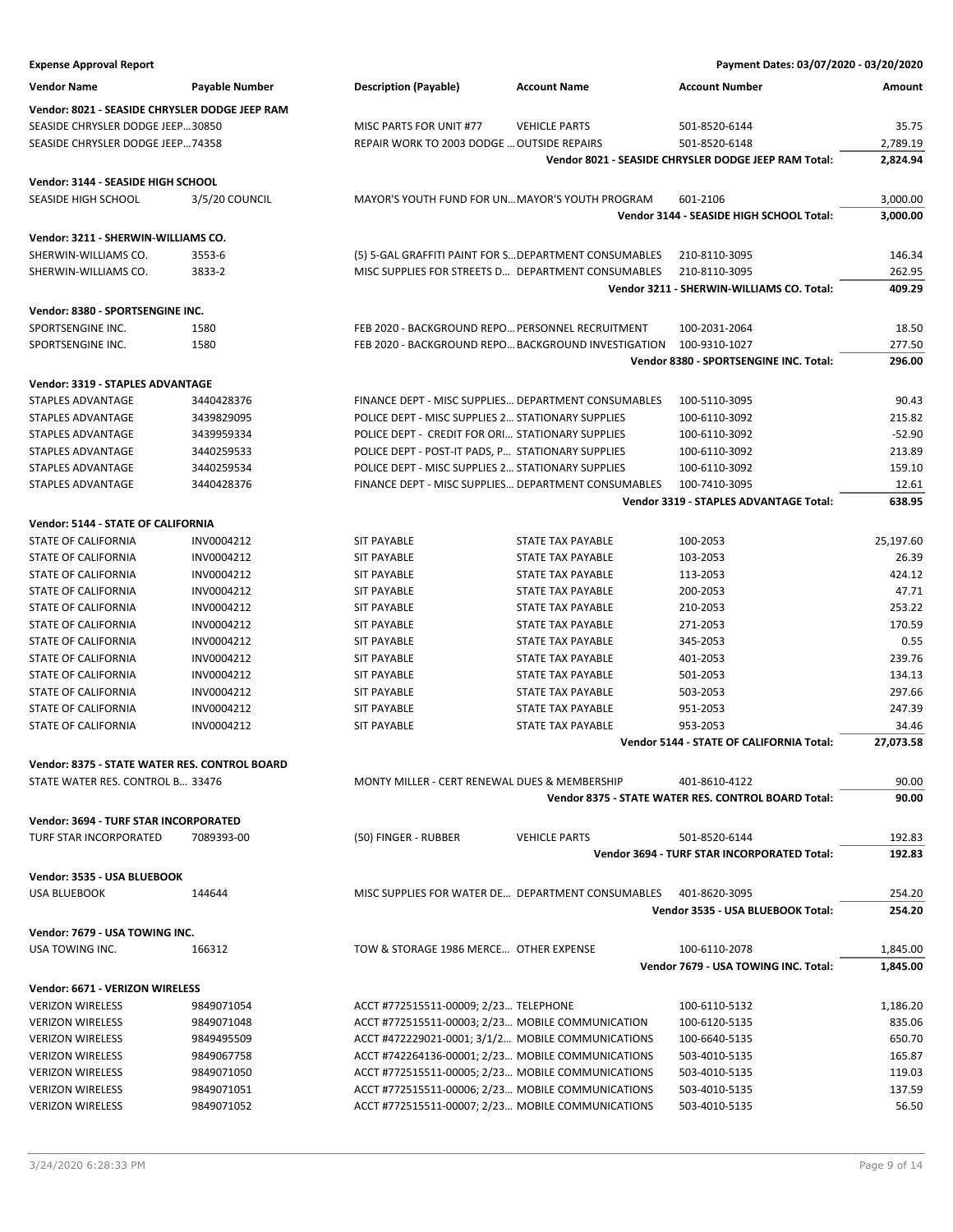**Expense Approval Report Payment Dates: 03/07/2020 - 03/20/2020**

| <b>Vendor Name</b>                     | <b>Payable Number</b> | <b>Description (Payable)</b>                       | <b>Account Name</b>                                              | <b>Account Number</b>                        | <b>Amount</b> |
|----------------------------------------|-----------------------|----------------------------------------------------|------------------------------------------------------------------|----------------------------------------------|---------------|
| <b>VERIZON WIRELESS</b>                | 9849071053            | ACCT #772515511-00008; 2/23 MOBILE COMMUNICATIONS  |                                                                  | 503-4010-5135                                | 167.08        |
| <b>VERIZON WIRELESS</b>                | 9849495511            | ACCT #472229021-00003; 2/23 MOBILE COMMUNICATIONS  |                                                                  | 503-4010-5135                                | 329.25        |
|                                        |                       |                                                    |                                                                  | Vendor 6671 - VERIZON WIRELESS Total:        | 3,647.28      |
| Vendor: 2328 - WALLACE GROUP           |                       |                                                    |                                                                  |                                              |               |
| <b>WALLACE GROUP</b>                   | 50206                 |                                                    | JAN 2020 - LAGUNA GRANDE W MPWMD LOCAL WATER PROJE 325-8910-9573 |                                              | 3,486.25      |
|                                        |                       |                                                    |                                                                  | Vendor 2328 - WALLACE GROUP Total:           | 3,486.25      |
| Vendor: 9212 - WEX BANK                |                       |                                                    |                                                                  |                                              |               |
| <b>WEX BANK</b>                        | 63958723              | 1/24/20 - 2/23/20 POLICE DEPT VEHICLE FUEL         |                                                                  | 501-8520-6145                                | 125.77        |
|                                        |                       |                                                    |                                                                  | Vendor 9212 - WEX BANK Total:                | 125.77        |
| Vendor: 9390 - YOSELIN MANZANAREZ DIAZ |                       |                                                    |                                                                  |                                              |               |
| YOSELIN MANZANAREZ DIAZ                | 128298                | RENTAL REFUND FOR SOPER PA PARK RENTAL FEES        |                                                                  | 100-3691                                     | 122.88        |
| YOSELIN MANZANAREZ DIAZ                | 128298                | RENTAL REFUND FOR SOPER PA MAINTENANCE FEES        |                                                                  | 257-3689                                     | 36.62         |
|                                        |                       |                                                    |                                                                  | Vendor 9390 - YOSELIN MANZANAREZ DIAZ Total: | 159.50        |
| Vendor: 9355 - ZetX, INC.              |                       |                                                    |                                                                  |                                              |               |
| ZetX, INC.                             | CA20.0270600          | TRAX ANALYTICAL SUITE SUBSC DEPARTMENT CONSUMABLES |                                                                  | 243-6110-3095                                | 2,380.00      |
|                                        |                       |                                                    |                                                                  | Vendor 9355 - ZetX, INC. Total:              | 2,380.00      |
|                                        |                       |                                                    |                                                                  |                                              |               |

**Grand Total: 335,002.08**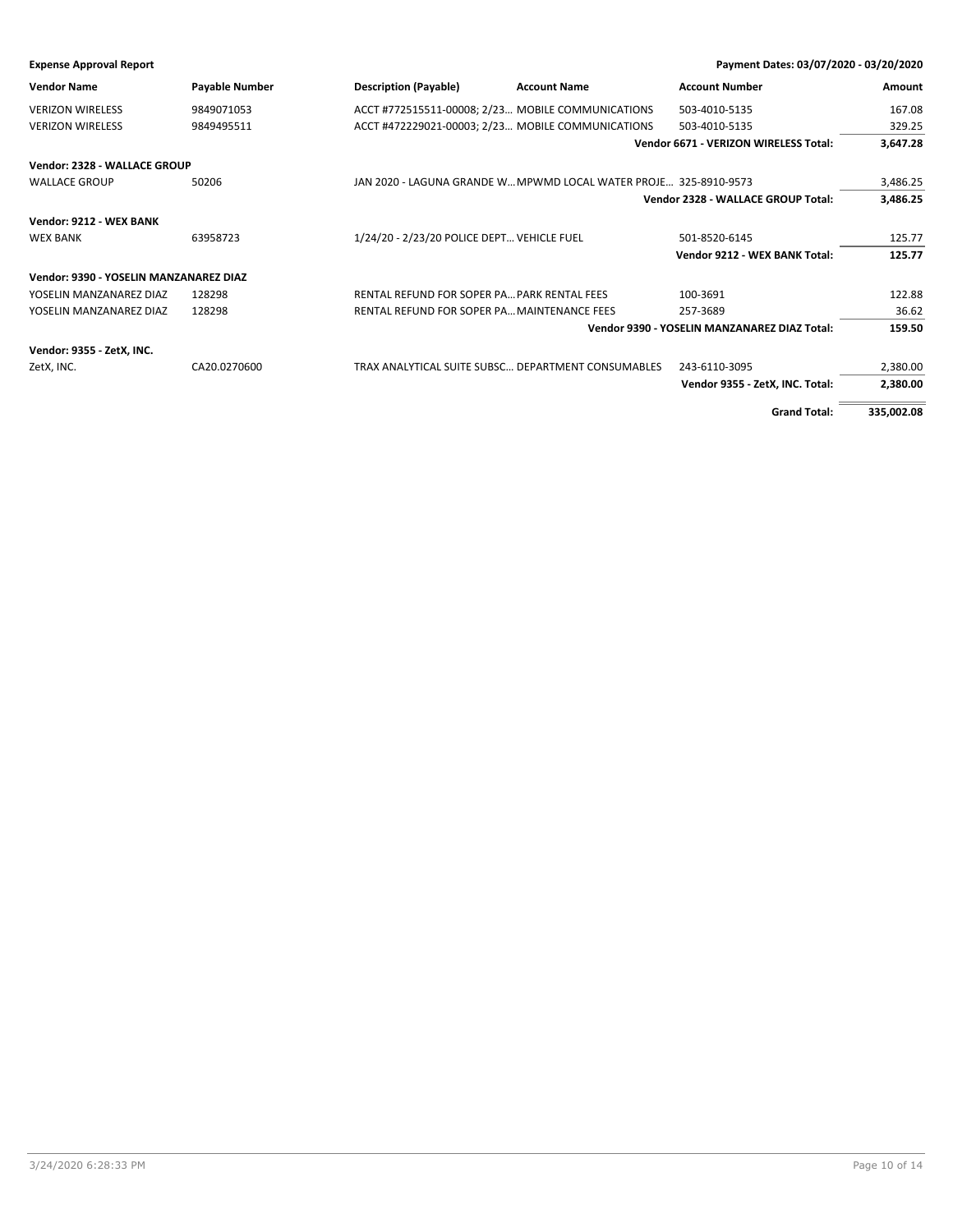# **Report Summary**

# **Fund Summary**

| Fund                            | <b>Payment Amount</b> |
|---------------------------------|-----------------------|
| 100 - GENERAL FUND              | 234,853.67            |
| 103 - LAGUNA GRANDE PKG FUND    | 1,100.58              |
| 113 - POMA & DMDC FUND          | 6,375.73              |
| 200 - CDBG FUND                 | 402.88                |
| 203 - BJA GRANT FUND            | 707.39                |
| <b>210 - STREETS FUND</b>       | 12,065.09             |
| 231 - SAFER - FEMA GRANT        | 8.82                  |
| 243 - PRVNT                     | 2,380.00              |
| 257 - PARKS MAINTENANCE         | 36.62                 |
| 271 - STORMWATER FUND           | 2,488.67              |
| 297 - HS - MERGED HOUSING       | 7,000.00              |
| 325 - MPWMD LOCAL WATER PROJECT | 3,486.25              |
| 345 - WBUV INFRASTRUCTURE IMPRO | 9,532.02              |
| 401 - WATER FUND                | 9,583.00              |
| 501 - EQUIPMT MAINT FUND        | 9,278.99              |
| 503 - MIS FUND                  | 4,273.07              |
| 601 - EXPEND TRUST FUND         | 10,404.00             |
| 951 - SAN, DISTRICT GEN, FUND   | 2,410.14              |
| 953 - SAN, DISTRICT CAP, IMPROV | 18,631.67             |
| 971 - SA MERGED CAPITAL PROJ    | 2.26                  |
| 973 - SA MERGED - LMIHF         | $-18.77$              |
| <b>Grand Total:</b>             | 335,002.08            |

# **Account Summary**

| <b>Account Number</b> | <b>Account Name</b>              | <b>Payment Amount</b> |
|-----------------------|----------------------------------|-----------------------|
| 100-2010              | <b>TID ASSESSMENT</b>            | 15,137.10             |
| 100-2031-2064         | PERSONNEL RECRUITMENT            | 5,018.50              |
| 100-2042-7201         | <b>COMM PARTNERSHIP FOR</b>      | 1,995.75              |
| 100-2052              | <b>FEDERAL TAX PAYABLE</b>       | 65,910.00             |
| 100-2053              | STATE TAX PAYABLE                | 25,197.60             |
| 100-2057              | EE HEALTHCARE PAYABLE            | 18,445.22             |
| 100-2059              | <b>GARNISHMENT PAYABLE</b>       | 1,478.77              |
| 100-2060              | DEFERRED COMP PAYABLE            | 35,235.30             |
| 100-3231              | STREET OPENING/ENCR P            | 1,170.00              |
| 100-3691              | <b>PARK RENTAL FEES</b>          | 122.88                |
| 100-5110-3095         | DEPARTMENT CONSUMA               | 90.43                 |
| 100-6110-1027         | <b>BACKGROUND INVESTIGA</b>      | 1,398.00              |
| 100-6110-1029         | <b>TRAINING &amp; EDUCATION</b>  | 214.26                |
| 100-6110-2041         | COUNTY COMMUNICATI               | 7,939.12              |
| 100-6110-2053         | <b>OUTSIDE PRINTING SERVI</b>    | 219.13                |
| 100-6110-2057         | PEST CONTROL                     | 150.00                |
| 100-6110-2078         | <b>OTHER EXPENSE</b>             | 2,170.67              |
| 100-6110-3092         | <b>STATIONARY SUPPLIES</b>       | 535.91                |
| 100-6110-3095         | DEPARTMENT CONSUMA               | 65.54                 |
| 100-6110-4124         | <b>MAIL SERVICES</b>             | 49.62                 |
| 100-6110-5132         | <b>TELEPHONE</b>                 | 1,225.55              |
| 100-6120-1029         | <b>TRAINING &amp; EDUCATIONS</b> | 100.00                |
| 100-6120-2060         | <b>BLOOD ALCOHOL</b>             | 1,447.38              |
| 100-6120-3096         | <b>CSA74 APPROVED MEDIC</b>      | 144.83                |
| 100-6120-3097         | <b>SAFETY EQUIPMENT</b>          | 707.40                |
| 100-6120-5135         | MOBILE COMMUNICATION             | 835.06                |
| 100-6610-2041         | COUNTY COMMUNICATI               | 5,514.51              |
| 100-6610-2043         | TEMPORARY CONTRACT S             | 10,048.00             |
| 100-6640-2043         | TEMPORARY CONTRACT S             | 2,667.52              |
| 100-6640-2049         | UNIFORM SERVICE/LAUN             | 230.07                |
| 100-6640-3093         | <b>JANITORIAL SUPPLIES</b>       | 629.87                |
| 100-6640-3096         | <b>CSA 74 PURCHASES</b>          | 1,614.39              |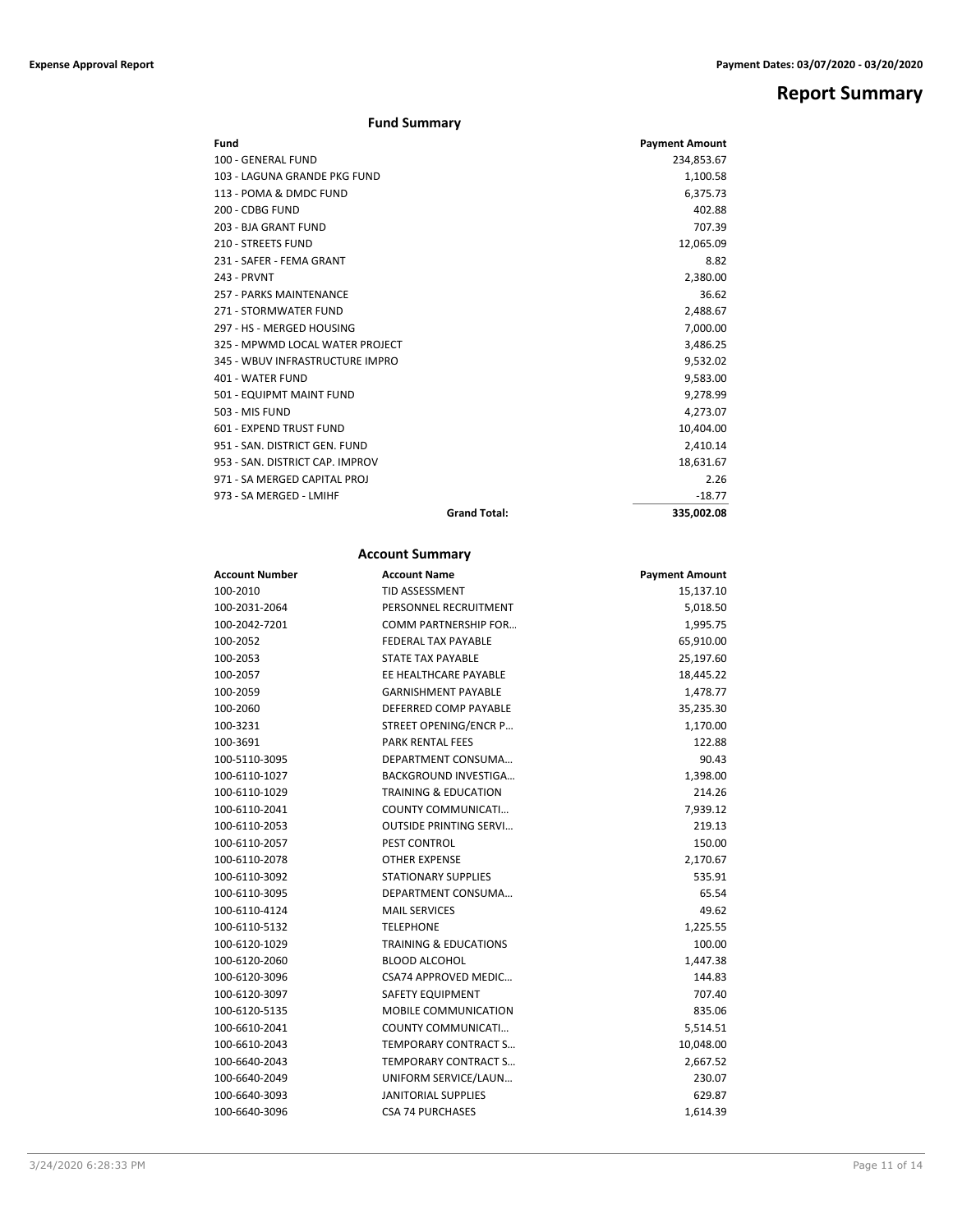|                | <b>Account Summary</b>       |                       |
|----------------|------------------------------|-----------------------|
| Account Number | <b>Account Name</b>          | <b>Payment Amount</b> |
| 100-6640-5135  | MOBILE COMMUNICATIO          | 650.70                |
| 100-7310-2040  | <b>MARKETING MATERIALS</b>   | 488.00                |
| 100-7410-3095  | DEPARTMENT CONSUMA           | 12.61                 |
| 100-8310-2049  | UNIFORM SERVICE / LAU        | 180.31                |
| 100-8310-2073  | SUBCONTRACTED WORK           | 510.00                |
| 100-8310-3095  | DEPARTMENT CONSUMA           | 216.00                |
| 100-8310-3099  | <b>CHEMICALS</b>             | 484.87                |
| 100-8310-5133  | <b>WATER</b>                 | 4,580.15              |
| 100-8410-2049  | UNIFORM SERVICE/LAUN         | 173.39                |
| 100-8420-2041  | COUNTY COMMUNICATI           | 1,330.58              |
| 100-8420-2049  | UNIFORM SERVICE/LAUN         | 180.31                |
| 100-8420-2073  | SUBCONTRACTED WORK           | 574.38                |
| 100-8420-3095  | DEPARTMENT CONSUMA           | 1,031.23              |
| 100-8420-8187  | DEPARTMENT EQUIPMENT         | 9,954.84              |
| 100-8440-2049  | UNIFORM SERVICE / LAU        | 108.13                |
| 100-8440-3095  | DEPARTMENT CONSUMA           | 779.86                |
| 100-8440-5133  | <b>WATER</b>                 | 4,383.58              |
| 100-8450-2049  | UNIFORM SERVICE / LAU        | 57.72                 |
| 100-9100-3095  | DEPARTMENT CONSUMA           | 15.00                 |
| 100-9105-2049  | UNIFORM SERVICE/LAUN         | 169.36                |
| 100-9200-2044  | <b>COPIER SERVICES</b>       | 235.07                |
| 100-9200-2070  | <b>ALARM SERVICE</b>         | 751.70                |
| 100-9310-1027  | BACKGROUND INVESTIGA         | 277.50                |
| 103-2052       | <b>FEDERAL TAX PAYABLE</b>   | 83.69                 |
| 103-2053       | STATE TAX PAYABLE            | 26.39                 |
| 103-2057       | EE HEALTHCARE PAYABLE        | 30.53                 |
| 103-2060       | DEFERRED COMP PAYABLE        | 63.19                 |
| 103-8710-2049  | UNIFORM SERVICE/LAUN         | 36.09                 |
| 103-8710-5133  | <b>WATER</b>                 | 860.69                |
| 113-2052       | FEDERAL TAX PAYABLE          | 1,105.01              |
| 113-2053       | STATE TAX PAYABLE            | 424.12                |
| 113-2057       | EE HEALTHCARE PAYABLE        | 373.99                |
| 113-2059       | <b>GARNISHMENT PAYABLE</b>   | 183.65                |
| 113-2060       | DEFERRED COMP PAYABLE        | 343.20                |
| 113-8730-2049  | UNIFORM SERVICE / LAU        | 342.20                |
| 113-8730-2073  | SUBCONTRACTED WORK           | 1,139.66              |
| 113-8730-3095  | DEPARTMENT CONSUMA           | 2,463.90              |
| 200-2052       | <b>FEDERAL TAX PAYABLE</b>   | 159.36                |
| 200-2053       | <b>STATE TAX PAYABLE</b>     | 47.71                 |
| 200-2057       | EE HEALTHCARE PAYABLE        | 56.22                 |
| 200-2060       | DEFERRED COMP PAYABLE        | 139.59                |
| 203-6120-3097  | SAFETY EQUIPMENT-B.P.        | 707.39                |
| 210-2052       | FEDERAL TAX PAYABLE          | 716.43                |
| 210-2053       | STATE TAX PAYABLE            | 253.22                |
| 210-2057       | EE HEALTHCARE PAYABLE        | 275.58                |
| 210-2059       | <b>GARNISHMENT PAYABLE</b>   | 120.36                |
| 210-2060       | DEFERRED COMP PAYABLE        | 707.53                |
| 210-8110-2049  | UNIFORM SERVICE/LAUN         | 144.22                |
| 210-8110-2068  | <b>REFUSE DISPOSAL</b>       | 317.60                |
| 210-8110-3095  | DEPARTMENT CONSUMA           | 2,677.69              |
| 210-8210-2077  | <b>TRAFFIC SIGNAL MAINTE</b> | 1,975.00              |
| 210-8420-2049  | UNIFORM SERVICE/LAUN         | 36.08                 |
| 210-8420-2093  | SUBCONTRACTED WORK           | 1,166.67              |
| 210-8420-5133  | <b>WATER</b>                 | 3,674.71              |
| 231-2057       | EE HEALTHCARE PAYABLE        | 8.82                  |
| 243-6110-3095  | DEPARTMENT CONSUMA           | 2,380.00              |
| 257-3689       | <b>MAINTENANCE FEES</b>      | 36.62                 |
| 271-2052       | FEDERAL TAX PAYABLE          | 577.33                |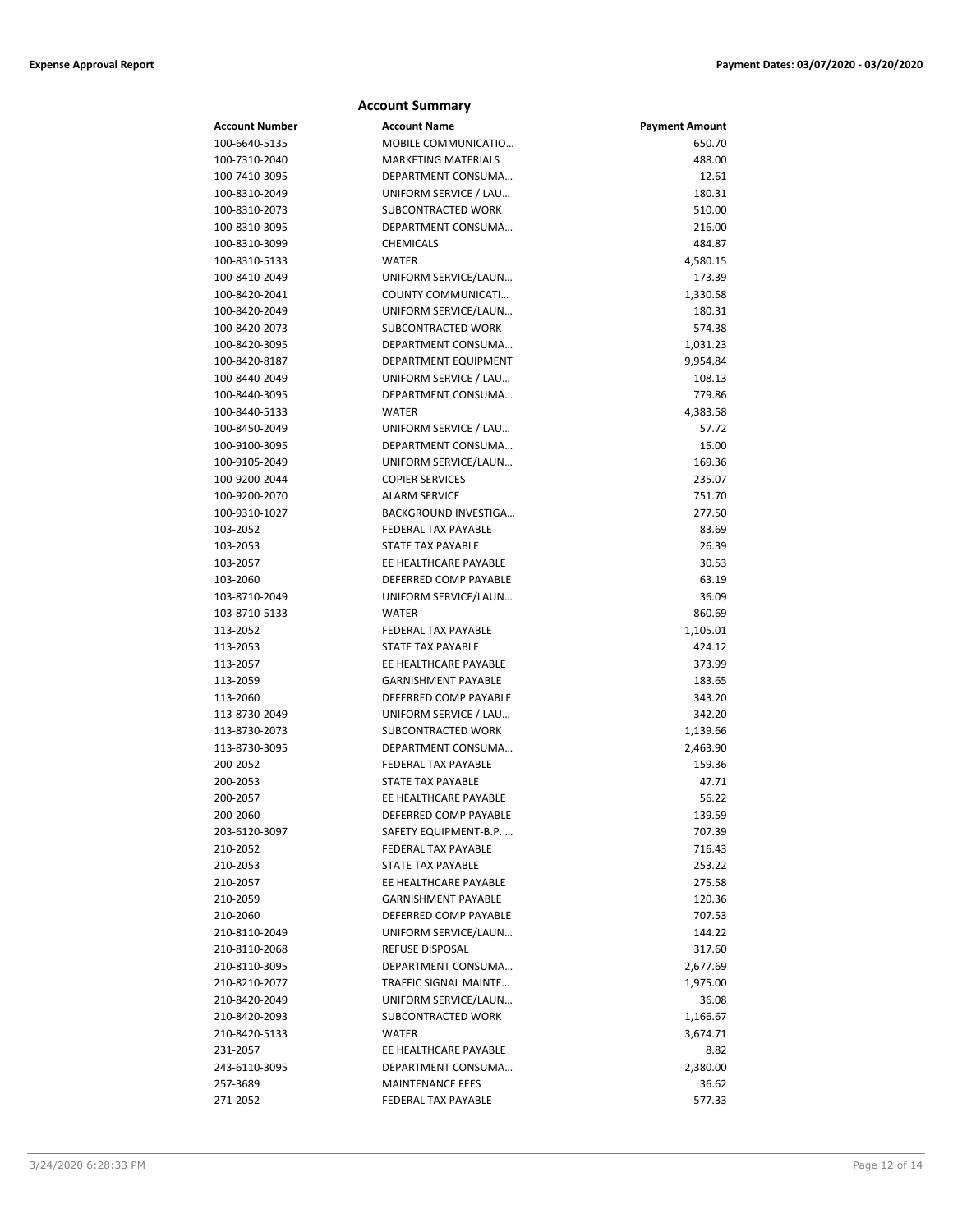|                                | <b>Account Summary</b>        |                       |
|--------------------------------|-------------------------------|-----------------------|
| Account Number                 | <b>Account Name</b>           | <b>Payment Amount</b> |
| 271-2053                       | <b>STATE TAX PAYABLE</b>      | 170.59                |
| 271-2057                       | EE HEALTHCARE PAYABLE         | 244.22                |
| 271-2060                       | DEFERRED COMP PAYABLE         | 635.85                |
| 271-8110-2049                  | UNIFORM SERVICE/LAUN          | 144.22                |
| 271-8110-3095                  | <b>CONSUMABLES</b>            | 716.46                |
| 297-7993-1030                  | CONSULTANT                    | 7,000.00              |
| 325-8910-9573                  | MPWMD LOCAL WATER P           | 3,486.25              |
| 345-2052                       | FEDERAL TAX PAYABLE           | 1.77                  |
| 345-2053                       | STATE TAX PAYABLE             | 0.55                  |
| 345-2057                       | EE HEALTHCARE PAYABLE         | 0.64                  |
| 345-2060                       | DEFERRED COMP PAYABLE         | 2.56                  |
| 345-8910-9513                  | <b>WBUV-RSTP GRANT</b>        | 9,526.50              |
| 401-2002                       | A/P MPWMD SURCHARGE           | 5,549.94              |
| 401-2052                       | FEDERAL TAX PAYABLE           | 753.70                |
| 401-2053                       | <b>STATE TAX PAYABLE</b>      | 239.76                |
| 401-2057                       | EE HEALTHCARE PAYABLE         | 259.92                |
| 401-2060                       | DEFERRED COMP PAYABLE         | 824.89                |
| 401-8610-2053                  | <b>OUTSIDE PRINTING SERVI</b> | 145.50                |
| 401-8610-4122                  | <b>DUES &amp; MEMBERSHIP</b>  | 90.00                 |
| 401-8610-4124                  | POSTAGE                       | 318.28                |
| 401-8620-2049                  | UNIFORM SERVICE/LAUN          | 183.87                |
| 401-8620-2078                  | <b>OTHER EXPENSE</b>          | 722.68                |
| 401-8620-3095                  | DEPARTMENT CONSUMA            | 494.46                |
| 501-2052                       | FEDERAL TAX PAYABLE           | 620.66                |
| 501-2053                       | <b>STATE TAX PAYABLE</b>      | 134.13                |
| 501-2057                       | EE HEALTHCARE PAYABLE         | 124.62                |
| 501-2060                       | DEFERRED COMP PAYABLE         | 422.55                |
| 501-8520-2049                  | UNIFORM SERVICE/LAUN          | 144.22                |
| 501-8520-2068                  | <b>REFUSE DISPOSAL</b>        | 2,164.59              |
| 501-8520-6144                  | <b>VEHICLE PARTS</b>          | 1,559.77              |
| 501-8520-6145                  | <b>VEHICLE FUEL</b>           | 125.77                |
| 501-8520-6147                  | <b>TIRES</b>                  | 699.07                |
| 501-8520-6148                  | <b>OUTSIDE REPAIRS</b>        | 3,283.61              |
| 503-2052                       | FEDERAL TAX PAYABLE           | 1,170.98              |
| 503-2053                       | STATE TAX PAYABLE             | 297.66                |
| 503-2057                       | EE HEALTHCARE PAYABLE         | 196.68                |
| 503-2060                       | DEFERRED COMP PAYABLE         | 1,361.56              |
|                                | MOBILE COMMUNICATIO           | 975.32                |
| 503-4010-5135<br>503-4010-5138 | DATA COMMUNICATION            | 270.87                |
| 601-2106                       | MAYOR'S YOUTH PROGR           |                       |
|                                |                               | 3,000.00              |
| 601-2165                       | <b>MONETARY PROPERTY F</b>    | 359.00                |
| 601-2214                       | BAKEWELL - CAMPUS TO          | 6,045.00              |
| 601-2225                       | <b>ENCROACHMENT BONDS</b>     | 1,000.00              |
| 951-2052                       | FEDERAL TAX PAYABLE           | 674.78                |
| 951-2053                       | STATE TAX PAYABLE             | 247.39                |
| 951-2057                       | EE HEALTHCARE PAYABLE         | 272.27                |
| 951-2060                       | DEFERRED COMP PAYABLE         | 556.05                |
| 951-8810-5132                  | <b>TELEPHONE</b>              | 153.18                |
| 951-8820-2049                  | UNIFORM SERVICE / LAU         | 144.22                |
| 951-8820-2073                  | SUBCONTRACTED WORK            | 54.70                 |
| 951-8820-3095                  | DEPARTMENT CONSUMA            | 307.55                |
| 953-2052                       | FEDERAL TAX PAYABLE           | 52.63                 |
| 953-2053                       | STATE TAX PAYABLE             | 34.46                 |
| 953-2057                       | EE HEALTHCARE PAYABLE         | 16.56                 |
| 953-2060                       | DEFERRED COMP PAYABLE         | 20.52                 |
| 953-8820-9204                  | <b>LIFT STATION UPGRADES</b>  | 18,507.50             |
| 971-2057                       | EE HEALTHCARE PAYABLE         | 2.26                  |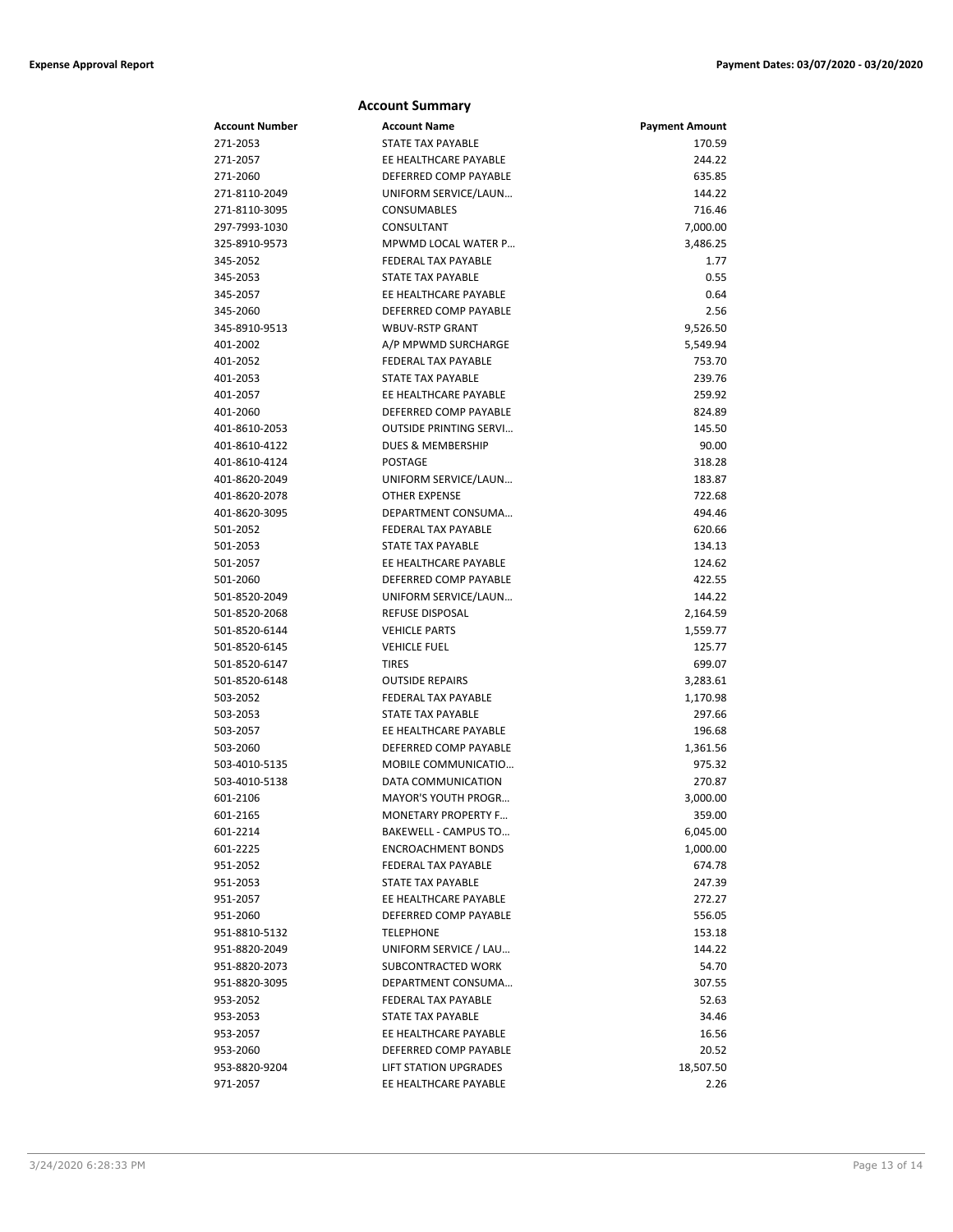### **Account Summary**

| <b>Account Number</b>      | <b>Account Name</b>            | <b>Payment Amount</b> |
|----------------------------|--------------------------------|-----------------------|
| 973-9710-9526              | AFFORDABLE HOUSING             | $-18.77$              |
|                            | <b>Grand Total:</b>            | 335,002.08            |
|                            | <b>Project Account Summary</b> |                       |
| <b>Project Account Key</b> |                                | <b>Payment Amount</b> |

| <b>Project Account Key</b> |                     | <b>Payment Amount</b> |
|----------------------------|---------------------|-----------------------|
| **None**                   |                     | 302,305.86            |
| 271EMP                     |                     | 716.46                |
| 5005010 AA                 |                     | 805.30                |
| 5005012 AA                 |                     | 2,577.00              |
| 5005014 AA                 |                     | 62.64                 |
| 5005060 AA                 |                     | 500.82                |
| 76271-A                    |                     | 9,526.50              |
| 953VENDORS                 |                     | 18,507.50             |
|                            | <b>Grand Total:</b> | 335,002.08            |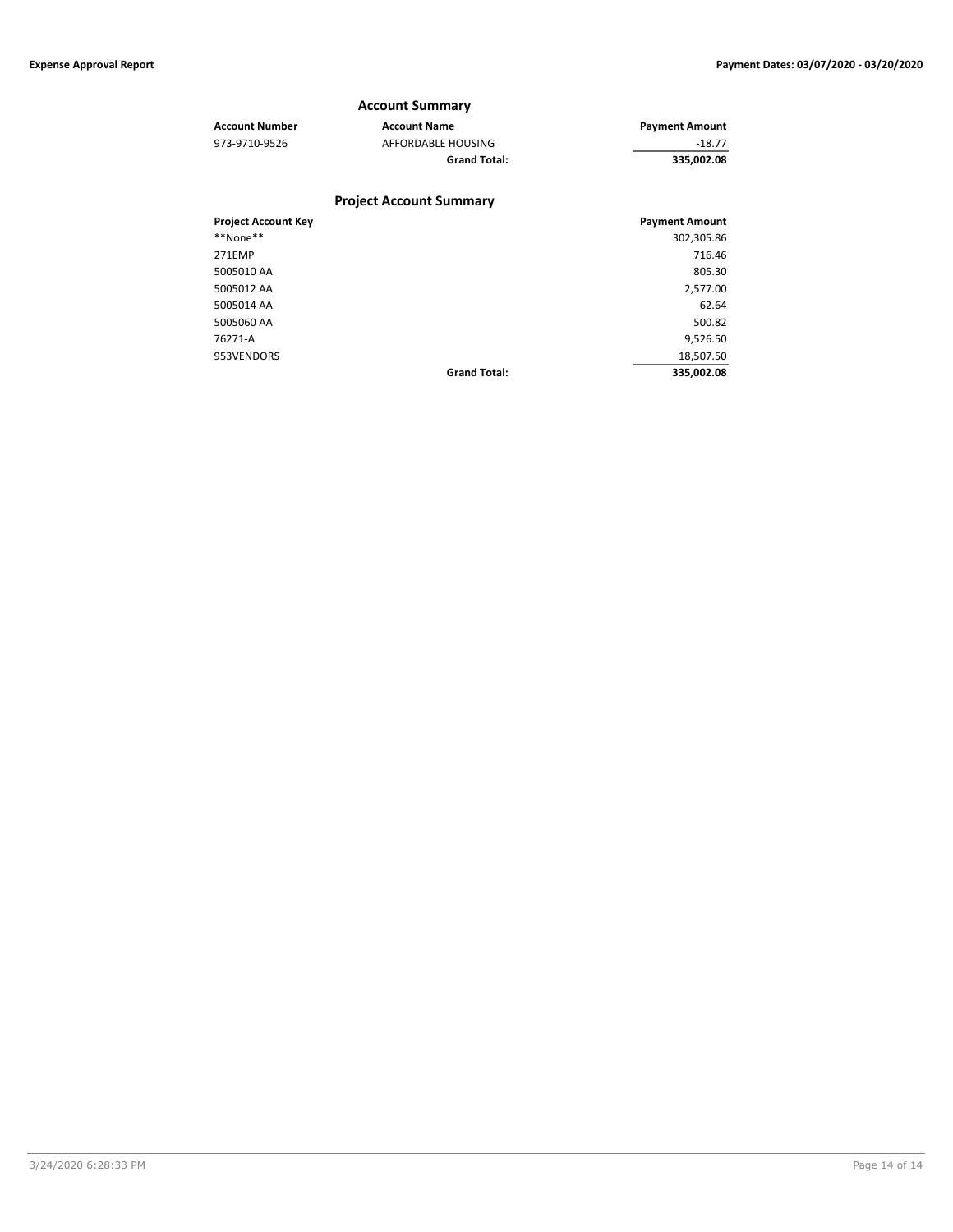**Fund: 100 - GENERAL FUND**

# **Distribution Report**

Seaside, CA Payroll Set: 01 Expense Range - Payment Range 03/07/2020-03/20/2020

| 100-1010-0001                  | SALARIES                         | 2,912.24   |
|--------------------------------|----------------------------------|------------|
| 100-1010-0020                  | PART-TIME HOURLY WAGES           | 1,573.26   |
| 100-1010-7177                  | CHILDCARE was TUTORING PROGRAM   | 109.97     |
| 100-2010-0001                  | SALARIES                         | 9,838.93   |
| 100-2010-0018                  | <b>AUTO ALLOWANCE</b>            | 200.00     |
| 100-2010-0019                  | <b>HOUSING ALLOWANCE</b>         | 2,100.00   |
| 100-2010-0020                  | PART-TIME HOURLY WAGES           | 2,486.60   |
| 100-2021-0001                  | SALARIES                         | 7,795.08   |
| 100-2021-0012                  | VACATION\COMP TIME PAYOFF        | 14,134.58  |
| 100-2021-1033                  | <b>FITNESS PROGRAM</b>           | 45.00      |
| 100-2031-0001                  | SALARIES                         | 12,663.85  |
| 100-2031-0010                  | MANAGEMENT LEAVE PAYOFF          | 1,636.02   |
| 100-2031-4121                  | <b>MEETINGS AND TRAVEL</b>       | 0.00       |
| 100-2042-0020                  | PART-TIME HOURLY WAGES           | 3,664.32   |
| 100-2042-1029                  | <b>TRAINING</b>                  | 164.00     |
| 100-3010-0001                  | SALARIES                         | 7,606.16   |
| 100-3010-0010                  | MANAGEMENT LEAVE PAYOFF          | 760.62     |
| 100-5110-0001                  | SALARIES                         | 21,076.76  |
| 100-5110-0010                  | MANAGEMENT LEAVE PAYOFF          | 21.29      |
| 100-5110-0041                  | <b>MEDICAL INSURANCE</b>         | 46.15      |
| 100-5110-1033                  | <b>FITNESS PROGRAM</b>           | 74.99      |
| 100-6110-0001                  | SALARIES                         | 42,845.11  |
| 100-6110-0002                  | <b>OVERTIME</b>                  | 1,642.33   |
| 100-6110-0004                  | UNIFORM ALLOWANCE                | 323.98     |
| 100-6110-0020                  | PART-TIME HOURLY WAGES           | 3,042.19   |
| 100-6110-1029                  | <b>TRAINING &amp; EDUCATION</b>  | 0.00       |
| 100-6110-1033                  | <b>FITNESS PROGRAM</b>           | 45.00      |
| 100-6110-4202                  | <b>CALEA PROGRAM</b>             | 0.00       |
| 100-6120-0001                  | SALARIES                         | 124,583.17 |
| 100-6120-0002                  | <b>OVERTIME</b>                  | 18,975.77  |
| 100-6120-0004                  | UNIFORM ALLOWANCE                | 751.74     |
| 100-6120-0012                  | VACATION/COMP TIME PAYOFF        | 478.10     |
| 100-6120-0020                  | PART-TIME HOURLY WAGES           | 2,389.61   |
| 100-6120-1029                  | <b>TRAINING &amp; EDUCATIONS</b> | 316.75     |
| 100-6120-1033                  | <b>FITNESS PROGRAM</b>           | 315.00     |
| 100-6130-0001                  | SALARIES                         | 34,686.96  |
| 100-6130-0002                  | <b>OVERTIME</b>                  | 2,078.38   |
| 100-6130-0004                  | UNIFORM ALLOWANCE                | 224.28     |
| 100-6130-0012                  | VACATION\COMP TIME PAYOFF        | 10,864.35  |
| 100-6130-1029                  | TRAINING & EDUCAITON             | 0.00       |
| 100-6130-1033                  | <b>FTINESS PROGRAM</b>           | 45.00      |
| 100-6150-0001                  | SALARIES                         | 3,663.68   |
| 100-6150-0004                  | UNIFORM ALLOWANCE                | 36.00      |
| 100-6160-0001                  | SALARIES                         | 2,798.09   |
| 100-6160-0004                  | UNIFORM ALLOWANCE                | 36.00      |
| 100-6160-0041                  | MEDICAL INSURANCE                | 46.15      |
| 100-6170-0020                  | PART-TIME HOURLY WAGES           | 1,988.26   |
| 100-6610-0001                  | SALARIES                         | 8,628.61   |
| 100-6610-0004                  | UNIFORM ALLOWANCE                | 34.62      |
|                                | <b>TRAINING &amp; EDUCATION</b>  | 0.00       |
| 100-6630-1029                  |                                  | 113,703.25 |
| 100-6640-0001<br>100-6640-0002 | SALARIES<br><b>OVERTIME</b>      | 13,468.96  |
|                                |                                  |            |
| 100-6640-0004                  | UNIFORM ALLOWANCE                | 103.86     |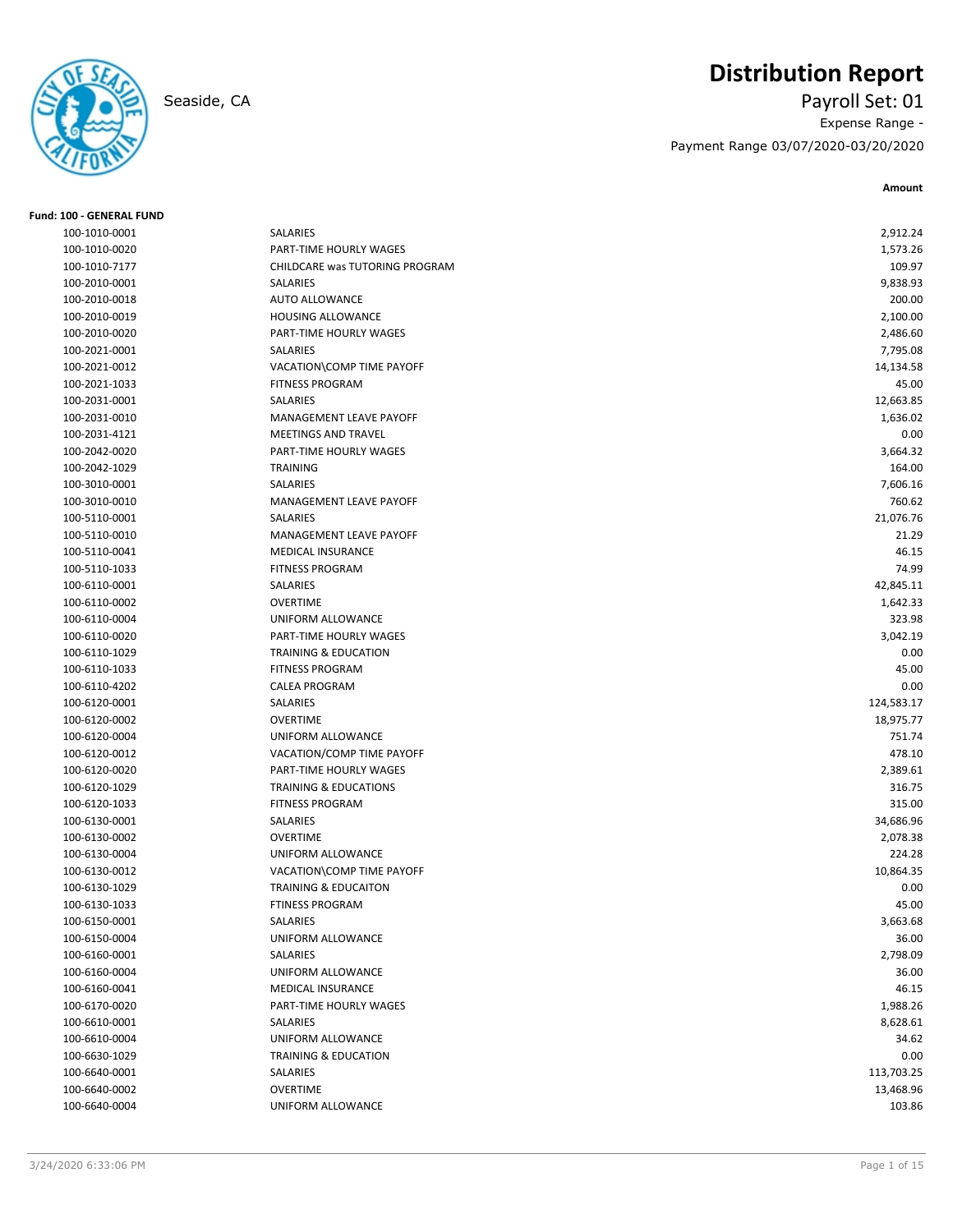| 100-6640-0008 |
|---------------|
| 100-6640-0012 |
| 100-6640-1033 |
| 100-6660-0020 |
| 100-7110-0001 |
| 100-7110-0020 |
| 100-7210-0001 |
| 100-7220-0001 |
| 100-7220-0002 |
| 100-7310-0001 |
| 100-7310-0012 |
| 100-7310-0020 |
| 100-7410-0001 |
| 100-7410-0020 |
| 100-7410-0041 |
| 100-7410-1033 |
| 100-8310-0001 |
| 100-8310-0002 |
| 100-8310-0012 |
| 100-8310-0097 |
| 100-8410-0001 |
| 100-8420-0001 |
| 100-8420-0002 |
| 100-8420-3097 |
| 100-8430-0001 |
| 100-8430-0002 |
| 100-8440-0001 |
| 100-8440-0002 |
| 100-8450-0001 |
| 100-8910-0001 |
| 100-8910-0010 |
| 100-8910-1033 |
| 100-9100-0001 |
| 100-9100-0020 |
| 100-9100-4121 |
| 100-9105-0001 |
| 100-9105-0020 |
| 100-9200-0020 |
| 100-9310-0001 |
| 100-9310-0002 |
| 100-9310-0020 |
| 100-9310-1033 |
| 100-9320-0020 |
| 100-9330-0020 |
| 100-9340-0020 |
| 100-9350-0020 |
| 100-9350-1029 |
| 100-9400-0001 |
| 100-9400-0020 |
| 100-9500-0020 |
|               |

| 100-6640-0008 | OPER COMP DIV CHIEFS ST TIME | 2,627.45  |
|---------------|------------------------------|-----------|
| 100-6640-0012 | VACATION\COMP TIME PAYOFF    | 7,141.35  |
| 100-6640-1033 | <b>FITNESS PROGRAM</b>       | 135.00    |
| 100-6660-0020 | PART-TIME HOURLY WAGES       | 98.57     |
| 100-7110-0001 | SALARIES                     | 2,394.56  |
| 100-7110-0020 | PART-TIME HOURLY WAGES       | 1,433.33  |
| 100-7210-0001 | SALARIES                     | 7,883.52  |
| 100-7220-0001 | SALARIES                     | 3,132.32  |
| 100-7220-0002 | <b>OVERTIME</b>              | 469.84    |
| 100-7310-0001 | <b>SALARIES</b>              | 7,930.39  |
| 100-7310-0012 | VACATION\TIME PAYOFF         | 3,024.02  |
| 100-7310-0020 | PART-TIME HOURLY WAGES       | 2,962.06  |
| 100-7410-0001 | SALARIES                     | 13,560.43 |
| 100-7410-0020 | PART-TIME HOURLY             | 1,955.60  |
| 100-7410-0041 | <b>MEDICAL INSURANCE</b>     | 46.15     |
| 100-7410-1033 | <b>FITNESS PROGRAM</b>       | 44.00     |
| 100-8310-0001 | SALARIES                     | 5,290.87  |
| 100-8310-0002 | <b>OVERTIME</b>              | 719.58    |
| 100-8310-0012 | <b>VACATION TIME PAYOFF</b>  | 2,735.16  |
| 100-8310-0097 | <b>UNALLOCATED PAGER</b>     | 1,885.38  |
| 100-8410-0001 | SALARIES                     | 1,674.44  |
| 100-8420-0001 | SALARIES                     | 13,827.37 |
| 100-8420-0002 | <b>OVERTIME</b>              | 473.72    |
| 100-8420-3097 | SAFETY EQUIPMENT             | 73.88     |
| 100-8430-0001 | <b>SALARIES</b>              | 751.19    |
| 100-8430-0002 | <b>OVERTIME</b>              | 611.38    |
| 100-8440-0001 | SALARIES                     | 5,257.96  |
| 100-8440-0002 | <b>OVERTIME</b>              | 1,222.86  |
| 100-8450-0001 | SALARIES                     | 378.91    |
| 100-8910-0001 | SALARIES                     | 15,636.37 |
| 100-8910-0010 | MANAGEMENT LEAVE PAYOFF      | 415.18    |
| 100-8910-1033 | <b>FITNESS PROGRAM</b>       | 135.00    |
| 100-9100-0001 | SALARIES                     | 5,972.64  |
| 100-9100-0020 | PART-TIME HOURLY WAGES       | 4,994.39  |
| 100-9100-4121 | <b>MEETINGS &amp; TRAVEL</b> | 0.00      |
| 100-9105-0001 | <b>SALARIES</b>              | 2,253.37  |
| 100-9105-0020 | PART-TIME HOURLY WAGES       | 6,617.59  |
| 100-9200-0020 | PART-TIME HOURLY WAGES       | 4,400.71  |
| 100-9310-0001 | SALARIES                     | 5,854.64  |
| 100-9310-0002 | <b>OVERTIME</b>              | 39.59     |
| 100-9310-0020 | PART-TIME HOURLY WAGES       | 3,469.53  |
| 100-9310-1033 | <b>FITNESS PROGRAM</b>       | 45.00     |
| 100-9320-0020 | PART-TIME HOURLY WAGES       | 2,384.49  |
| 100-9330-0020 | PART-TIME HOURLY WAGES       | 3,253.24  |
| 100-9340-0020 | PART-TIME HOURLY WAGES       | 3,704.34  |
| 100-9350-0020 | PART-TIME HOURLY WAGES       | 3,697.82  |
| 100-9350-1029 | TRAINING & EDUCATION         | 164.00    |
| 100-9400-0001 | SALARIES                     | 1,934.74  |
| 100-9400-0020 | PART-TIME HOURLY WAGES       | 14,104.01 |
| 100-9500-0020 | PART-TIME HOURLY WAGES       | 2,413.58  |
|               |                              |           |

**Fund 100 - GENERAL FUND Total: 14,760.77 648,256.54**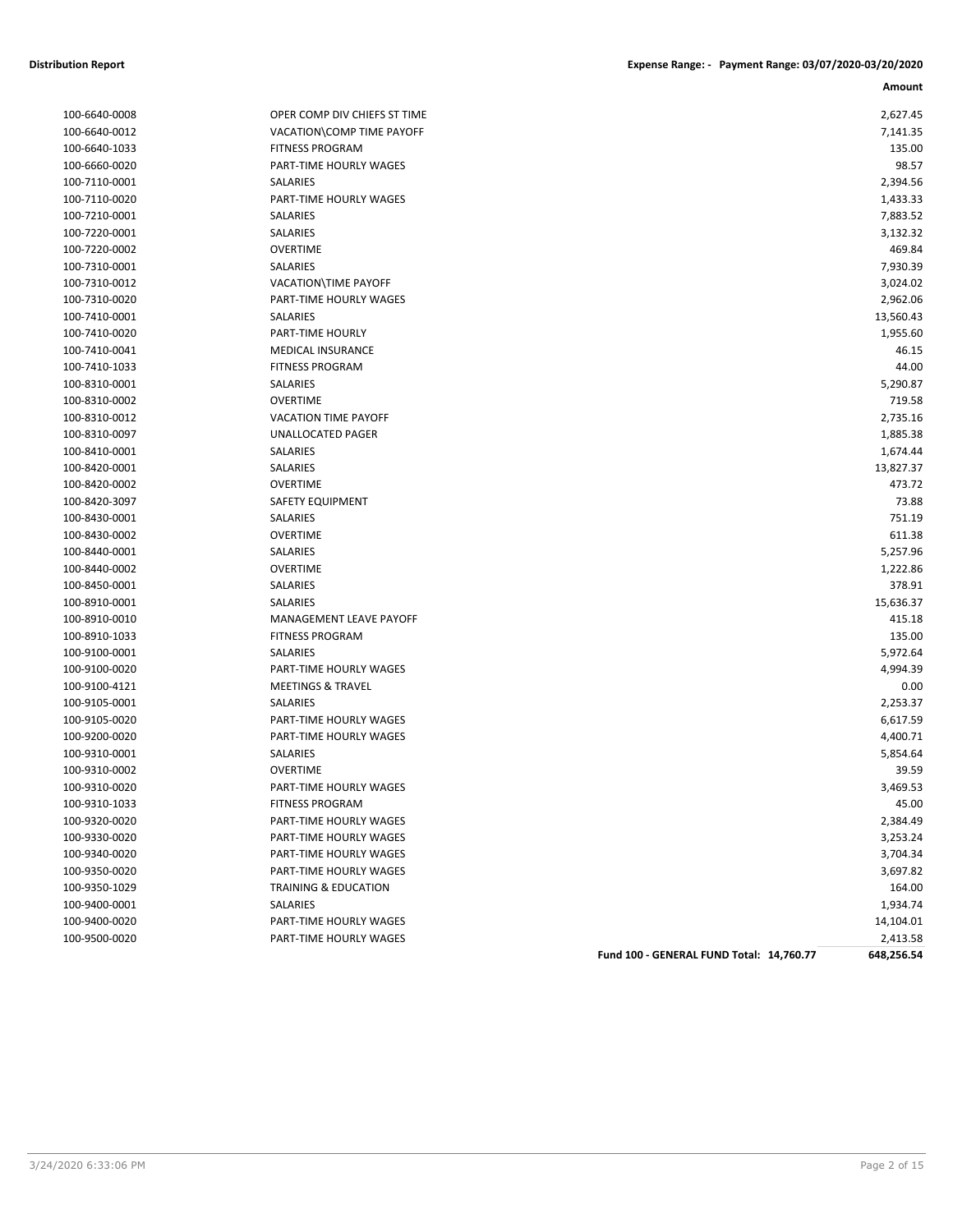| Fund: 103 - LAGUNA GRANDE PKG FUND |  |
|------------------------------------|--|
|                                    |  |

103-8710-0001 SALARIES 356.95

| 103-8710-0002 | <b>OVERTIME</b> |                                          |       | 817.90  |
|---------------|-----------------|------------------------------------------|-------|---------|
|               |                 | Fund 103 - LAGUNA GRANDE PKG FUND Total: | 19.25 | ,174.85 |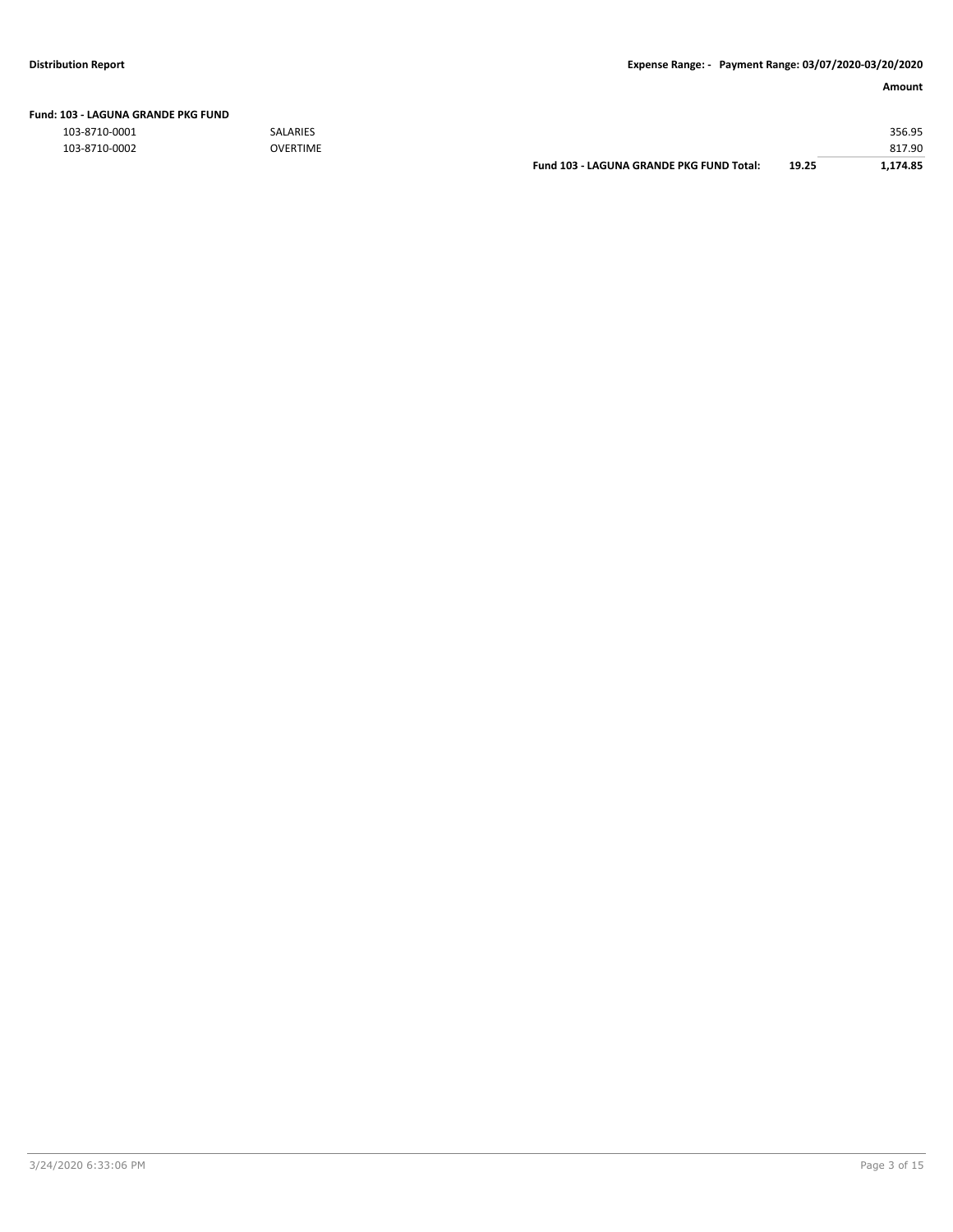| Fund: 113 - POMA & DMDC FUND |                        |                                    |        |           |
|------------------------------|------------------------|------------------------------------|--------|-----------|
| 113-8730-0001                | <b>SALARIES</b>        |                                    |        | 12,281.28 |
| 113-8730-0002                | OVERTIME               |                                    |        | 217.56    |
| 113-8730-0020                | PART-TIME HOURLY WAGES |                                    |        | 452.76    |
| 113-8730-0041                | MEDICAL INSURANCE      |                                    |        | 46.15     |
| 113-8730-1029                | TRAINING AND EDUCATION |                                    |        | 128.00    |
|                              |                        | Fund 113 - POMA & DMDC FUND Total: | 361.60 | 13.125.75 |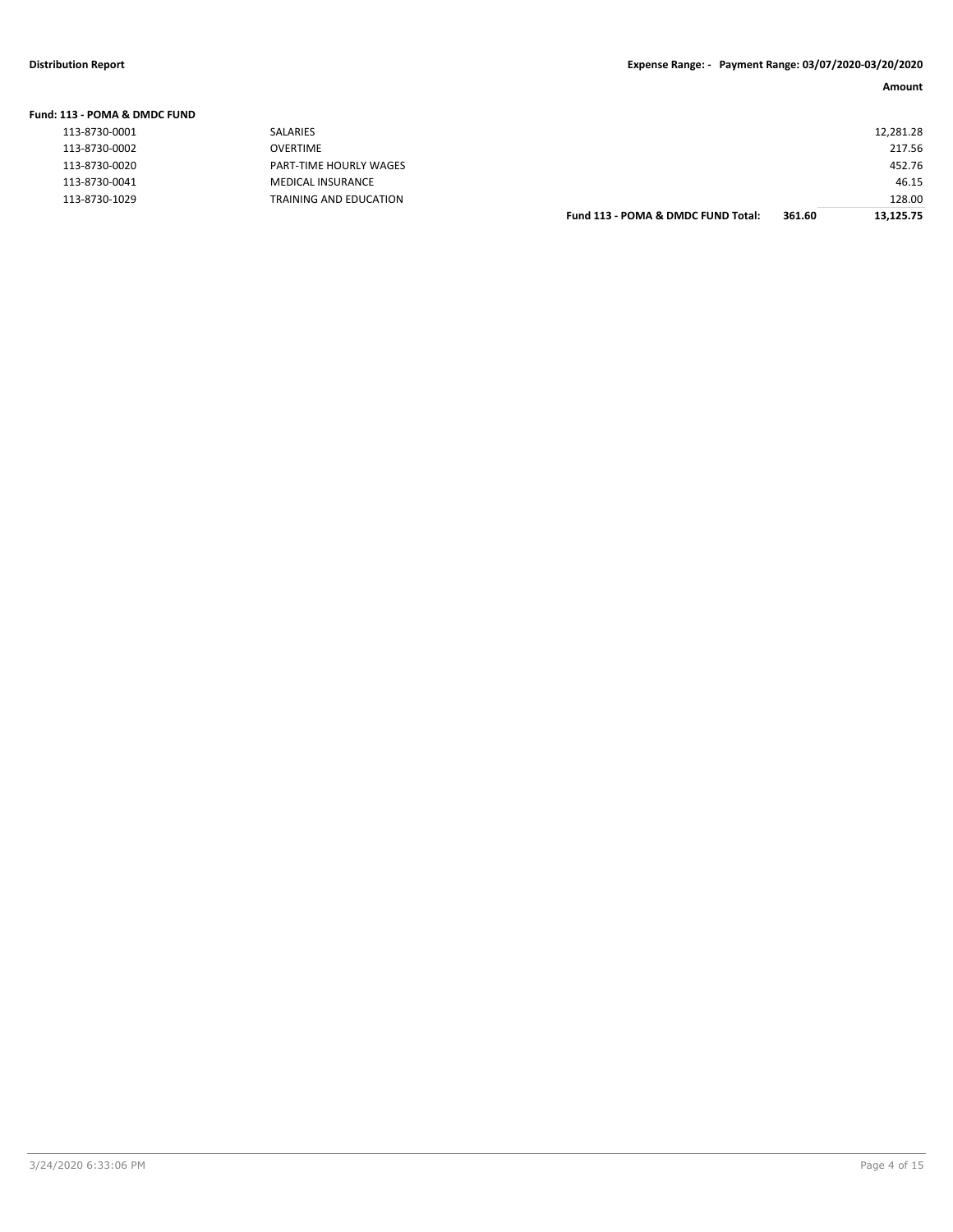**Fund: 200 - CDBG FUND** 200-5410-0001 SALARIES 2,081.28

**Fund 200 - CDBG FUND Total: 45.20 2,081.28**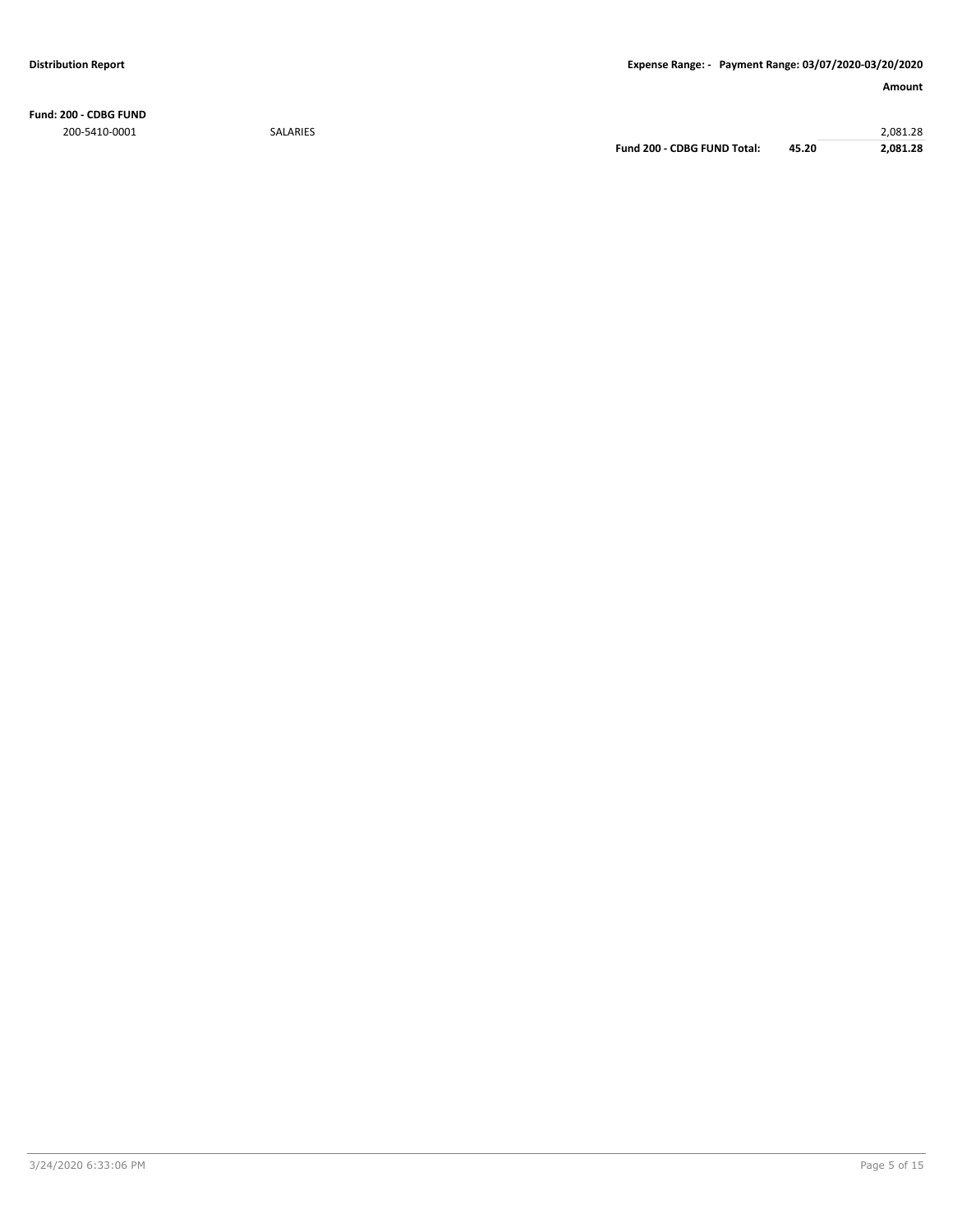### **Fund: 210 - STREETS FUND**

| 210-8110-0001 | <b>SALARIES</b> |                                       |        | 8,192.73  |
|---------------|-----------------|---------------------------------------|--------|-----------|
| 210-8110-0002 | <b>OVERTIME</b> |                                       |        | 295.11    |
| 210-8420-0001 | <b>SALARIES</b> |                                       |        | 1,644.33  |
|               |                 | <b>Fund 210 - STREETS FUND Total:</b> | 306.75 | 10,132.17 |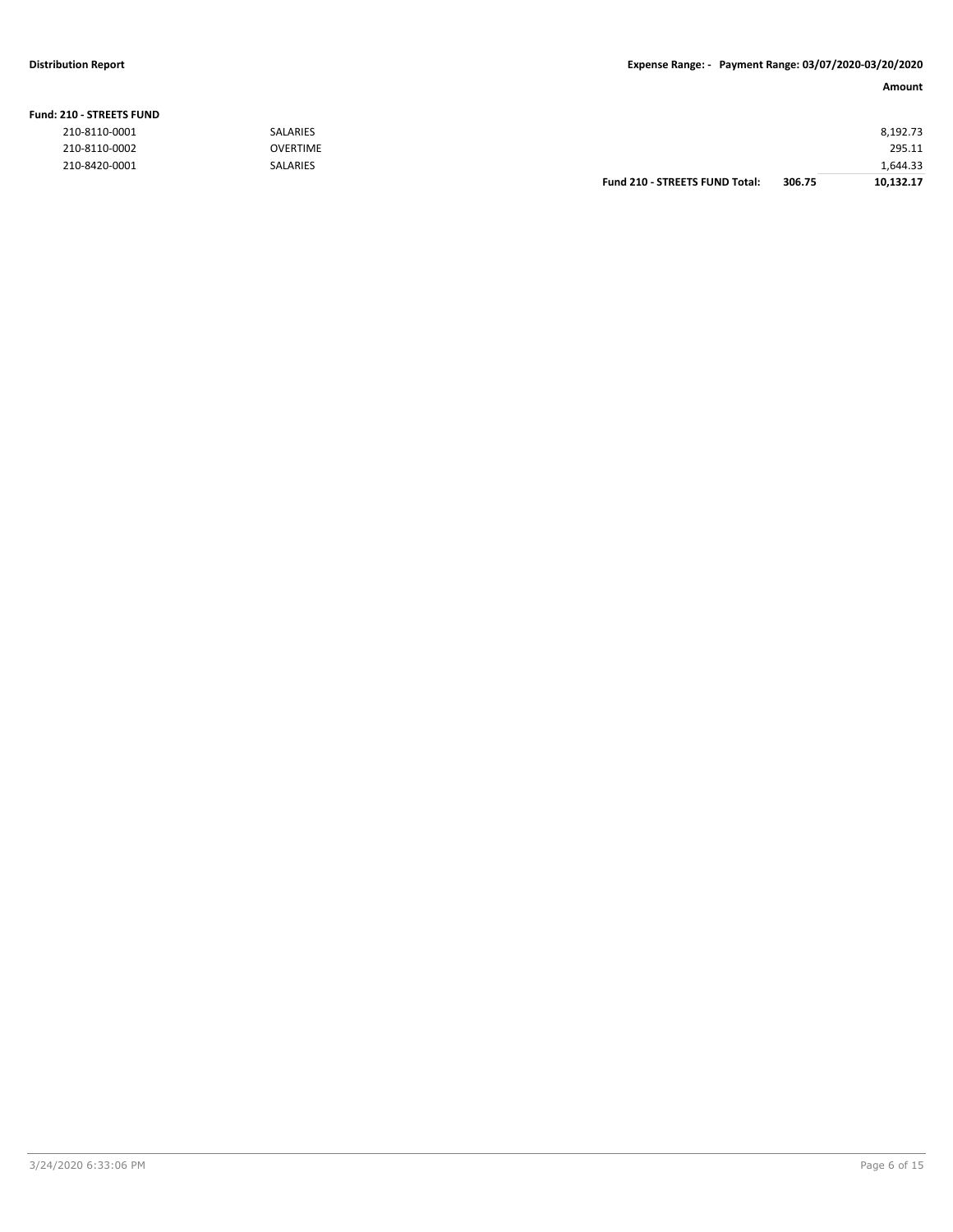**Fund: 231 - SAFER - FEMA GRANT** 231-6660-0020 PART-TIME HOURLY WAGES 304.00

**Fund 231 - SAFER - FEMA GRANT Total: 304.00**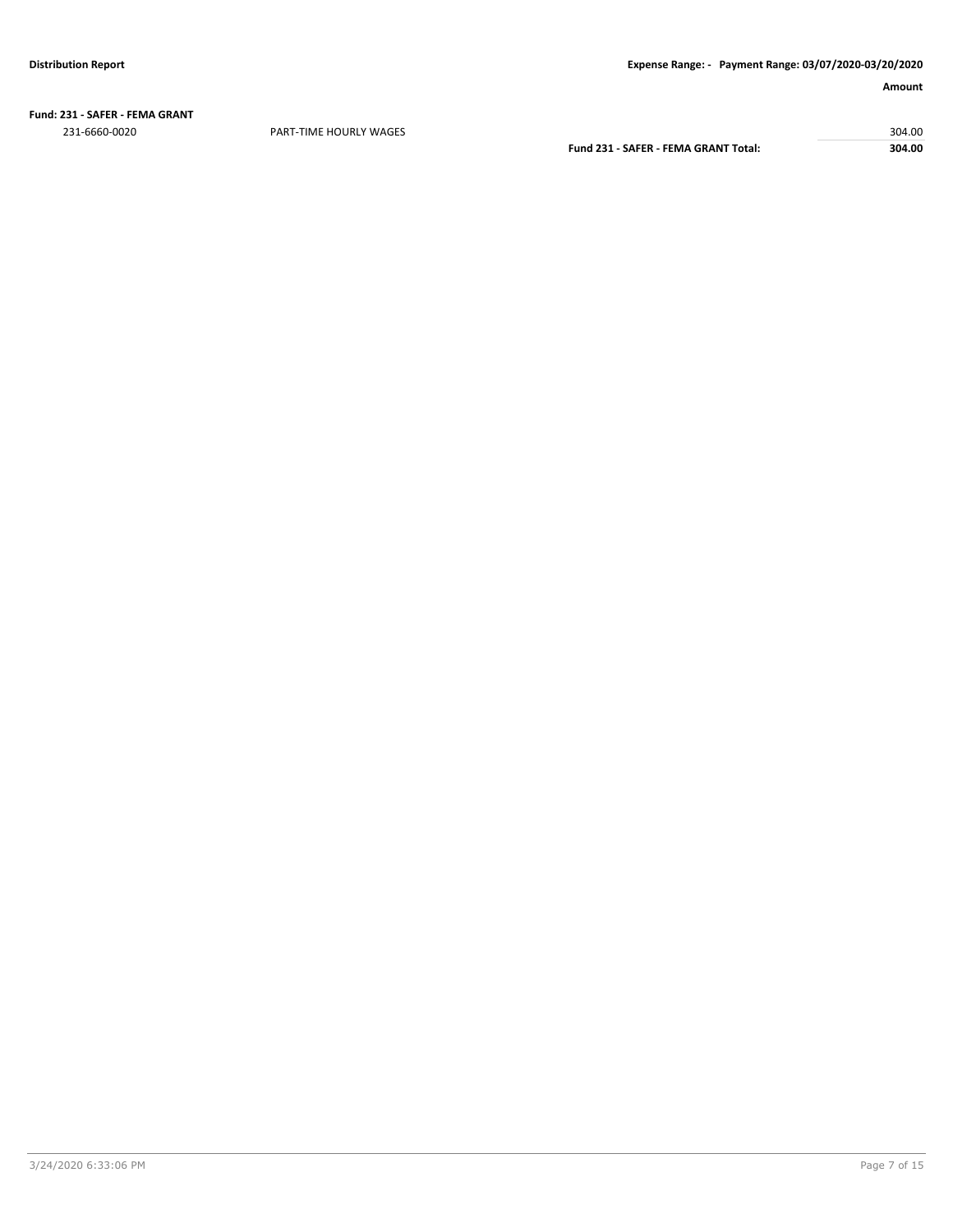| Fund: 271 - STORMWATER FUND |                              |                                          |        |          |
|-----------------------------|------------------------------|------------------------------------------|--------|----------|
| 271-8110-0001               | <b>SALARIES</b>              |                                          |        | 7,413.20 |
| 271-8110-0002               | <b>OVERTIME</b>              |                                          |        | 9.63     |
| 271-8110-0020               | PART-TIME HOURLY WAGES       |                                          |        | 880.71   |
| 271-8110-1033               | <b>FITNESS PROGRAM</b>       |                                          |        | 6.75     |
| 271-8910-8000               | STRORM WATER TRASH AMENDMENT |                                          |        | 207.67   |
|                             |                              | <b>Fund 271 - STORMWATER FUND Total:</b> | 235.00 | 8.517.96 |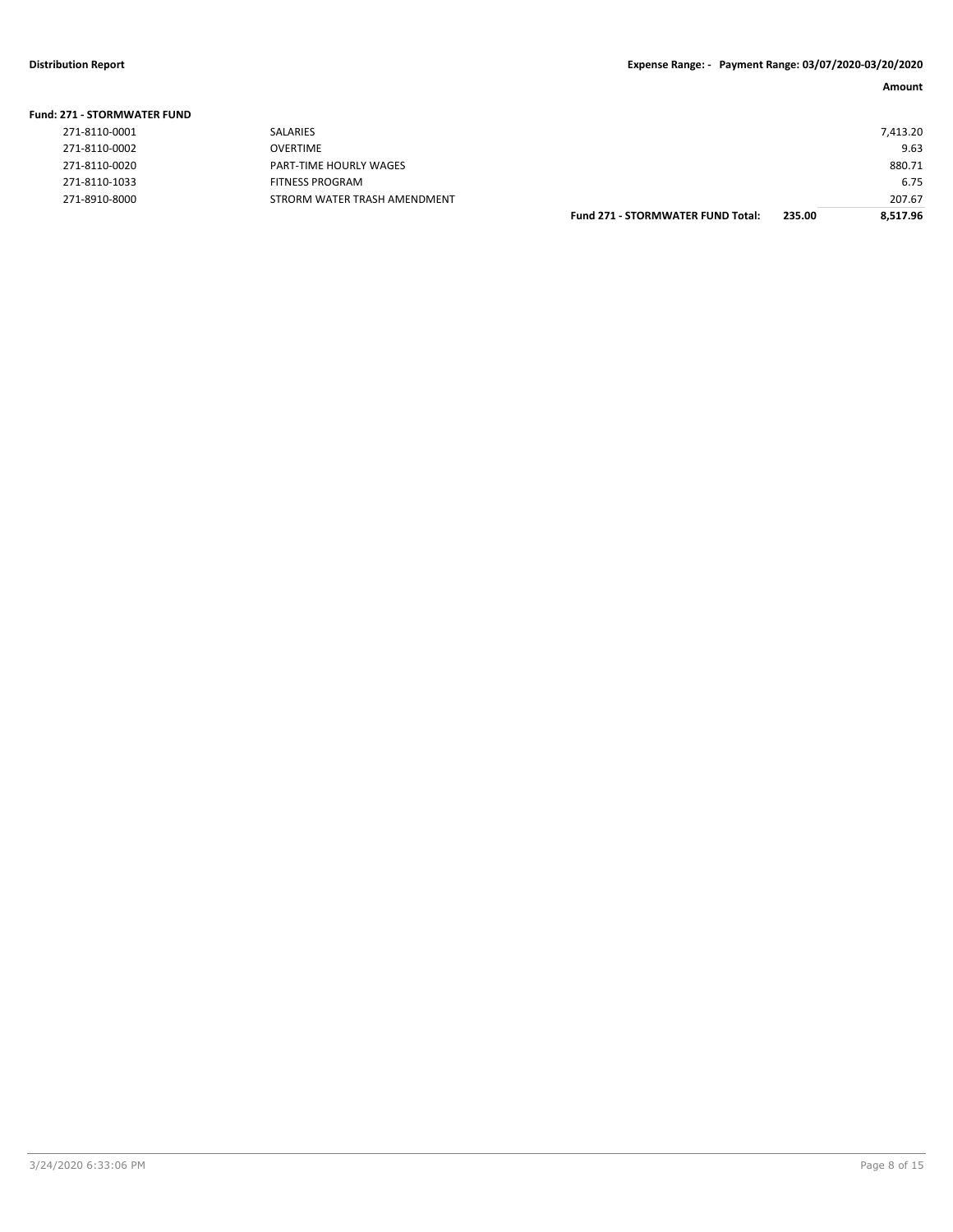### **Fund: 345 - WBUV INFRASTRUCTURE IMPRO**

345-8910-0001 SALARIES 23.87

**Fund 345 - WBUV INFRASTRUCTURE IMPRO Total: 0.50 23.87**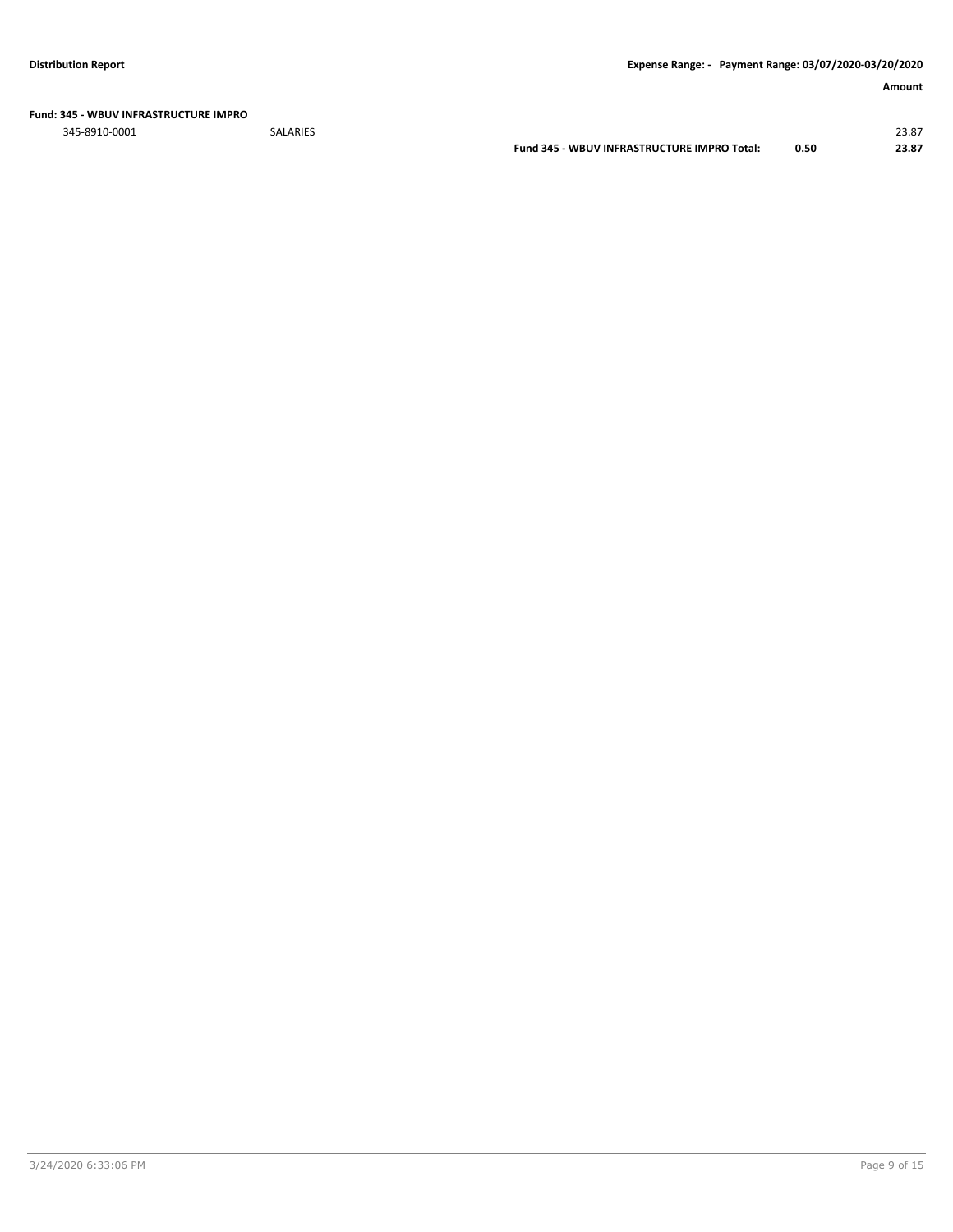| Fund: 401 - WATER FUND |                        |                                     |        |          |
|------------------------|------------------------|-------------------------------------|--------|----------|
| 401-8610-0001          | SALARIES               |                                     |        | 264.64   |
| 401-8620-0001          | <b>SALARIES</b>        |                                     |        | 9,257.65 |
| 401-8620-0002          | OVERTIME               |                                     |        | 44.96    |
| 401-8620-0020          | PART-TIME HOURLY WAGES |                                     |        | 195.71   |
| 401-8620-1033          | <b>FITNESS PROGRAM</b> |                                     |        | 31.50    |
|                        |                        | <b>Fund 401 - WATER FUND Total:</b> | 254.99 | 9.794.46 |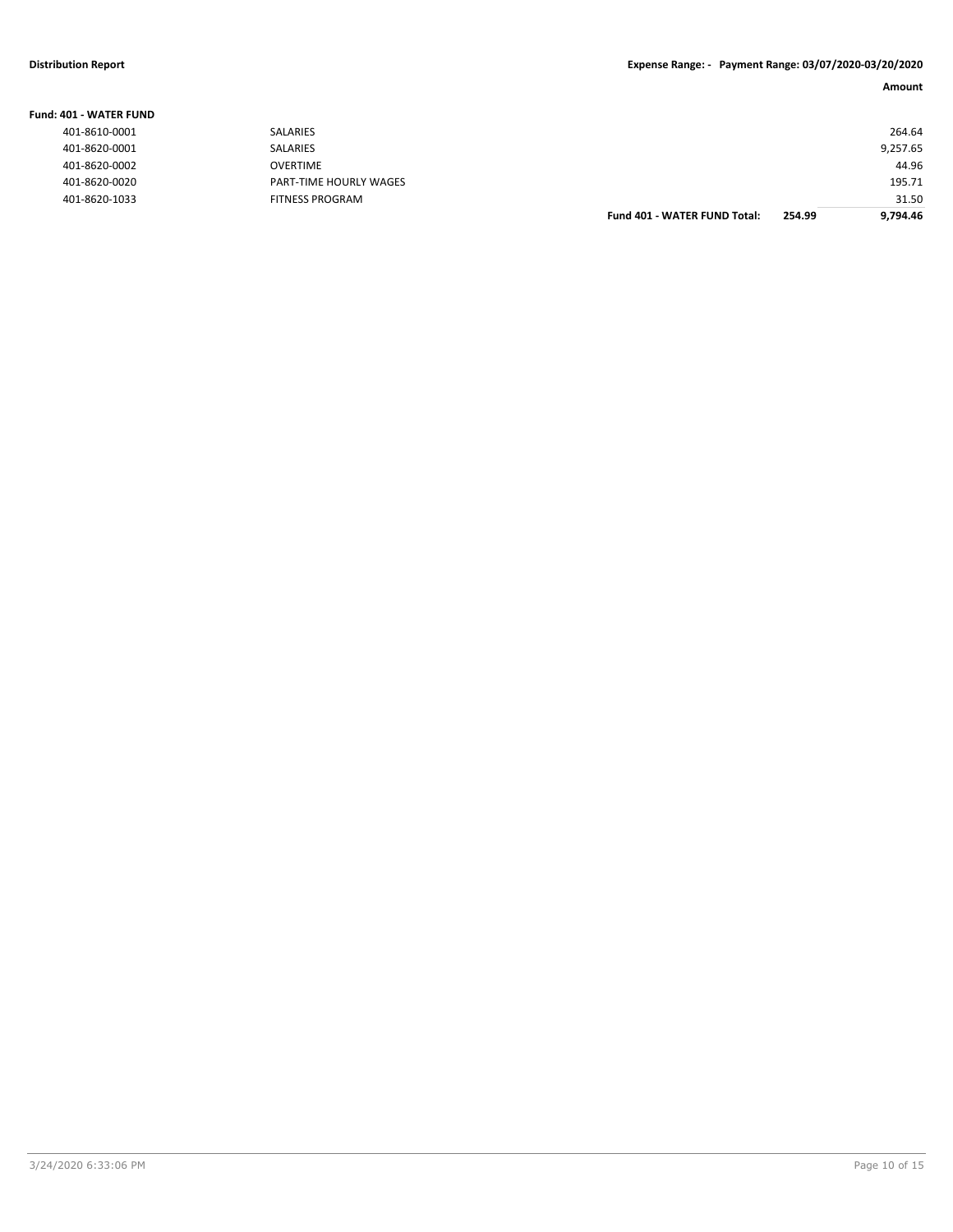|  | Fund: 501 - EQUIPMT MAINT FUND |
|--|--------------------------------|
|--|--------------------------------|

| <b>SALARIES</b>           |                                      |        | 529.28   |
|---------------------------|--------------------------------------|--------|----------|
| SALARIES                  |                                      |        | 2,978.72 |
| VACATION/COMP TIME PAYOFF |                                      |        | 1,128.56 |
|                           | Fund 501 - EQUIPMT MAINT FUND Total: | 118.31 | 4,636.56 |
|                           |                                      |        |          |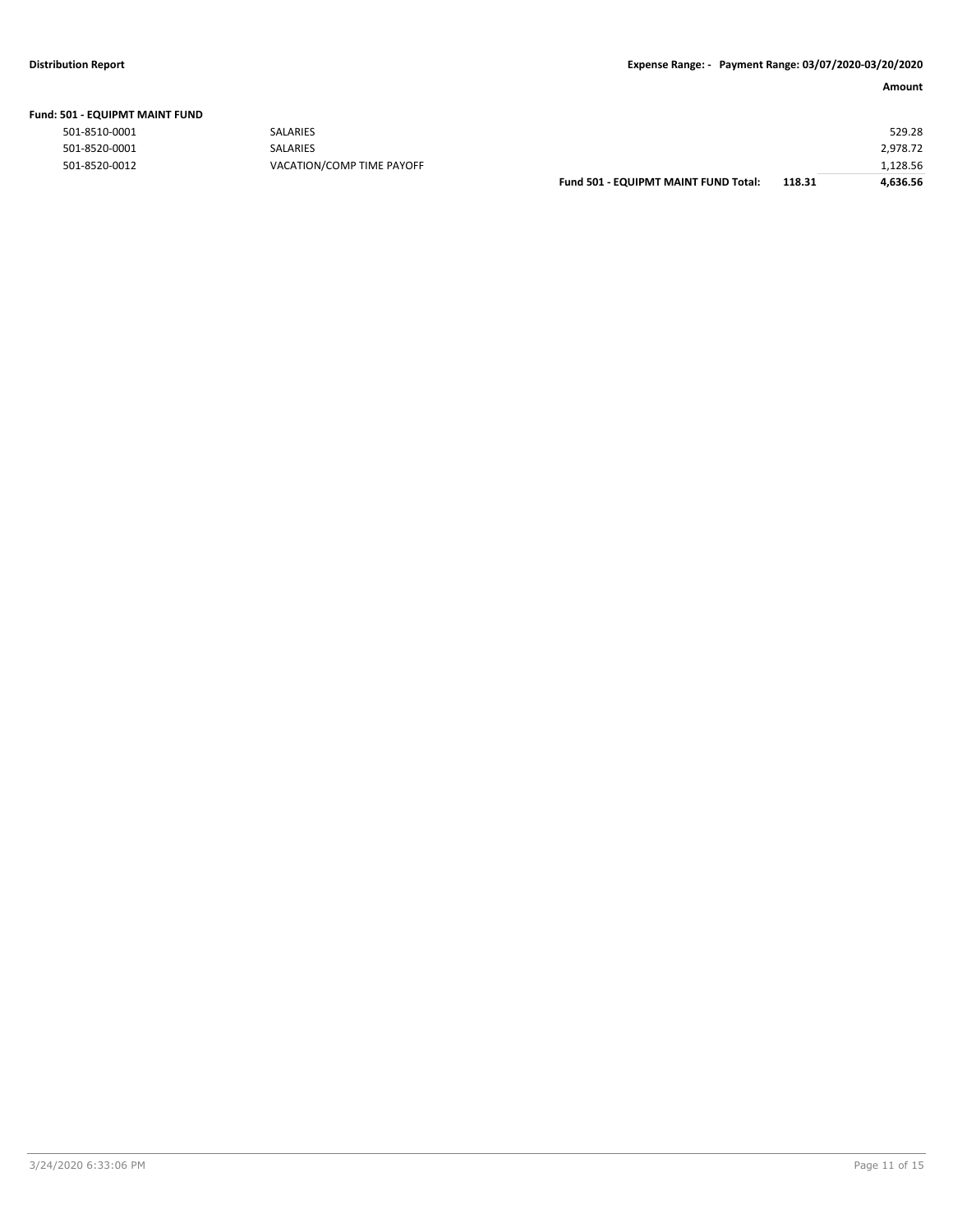# **Fund: 503 - MIS FUND**

|               |                        | Fund 503 - MIS FUND Total: | 126.94 | 7,180.04 |
|---------------|------------------------|----------------------------|--------|----------|
| 503-4010-1033 | <b>FITNESS PROGRAM</b> |                            |        | 45.00    |
| 503-4010-0001 | SALARIES               |                            |        | 7.135.04 |
|               |                        |                            |        |          |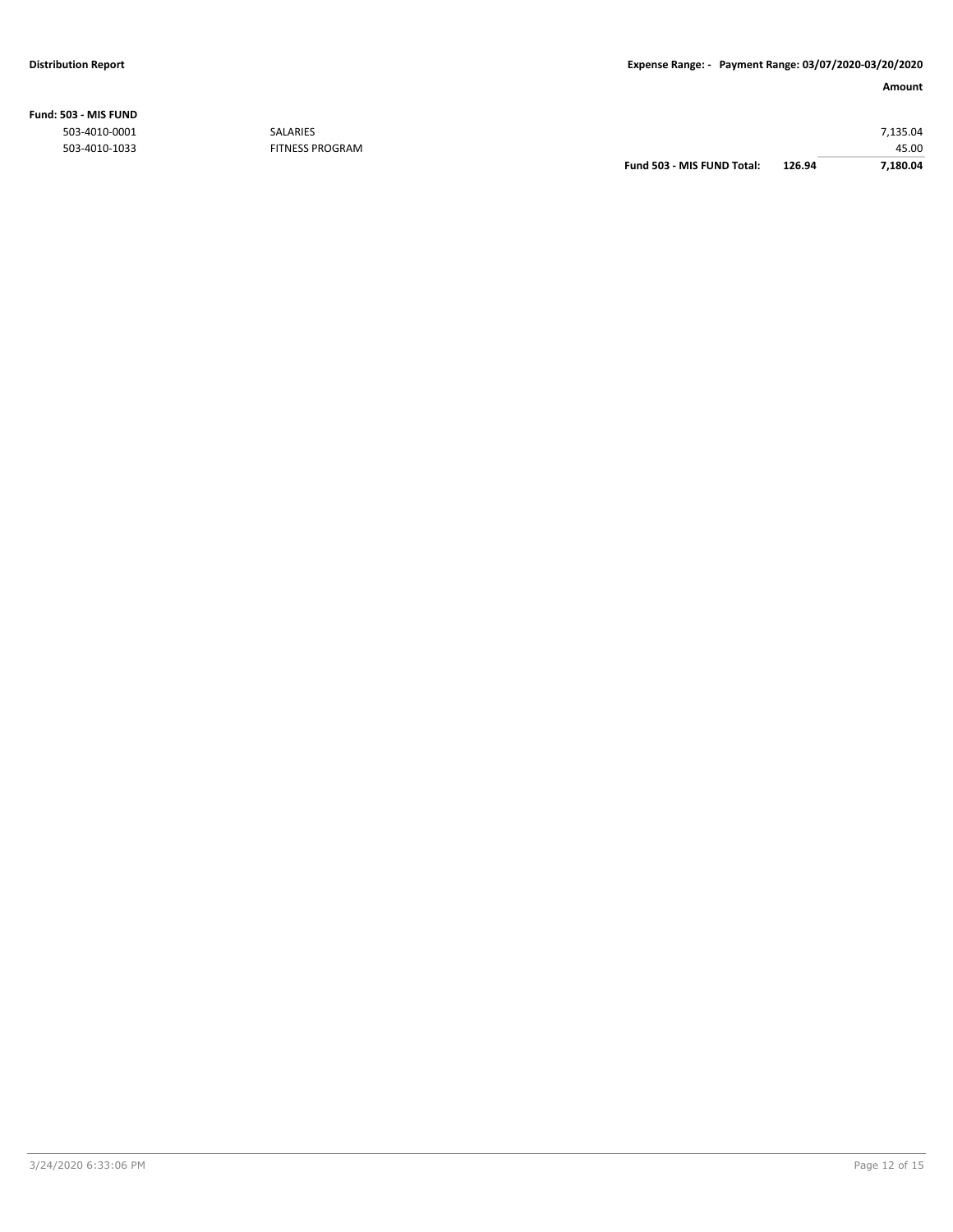| Fund: 951 - SAN. DISTRICT GEN. FUND |                               |                                           |        |          |
|-------------------------------------|-------------------------------|-------------------------------------------|--------|----------|
| 951-8810-0001                       | <b>SALARIES</b>               |                                           |        | 861.02   |
| 951-8820-0001                       | SALARIES                      |                                           |        | 8,883.04 |
| 951-8820-0002                       | OVERTIME                      |                                           |        | 9.64     |
| 951-8820-0020                       | <b>PART-TIME HOURLY WAGES</b> |                                           |        | 97.86    |
| 951-8820-1033                       | FITNESS PROGRAM               |                                           |        | 6.75     |
|                                     |                               | Fund 951 - SAN, DISTRICT GEN, FUND Total: | 281.51 | 9.858.31 |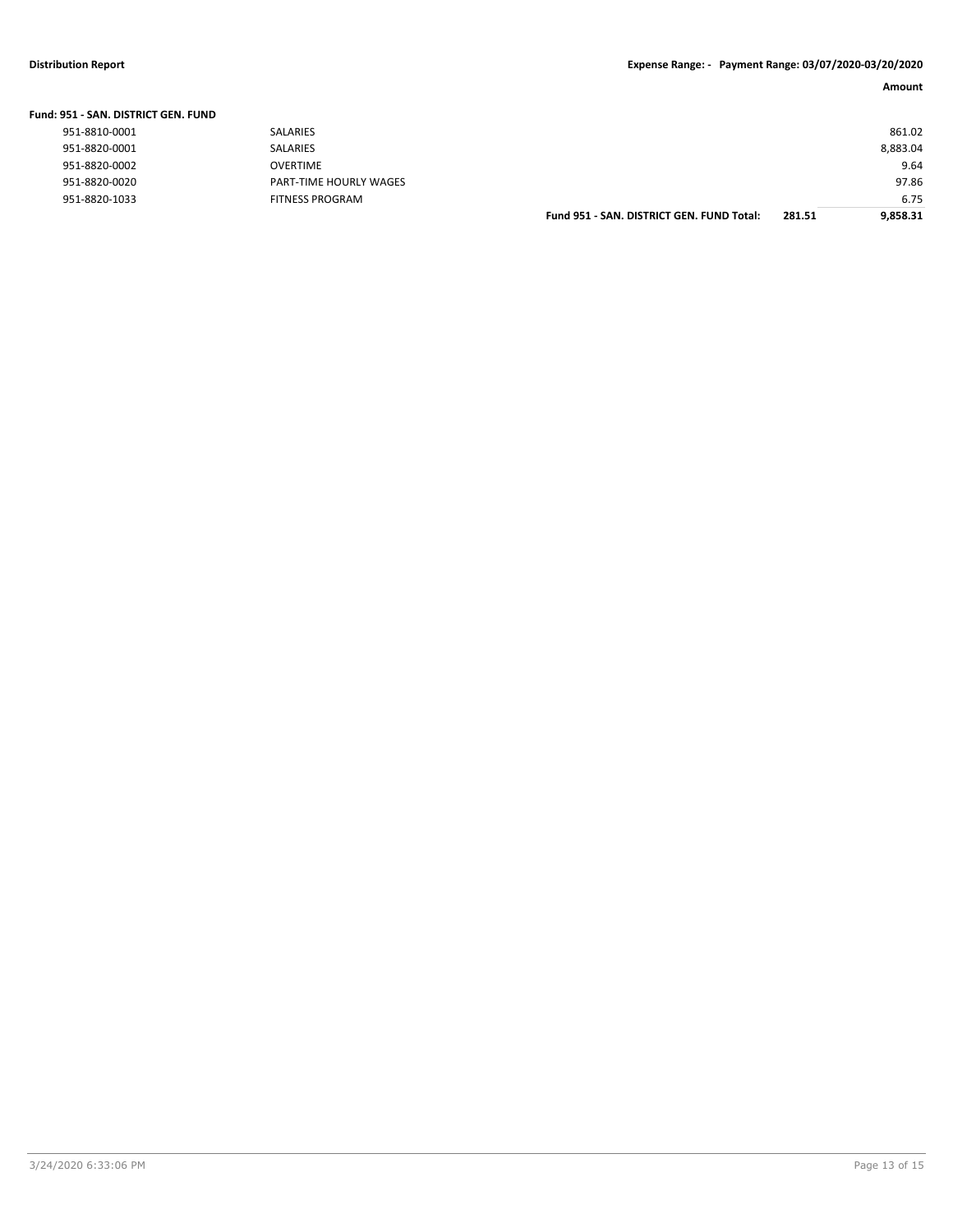# **Fund: 953 - SAN. DISTRICT CAP. IMPROV**

CANYON DEL REY SEWER LINE REPLACEMENT 953-8820-9214 DEL MONTE SWR MAIN REPLACEMENT

|                                             |       | 140.90 |
|---------------------------------------------|-------|--------|
|                                             |       | 504.35 |
| Fund 953 - SAN, DISTRICT CAP, IMPROV Total: | 11.00 | 645.25 |